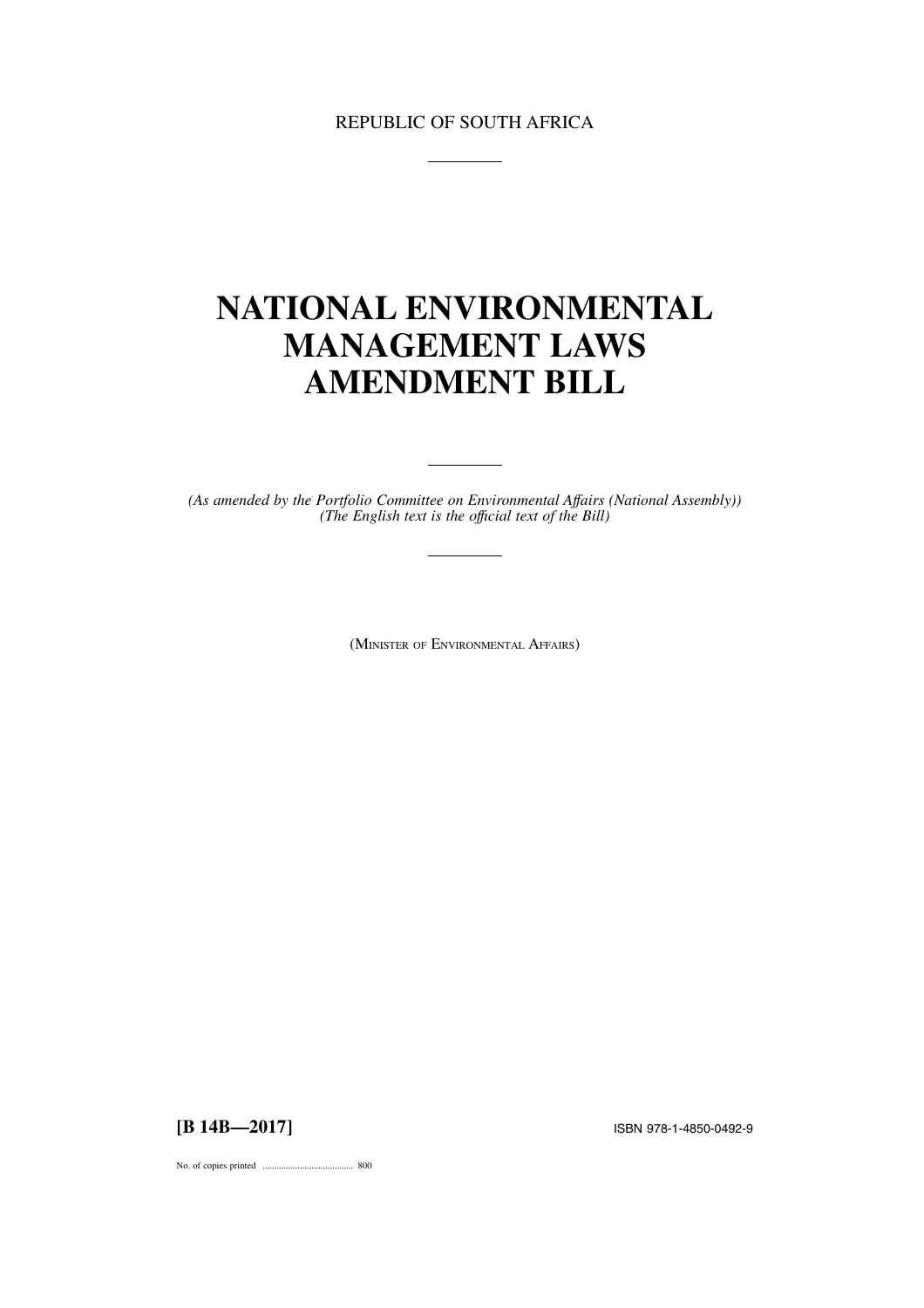## **GENERAL EXPLANATORY NOTE:**

|  | Words in bold type in square brackets indicate omissions from<br>existing enactments. |
|--|---------------------------------------------------------------------------------------|
|  | Words underlined with a solid line indicate insertions in<br>existing enactments.     |

# **BILL**

**To amend the—**

● **National Environmental Management Act, 1998, so as to correct the citation to the definition of ''Constitution''; to add new definitions of ''audit'', ''black'', ''environmental management instrument'', ''latent environmental impacts'', ''municipal council'', ''municipality'', ''municipal manager'' ''mitigate'', ''rehabilitate'', ''remediate'', ''residual environmental impacts''; to correct the definition of ''environmental mineral resources inspector''; to provide clarity to the definition of ''financial provision''; to add a new environmental management principle promoting diversity in the environmental management sector; to provide clarity pertaining to the regulations that can be made for the procedure for the preparation, evaluation and adoption of environmental management instruments; to provide for a register of all environmental management instruments adopted in terms of the Act; to provide clarity that the Minister responsible for mineral resources is responsible for activities that are directly related to prospecting, exploration, primary processing of a mineral or petroleum resource; to provide for simultaneous submission of the National Environmental Management Act and the specific Environment Management Act applications for purposes of one environmental system; to provide for simultaneous submission of National Environmental Management Act and specific environmental management Act applications in order to enable integrated environmental authorisation; to provide for a trigger for the simultaneous submission of a National Environmental Management Act or specific environmental management Act applications after acceptance of mining right; to provide clarity that a successor in title or person who controls the land may also lodge a section 24G application relating to an environmental authorisation or a waste management licence; to empower the Minister to prescribe the information that must be contained in environmental management programme; to provide clarity on consultation to be undertaken by an environmental assessment practitioner on application for environmental authorisation; to provide clarity that an applicant or holder of an environmental authorisation relating to mining activities must set aside financial provision for progressive rehabilitation, mitigation, mine closure and the management of post closure environmental impacts; to provide clarity that residue stockpiles and residue deposits must be managed in terms of this Act; to provide clarity that a section 28(4) directive may also be issued to an owner of the land, a person in control of the land or a person that has a right to use the**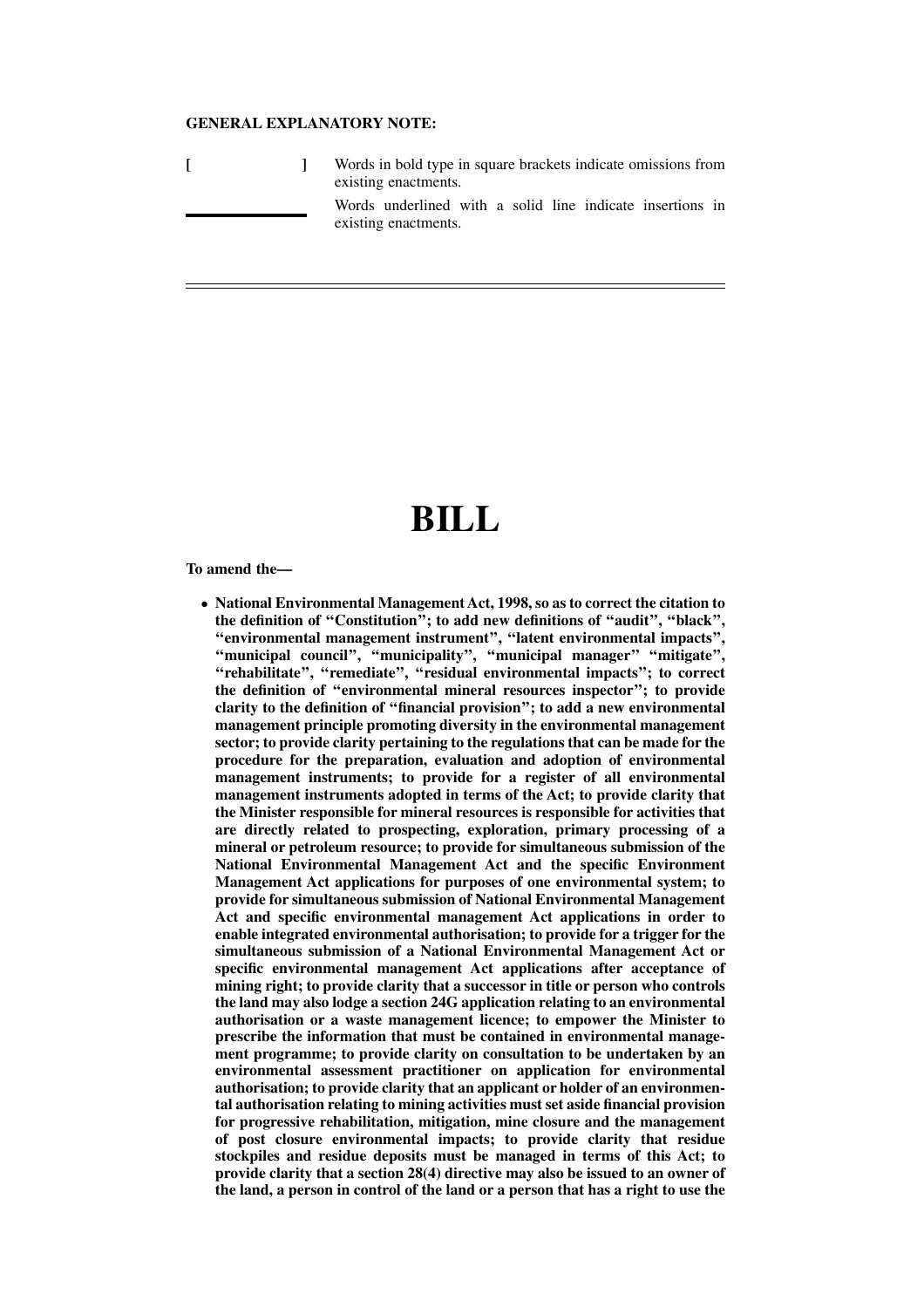**land in question; to empower the Director-General of the Department responsible for mineral resources and municipal manager of a municipality to issue section 28(4) directives; to provide clarity that section 28 is applicable to anticipatory costs as well as remedial measures; to empower the Minister responsible for mineral resources to designate environmental mineral and petroleum inspectors from staff within the Department responsible for mineral resources or an organ of state that executes a regulatory function, by agreement; to empower the Member of Executive Council to designate environmental management inspectors to undertake compliance and enforce provincial environmental legislation; to empower the Minister to prescribe a Code of Conduct for environmental management inspectors and environmental mineral and petroleum inspectors; to provide clarity that an environmental mineral and petroleum inspector must also undergo approved training before designation; to provide clarity on functions and general powers of environmental management inspectors when conducting investigations; to provide clarity that the conducting of a ''search'' is not the primary purpose of an environmental management inspector undertaking a routine inspection; to provide clarity that an environmental management inspector may detain an item for further analysis or verification for purposes of determining compliance or not with applicable legal requirements; to provide clarity that the Minister's power to develop regulations on admission of guilt fines contextualises the related provisions of the Criminal Procedure Act, 1977; to empower the Minister responsible for mineral resources, the Minister responsible for water affairs and a municipal manager to delegate functions and duties in terms of this Act; to provide clarity that a person may appeal a section 28(4) directive issued by a person acting on delegated authority; to provide clarity on circumstances that an appeal against a directive or other administrative enforcement notice that is aimed at addressing significant harm to the environment does not automatically suspend it; to provide clarity that an appeal against a directive must be lodged at the appropriate appeal authority; to correct references and cross references to offences and penalties and to update the list of offences and penalties;**

- **National Environmental Management: Protected Areas Act, 2003, so as to provide for the Chief Financial Officer of the South African National Parks to be a member of the Board; to create a new offence for non-compliance with section 48A which prohibits certain activities in marine protected areas; to rectify incorrect references to offences;**
- **National Environmental Management: Biodiversity Act, 2004, so as to provide clarity on definition of ''control'' and to insert a definition of ''eradicate''; to provide for the Chief Financial Officer of the South African National Biodiversity Institute to be a member of the Board; to provide clarity on measures to be undertaken to eradicate listed invasive species; to provide clarity on the steps, actions or methods to be undertaken to either control or eradicate listed invasive species; to ensure that the MECs responsible for environmental affairs follow the consultation process set out in sections 99 and 100 before exercising a power in terms of a provision under the Act;**
- **National Environmental Management: Air Quality Act, 2004, so as to provide the Minister with discretion to establish the National Air Quality Advisory Committee; to provide clarity on the consequences of unlawful commencement of a listed activity; to provide clarity that a provincial department responsible for environmental affairs is the licensing authority where a listed activity falls within the boundaries of more than one metropolitan municipality or more than one district municipality; to provide for a textual amendment to section 36(5)***(d)***; to ensure alignment with respect to the implementation of one appeal process under the National Environmental Management Act; to provide clarity that the Minister has a discretion to grant or refuse an exemption; to provide clarity that an exemption may be granted subject to conditions;**
- **National Environmental Management: Integrated Coastal Management Act, 2008, so as to allow for the removal of structures erected prior to commencement of the Act; to align appeals with section 43 of the National Environmental Management Act, 1998;**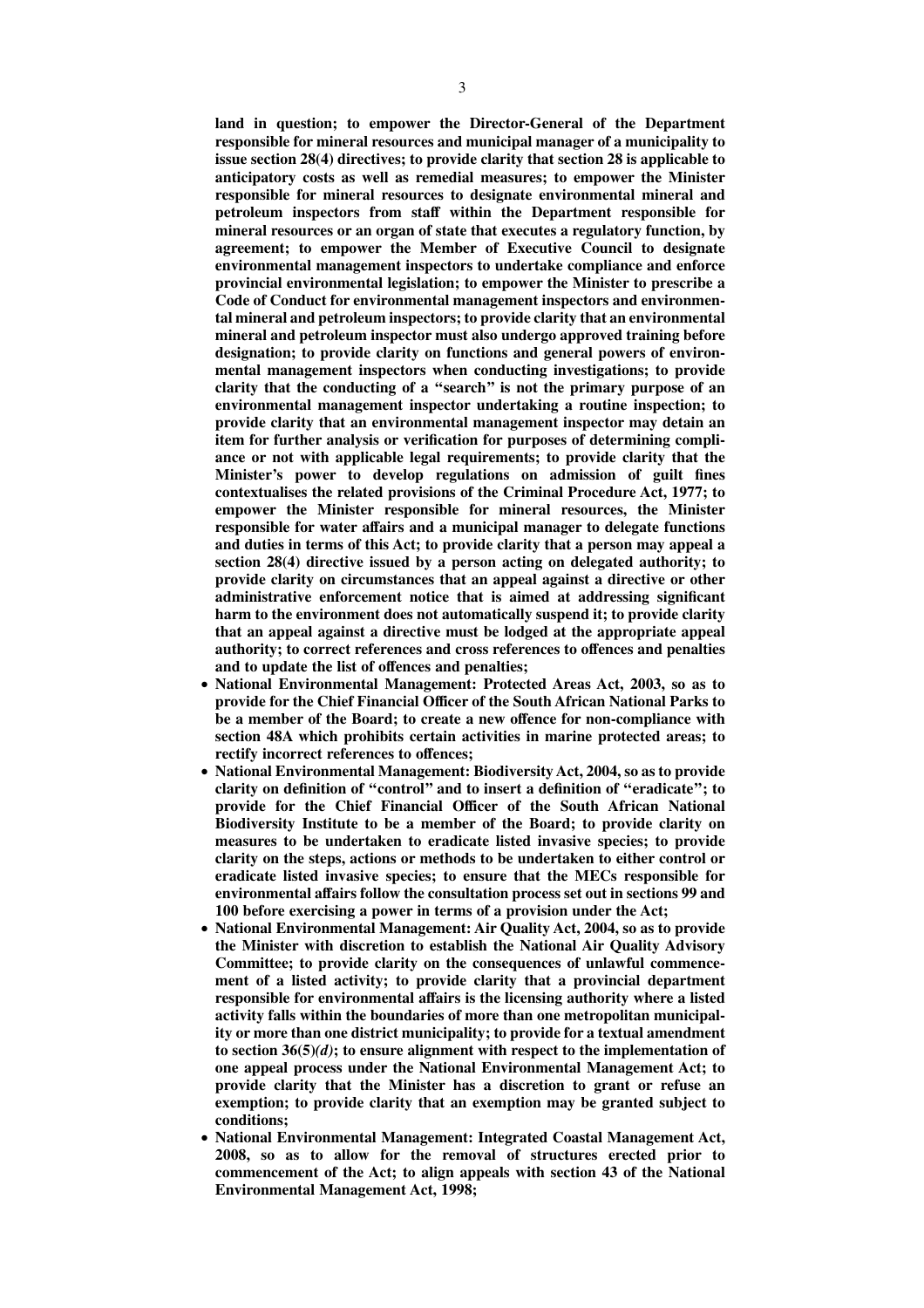- **National Environmental Management: Waste Act, 2008, so as to move all definitions from Schedule 3 to section 1; to provide for a textual amendment to the definitions of ''residue deposits'' and ''residue stockpiles'' and ''waste''; to provide for the exclusion of residue stockpiles and residue deposits from the provisions of the Act; to provide for the Waste Management Bureau to be established as a public entity; to provide for the simultaneous submission of the site assessment report and remediation plan relating to a contaminated land; to provide clarity that the Minister must keep a national register of all contaminated land; to provide clarity that the Minister responsible for mineral resources is responsible for implementation of the waste management system in so far as it relates to a waste management activity that is directly related to prospecting, exploration and primary processing of a mineral or petroleum resource; to empower the Minister to take a decision in the place of the provincial licensing authority under certain circumstances; to provide for the payment of processing fee for the variation of a waste management licence; to increase the fines that could be imposed in terms of regulations made under the Act; to provide clarity that there will be no exemptions provided from obtaining a waste management licence; to repeal Schedule;**
- **National Environmental Management Amendment Act, 2008, so as to clarify that an environmental management programme or plan approved in terms of the Mineral and Petroleum Resources Development Act on or before and after 8 December 2014 is valid under the National Environmental Management Act; to provide clarity that an appeal against an environmental management programme or plan lodged in terms of the Mineral and Petroleum Resources Development Act must be finalised under that Act;**
- **To provide for the transitional provisions regarding the environmental management programme or plan approved in terms of the Mineral and Petroleum Resources Development Act on or before and after 8 December 2014; to clarify that environmental regulations developed under the Mineral and Petroleum Resources Development Act continue until the development and publication of such regulations under the National Environmental Management Act and the National Environmental Management: Waste Act; to provide for transitional provisions regarding residue stockpiles and residue deposits approved in terms of the National Environmental Management: Waste Act, 2008; to provide for transitional provisions regarding the continuation of the Waste Management Bureau and to provide for matters connected therewith.**

**BE** IT ENACTED by the Parliament of the Republic of South Africa, as follows:—

**Amendment of section 1 of Act 107 of 1998, as amended by section 1 of Act 56 of 2002, section 1 of Act 46 of 2003, section 1 of Act 8 of 2004, section 1 of Act 44 of 2008, section 1 of Act 62 of 2008, section 1 of Act 14 of 2009, section 1 of Act 30 of 2013, and section 1 of Act 25 of 2014** 5

**1.** Section 1 of the National Environmental Management Act, 1998, is hereby amended—

- *(a)* by the insertion after the definition of 'assessment' of the following definition: " 'audit' means a review of the scientific and engineering acceptability 10 of the measures and the adequacy of related costs associated with undertaking progressive rehabilitation, decommissioning, closure and post closure activities for listed and specified activities, including the pumping and treatment of extraneous and polluted water, where relevant;''; 15
- *(b)* by the insertion after the definition of 'best practicable environmental option' of the following definition:

" **'black'**, when used in section  $2(4)(qA)$ , has the meaning assigned to ''black people'' in section 1 of the Broad-Based Black Economic Empowerment Act, 2003 (Act No. 53 of 2003);'';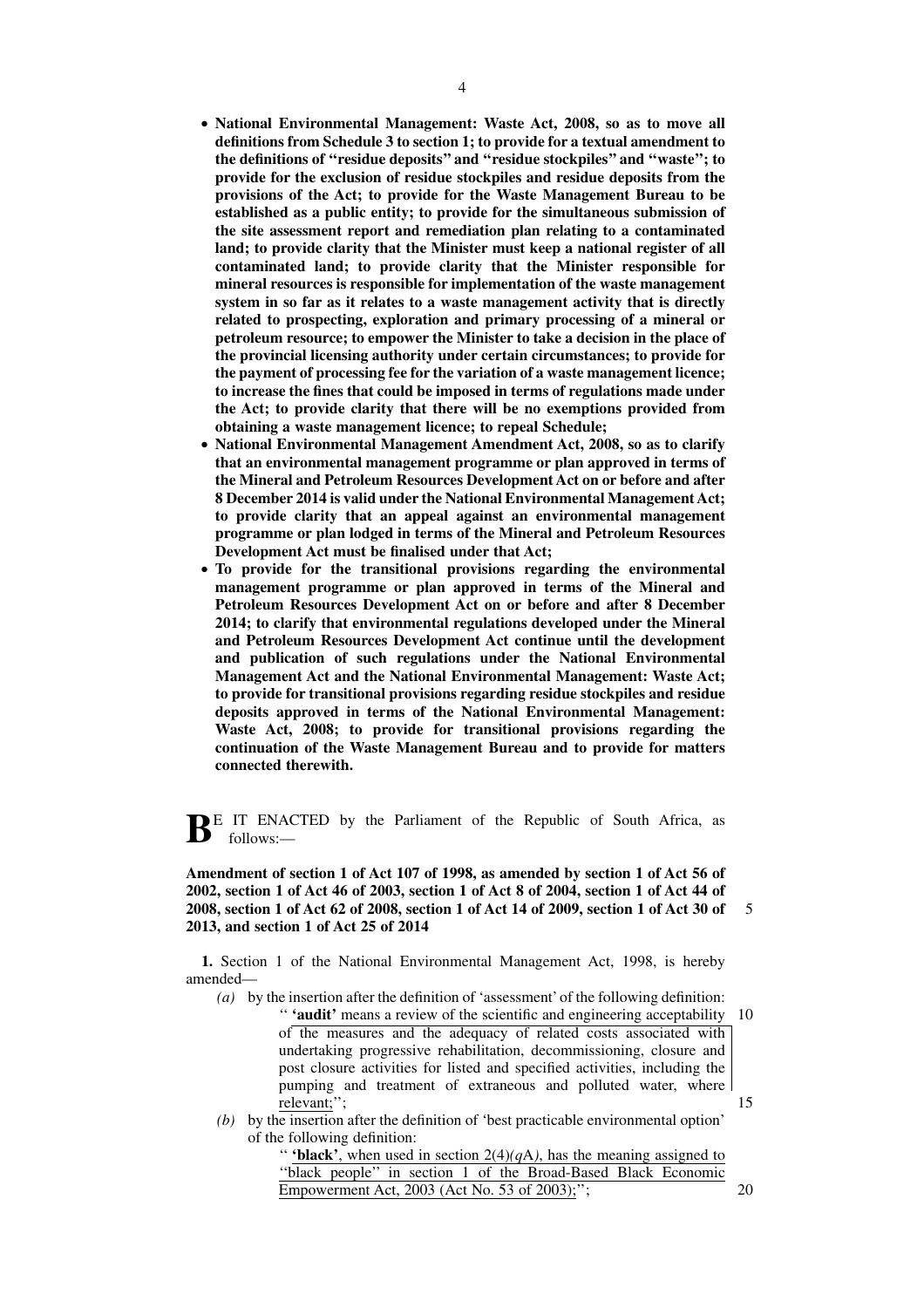'' **'Constitution'** means the Constitution of the Republic of South Africa, 1996 **[(Act No. 108 of 1996)]**;'';

*(d)* by the insertion after the definition of 'environmental management inspector' of the following definition: 5

|     | or the following uchintion.                                                             |    |
|-----|-----------------------------------------------------------------------------------------|----|
|     | " 'environmental management instrument' means-                                          |    |
|     | (i) environmental management framework;                                                 |    |
|     | (ii) strategic environmental assessment;                                                |    |
|     | (iii) spatial tool;                                                                     | 10 |
|     | (iii) environmental management programme;                                               |    |
|     | (iv) environmental risk assessment;                                                     |    |
|     | (v) environmental feasibility assessment;                                               |    |
|     | (vi) norm or standard;                                                                  |    |
|     | (vii) minimum information requirements; or                                              | 15 |
|     | (viii) any other relevant environmental management instrument, as                       |    |
|     | may be developed in time;";                                                             |    |
| (e) | by the substitution for the definition of "environmental mineral resource               |    |
|     | inspector" of the following definition:                                                 |    |
|     | "'environmental mineral [resource] and petroleum inspector' 20                          |    |
|     | means a person designated as an environmental mineral [resource] and                    |    |
|     | petroleum inspector in terms of section 31BB;";                                         |    |
| (f) | by the substitution for the definition of 'financial provision' of the following        |    |
|     | definition:                                                                             |    |
|     | " 'financial provision' means the amount which is to be provided in                     | 25 |
|     | terms of this Act, guaranteeing the availability of sufficient funds to                 |    |
|     | undertake progressive rehabilitation, decommissioning, closure and post                 |    |
|     | closure activities for listed and specified activities to ensure the                    |    |
|     | mitigation, remediation and rehabilitation of adverse environmental                     |    |
|     | impacts including latent environmental impacts and residual environ-                    | 30 |
|     | mental impacts as well as the pumping and treatment of extraneous and                   |    |
|     | polluted water, where relevant;";                                                       |    |
| (g) | by the insertion after the definition of 'international environmental instru-           |    |
|     | ment' of the following definition:                                                      |    |
|     | " 'latent environmental impacts' means impacts which are existing but                   | 35 |
|     | not yet developed or manifest, dormant;";                                               |    |
| (h) | by the insertion after the definition $\overline{of}$ 'Minister responsible for mineral |    |
|     | resources' of the following definitions:                                                |    |
|     | " 'municipal council' means a municipal council referred to in section                  |    |
|     | $157(1)$ of the Constitution;                                                           | 40 |
|     | 'municipality', when referred to as-                                                    |    |
|     | an entity, means a municipality as described in section 2 of the<br>(a)                 |    |
|     | Municipal Systems Act, 2000 (Act No. 32 of 2000); and                                   |    |
|     | a geographic area, means a municipal area determined in terms of<br>(b)                 |    |
|     | section 21 of the Local Government: Municipal Demarcation Act,                          | 45 |
|     | 1998 (Act No. 27 of 1998);                                                              |    |
|     | 'municipal manager' means a person appointed in terms of section                        |    |
|     | 54A(1) of the Local Government: Municipal Systems Act, 2000 (Act                        |    |
|     | No. 32 of 2000);                                                                        |    |
|     | 'mitigate' means to alleviate, reduce or make less severe;";                            | 50 |
| (i) | by the insertion after the definition of 'regulation' of the following definitions:     |    |
|     | " 'rehabilitate' means to restore to the approved end use of land;                      |    |
|     | 'remediate' means to repair or reverse damage;                                          |    |
|     | 'residual environmental impacts' means impacts remaining after all                      |    |
|     | actions to mitigate, rehabilitate and remediate have been undertaken;";                 | 55 |
|     | and                                                                                     |    |

*(j)* by the deletion of the definition 'spatial development tool'.

## **Amendment of section 2 of Act 107 of 1998**

**2.** Section 2 of the National Environmental Management Act, 1998, is hereby amended by the insertion in subsection (4) after paragraph *(q)* of the following 60paragraph: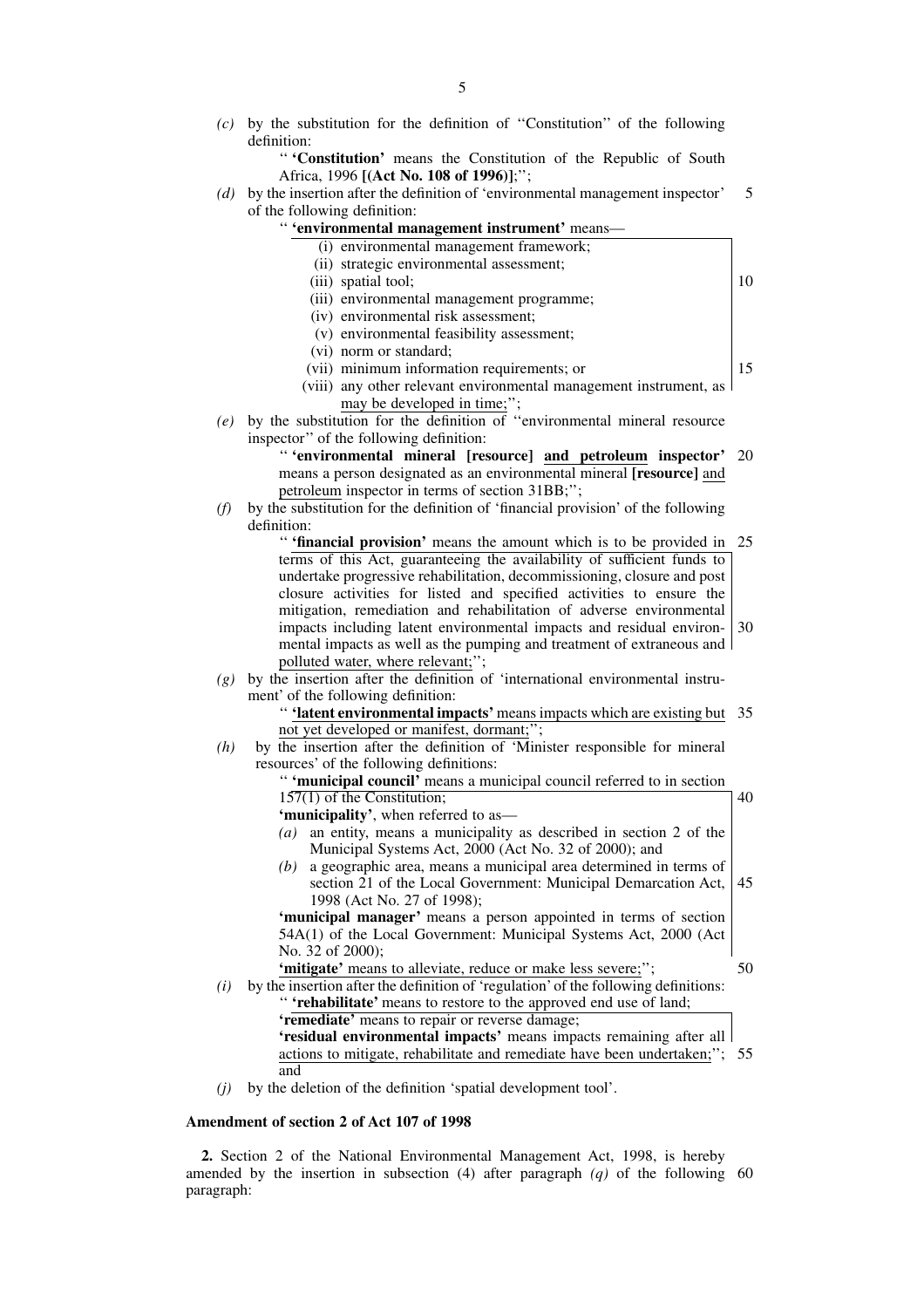''*(q*A*)* The full participation of black professionals in the environmental management sector must be recognised and their participation in the sector promoted.''.

#### **Amendment of section 24 of Act 107 of 1998, as amended by section 2 of Act 8 of 2004, section 2 of Act 62 of 2008, section 5 of Act 30 of 2013 and section 2 of Act 25 of 2014** 5

**3.** Section 24 of the National Environmental Management Act, 1998, is hereby amended—

- *(a)* by the substitution in subsection (2) for paragraphs*(b)* and *(c)* of the following paragraphs:
	- ''*(b)* geographical areas based on environmental attributes, and as specified in **[spatial development tools]** an environmental management instrument, adopted in the prescribed manner by the Minister or an MEC, with the concurrence of the Minister, in which specified activities may be excluded from the requirement to obtain an environmental authorisation from the competent authority; 15
	- *(c)* geographical areas based on environmental attributes, and specified in **[spatial tools or]** an environmental management **[instruments]** instrument, adopted in the prescribed manner by the Minister or an MEC, with the concurrence of the Minister, in which **[specified]** activities contemplated in paragraphs *(a)* and *(b)* may be excluded from the requirement to obtain an environmental authorisation from the competent authority, but which must comply with the requirements set in such environmental management instrument, if any;"  $20$
- *(b)* by the substitution in subsection (2A) for subparagraph (i) of paragraph *(b)* of 25 the following subparagraph:
	- ''(i) not accept any further application for an environmental authorisation for the identified listed or specified activity in the identified geographical area until such time that the prohibition or restriction has been lifted;'';
- 30

50

10

*(c)* by the substitution in subsection (5) for the words preceding paragraph *(bA)* of the following words:

''laying down the procedure to be followed for the preparation, evaluation, adoption and review of **[prescribed]** environmental management instruments, including any conditions set out in such instrument, if 35 any condition applies, including—'';

- *(d)* by the deletion in subsection (5) of paragraph *(b*B*)*; and
- *(e)* by the insertion after subsection (5) of the following subsection:

''(5A) The Minister must keep a register of all environmental management instruments adopted in terms of this Act and make it 40 publicly available.''.

#### **Amendment of section 24C of Act 107 of 1998, as amended by section 3 of Act 62 of 2008, section 6 of Act 30 of 2013 and section 3 of Act 25 of 2014**

**4.** Section 24C of the National Environmental Management Act, 1998, is hereby amended— 45

*(a)* by the substitution in subsection (2A) for the words preceding paragraph *(a)* of the following words:

> ''The Minister responsible for mineral resources must be identified as the competent authority in terms of subsection (1) where the listed or specified activity is, or is directly related to-";

*(b)* by the substitution in subsection (2B) for paragraph *(a)* of the following paragraph:

 $\dddot{f}(a)$  Notwithstanding the other provisions of this section, and in the event of the Minister not being the competent authority, the Minister must be identified as the competent authority where a Cabinet decision stipulates that the Minister must be the competent authority for activities related to a matter declared as a national priority or matters related to such national priority, unless otherwise agreed to in terms of subsection  $(3).$ "; 55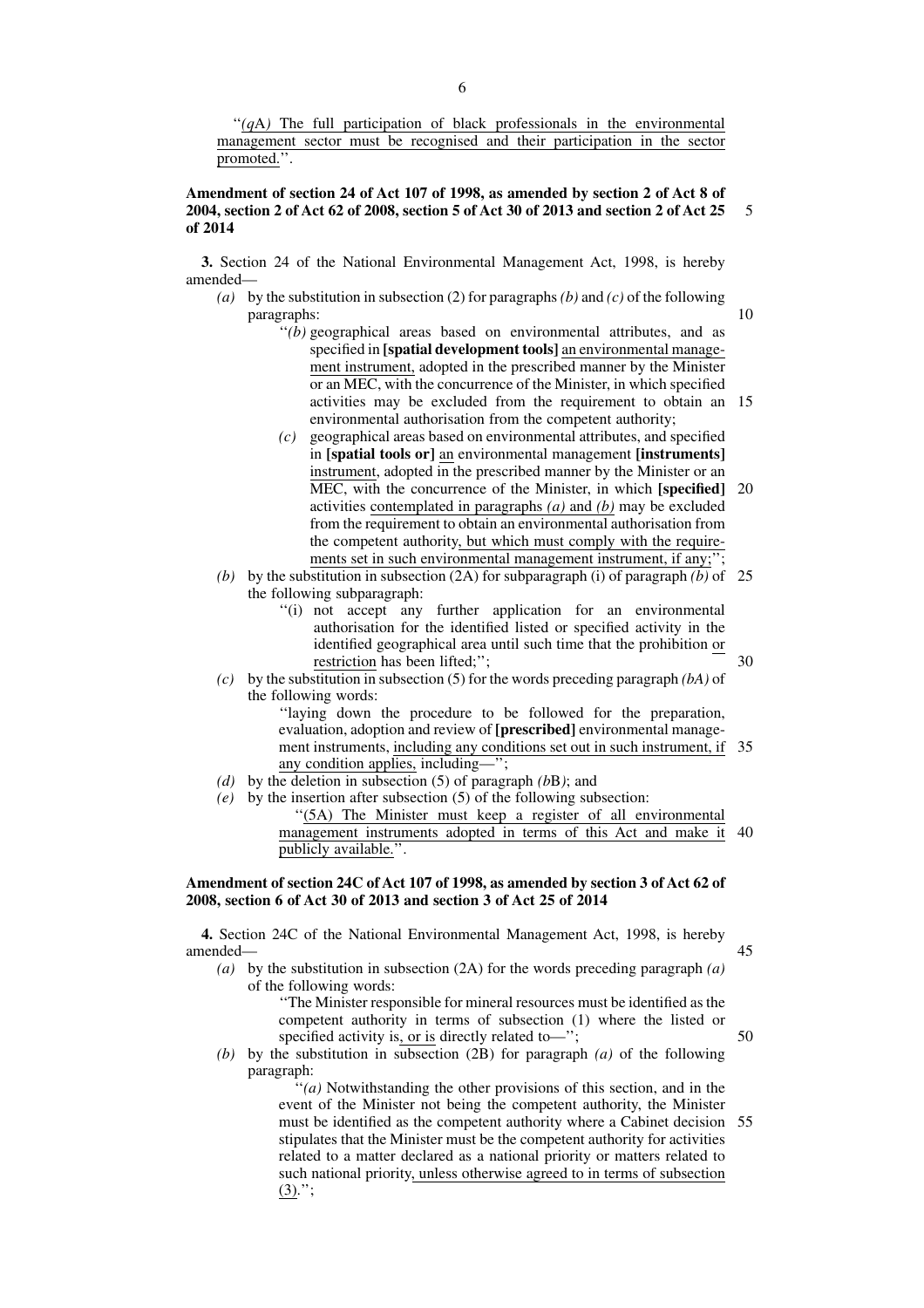- *(c)* by the substitution in subsection (3) for paragraph *(a)* of the following paragraph:
	- "(a) contemplated in [subsection] subsections (2) and (2B) may be dealt with by the MEC;''; and

5

*(d)* by the addition of the following subsections:

''(11) A person who requires an environmental authorisation which also involves an activity that requires a licence or permit in terms of any of the specific environmental management Acts must simultaneously submit those applications to the relevant competent authority or licensing authority, as the case may be, indicating in each application, all other licences, authorisations and permits applied for. 10

(12) A person who wishes to apply for an environmental authorisation for listed or specified activities for, or directly related to, prospecting or exploration of a mineral or petroleum resource or extractions and primary processing of a mineral or petroleum resource which also involves an activity that requires a licence or permit in terms of any of the specific environmental management Acts, must simultaneously apply for an environmental authorisation after the acceptance of the application for a right or permit in terms of the Mineral and Petroleum Resources Development Act, 2002. 15 20

(13) If the competent authority or licensing authority contemplated in subsections (11) and (12), as the case may be, is the same authority to consider and decide the application for an environmental authorisation under this Act and the application under a specific environmental management Act, an integrated decision must be issued in accordance 25 with section 24L.''.

#### **Amendment of section 24G of Act 107 of 1998, as substituted by section 6 of Act 62 of 2008 and section 9 of Act 30 of 2013**

**5.** Section 24G of the National Environmental Management Act, 1998, is hereby amended— 30

- (a) by the substitution in subsection  $(1)(b)(vii)$  for item *(ee)* of the following item: ''*(ee)* an environmental management programme; **[or]** and'';
- *(b)* by the insertion after subsection (1) of the following subsection:
	- ''(1A) An application in terms of subsection (1) may also be submitted by a person in control of, or successor in title to, land on which a person— 35
	- *(a)* has commenced with a listed or specified activity without an environmental authorisation in contravention of section 24F(1);
	- *(b)* has commenced with, undertaken or conducted a waste management activity without a waste management licence in contravention of section 20*(b)* of the National Environmental Management: Waste Act, 2008 (Act No. 59 of 2008); 40
- *(c)* by the substitution in subsection (1) for the words following paragraph *(b)* of the following words:
	- ''the Minister, Minister responsible for mineral resources or MEC 45 concerned, as the case may be, **[may]** must direct the applicant to—'';
- *(d)* by the insertion in subsection (1)*(b)* after subparagraph (i) of the following subparagraph:

''(iA) undertake public participation as prescribed;'';

- $(e)$  by the substitution in subsection  $(1)(\text{vii})$  for item  $(ee)$  of the following item: 50 *''(ee)* an environmental management programme; **[or]** and'';
- (f) by the substitution for subsection  $\overline{4}$ ) of the following subsection:
	- ''(4) A person contemplated in **[subsection]** subsections (1) and (1A) must pay an administrative fine, which may not exceed **[R5]** R10 million and which must be determined by the competent authority, before the 55Minister, Minister responsible for mineral resources or MEC concerned may act in terms of subsection  $(2)(a)$  or  $(b)$ .".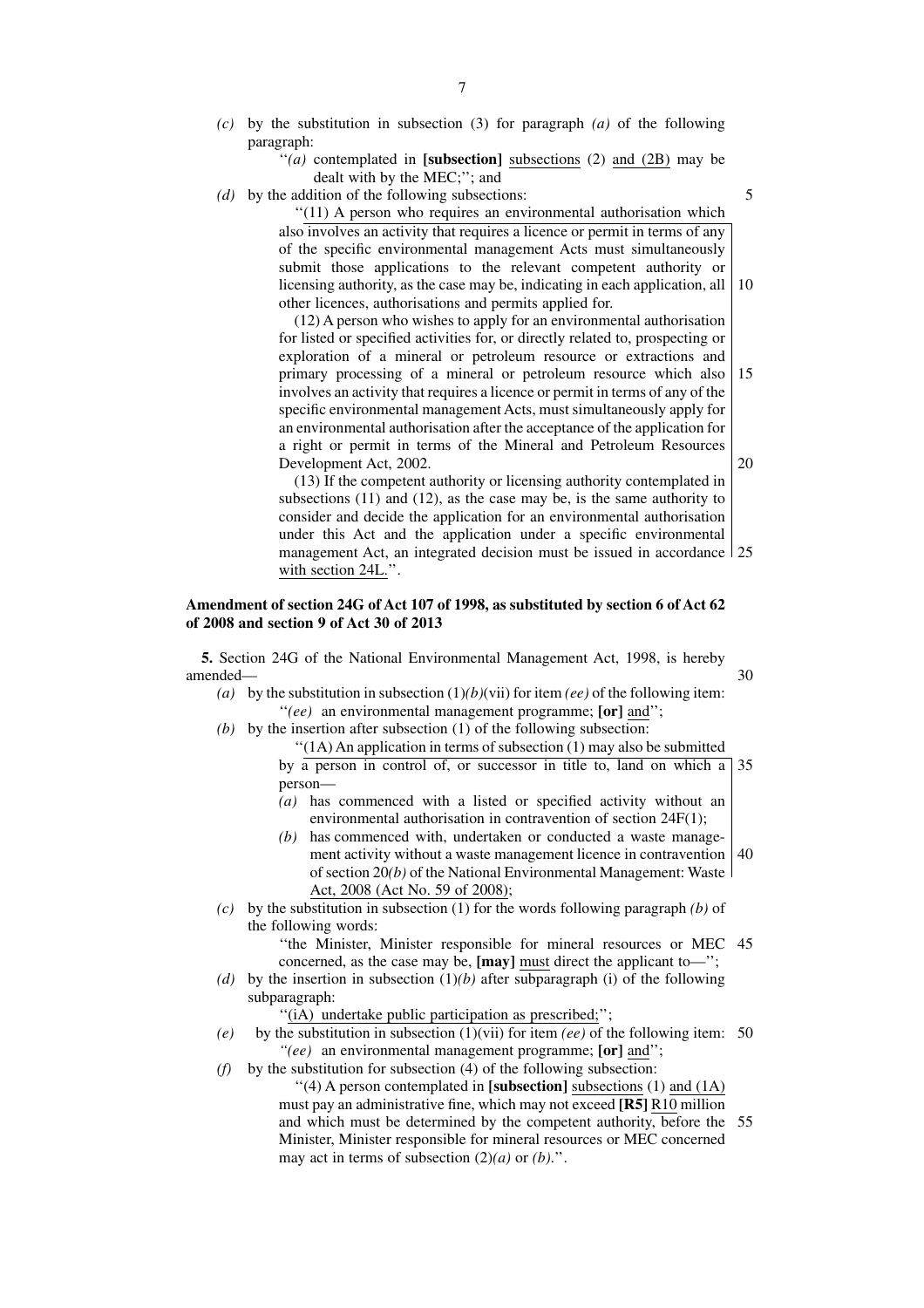**6.** Section 24N of the National Environmental Management Act, 1998, is hereby amended by the substitution for subsection (2) of the following subsection:

''(2) The environmental management programme must contain**[—]** information that is prescribed. 5

**[***(a)* **information on any proposed management, mitigation, protection or remedial measures that will be undertaken to address the environmental impacts that have been identified in a report contemplated in subsection (1A), including environmental impacts or objectives in respect of—**

10

15

20

- **(i) planning and design;**
- **(ii) pre-construction and construction activities;**
- **(iii) the operation or undertaking of the activity in question;**
- **(iv) the rehabilitation of the environment;**
- **(v) closure, if applicable;**
- *(b)* **details of—**
	- **(i) the person who prepared the environmental management programme; and**
	- **(ii) the expertise of that person to prepare an environmental management programme;**
- *(c)* **a detailed description of the aspects of the activity that are covered by the environmental management programme;**
- *(d)* **information identifying the persons who will be responsible for the implementation of the measures contemplated in paragraph** *(a)***;**
- *(e)* **information in respect of the mechanisms proposed for monitoring compliance with the environmental management programme and for reporting on the compliance;** 25
- *(f)* **as far as is reasonably practicable, measures to rehabilitate the environment affected by the undertaking of any listed activity or specified activity to its natural or predetermined state or to a land use which conforms to the generally accepted principle of sustainable development; and** 30
- *(g)* **a description of the manner in which it intends to—**
	- **(i) modify, remedy, control or stop any action, activity or process which causes pollution or environmental degradation;** 35
	- **(ii) remedy the cause of pollution or degradation and migration of pollutants; and**
	- **(iii) comply with any prescribed environmental management standards or practices.]**''.

#### **Amendment of section 24O of Act 107 of 1998, as amended by section 11 of Act 30** 40 **of 2013 and amended by section 6 Act 25 of 2014**

**7.** Section 24O of the National Environmental Management Act, 1998, is hereby amended—

*(a)* by the substitution for the heading of the following heading:

''**Criteria to be taken into account by competent authorities when** 45 **considering applications and consultation requirements**'';

*(b)* by the substitution for subsection (2) of the following subsection:

''(2) The Minister, the Minister responsible for mineral resources **[or]**, an MEC or an environmental assessment practitioner must consult with every State department that administers a law relating to a matter 50 affecting the environment when such Minister, the Minister responsible for mineral resources or an MEC considers an application for an environmental authorisation."; and

*(c)* by the deletion of subsection (2A).

## **Substitution section 24P of Act 107 of 1998, as amended by section 7 of Act 25 of** 55**2014**

**8.** The following section is hereby substituted for section 24P of the National Environmental Management Act, 1998: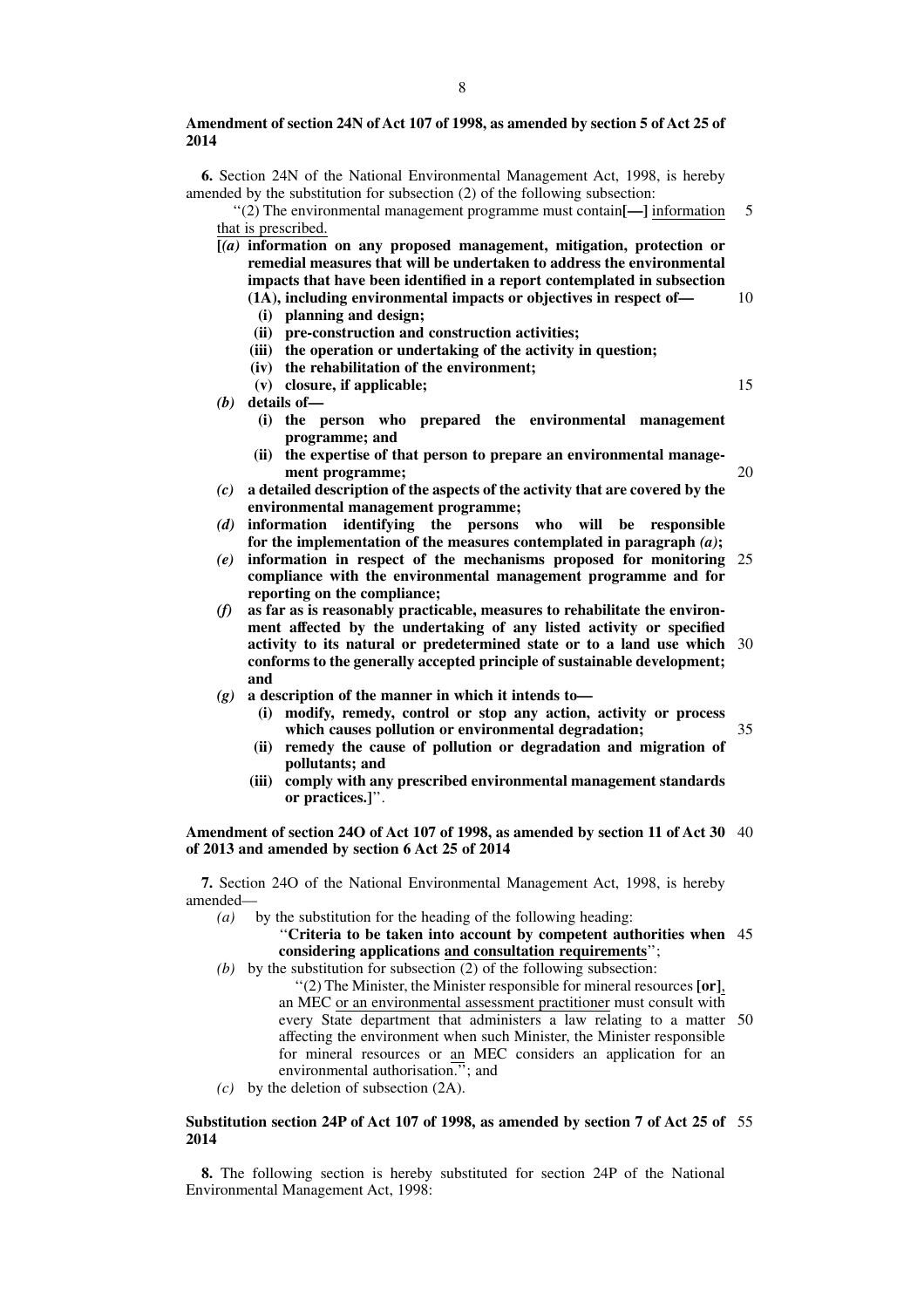# ''**Financial provision for remediation of environmental damage**

| 24P. (1) In this section, "review" means a formal assessment of the<br>financial provisioning with the intention of instituting change, if necessary. |    |
|-------------------------------------------------------------------------------------------------------------------------------------------------------|----|
| (2) The Minister, or an MEC in concurrence with the Minister, may                                                                                     |    |
| prescribe the instances for which financial provision must be determined                                                                              | 5  |
| and provided for listed or specified activities.                                                                                                      |    |
| (3) Where prescribed, an applicant, must, before the competent authority                                                                              |    |
| issues an environmental authorisation, determine the financial provision                                                                              |    |
| which is required for undertaking progressive rehabilitation, decommis-                                                                               |    |
| sioning, closure and post closure activities including the pumping and                                                                                | 10 |
| treatment of extraneous and polluted water where relevant.                                                                                            |    |
| (4) Where prescribed, the applicant, holder of an environmental                                                                                       |    |
| authorisation, holder, holder of an old order right is required to provide                                                                            |    |
| financial provision for progressive rehabilitation, decommissioning, clo-<br>sure and post closure activities, including the pumping and treatment of | 15 |
| extraneous and polluted water where relevant, to ensure the mitigation,                                                                               |    |
| remediation and rehabilitation of adverse environmental impacts, including                                                                            |    |
| latent environmental impacts and environmental residual impacts.                                                                                      |    |
| (5) A holder of an environmental authorisation, holder or holder of an old                                                                            |    |
| order right must annually undertake, as prescribed, the mitigation,                                                                                   | 20 |
| remediation and rehabilitation measures.                                                                                                              |    |
| (6) The financial provisioning vehicles which must be used when                                                                                       |    |
| providing the financial provision include—                                                                                                            |    |
| cash deposited into an account administered by the Minister respon-<br>(a)                                                                            |    |
| sible for mineral resources;                                                                                                                          | 25 |
| insurance from an institution that is registered in terms of the<br>(b)                                                                               |    |
| applicable insurance sector legislation;                                                                                                              |    |
| a financial guarantee from an institution that is registered in terms of<br>(c)                                                                       |    |
| the applicable financial sector legislation;<br>a trust fund established for the sole purposes of subsection (4); and<br>(d)                          | 30 |
| any other vehicle, including any condition applicable to such a<br>(e)                                                                                |    |
| vehicle, identified by the Minister by notice in the Gazette in                                                                                       |    |
| concurrence with the Minister of Finance and the Minister responsible                                                                                 |    |
| for mineral resources, and including, but not limited to-                                                                                             |    |
| a closure rehabilitation company,<br>(i)                                                                                                              | 35 |
| a parent company guarantee; and<br>(ii)                                                                                                               |    |
| (iii) an affiliate company guarantee.                                                                                                                 |    |
| (7) The financial provisioning vehicles contemplated in subsection (6)                                                                                |    |
| may be used in combination as required.                                                                                                               |    |
| $(8)$ (a) Where the Minister, Minister for mineral resources or the MEC is   40                                                                       |    |
| not satisfied with the determination or review of the financial provision, the                                                                        |    |
| Minister, the Minister responsible for mineral resources or the MEC may                                                                               |    |
| appoint an independent party to conduct an assessment of the determination                                                                            |    |
| or review on their behalf.                                                                                                                            |    |
| $(b)$ Any costs in respect of such assessment must be borne by the                                                                                    | 45 |
| applicant, holder of the environmental authorisation, holder or holder of an                                                                          |    |
| old order right.<br>(9) If any holder of an environmental authorisation, holder or holder of                                                          |    |
| an old order right fails to undertake such mitigation, remediation and                                                                                |    |
| rehabilitation of such impact, as prescribed, the Minister responsible for                                                                            | 50 |
| mineral resources, the Minister responsible for water affairs or MEC may,                                                                             |    |
| upon written notice to such holder, use all or part of the financial provision                                                                        |    |
| contemplated in this section to undertake mitigation, remediation and                                                                                 |    |
| rehabilitation as the Minister responsible for mineral resources, the                                                                                 |    |
| Minister or MEC deems appropriate.                                                                                                                    | 55 |
| (10) The financial provision may only be used for the purposes of                                                                                     |    |
| progressive rehabilitation, decommissioning, closure, post closure, as                                                                                |    |

progressive rehabilitation, decommissioning, closure, post closure, as prescribed, to ensure mitigation, remediation and rehabilitation of adverse environmental impacts for which it was provided and shall not be used for any other purposes.

 $\left| \right|$  60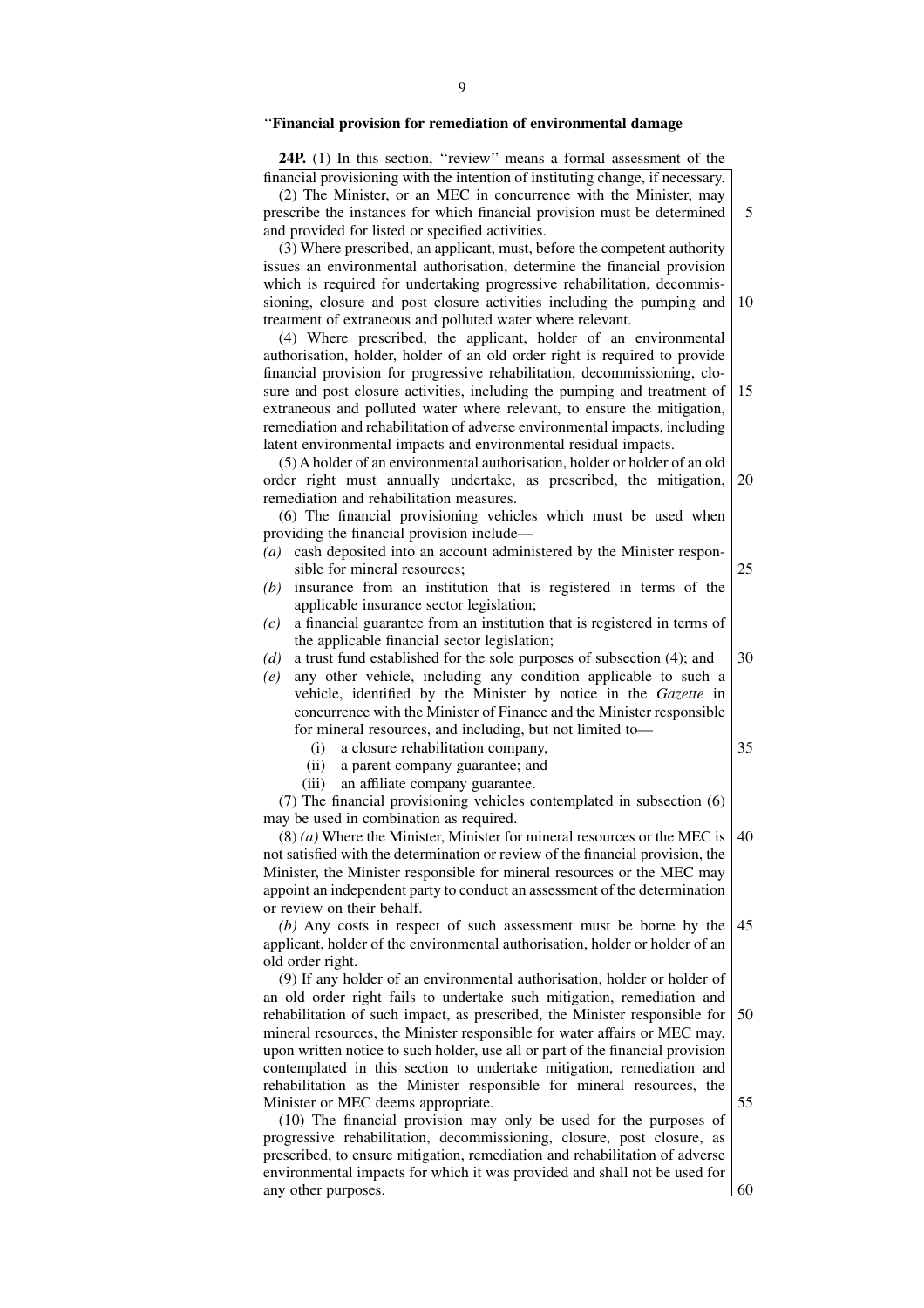(11) The Insolvency Act, 1936 (Act No. 24 of 1936), does not apply to any form of financial provision contemplated in subsection (2) and all amounts arising from that provision.''.

#### **Insertion of section 24PA in Act 107 of 1998**

**9.** The following section is hereby inserted in the National Environmental Management Act, 1998, after section 24P: 5

## ''**Financial provision for mining**

**24PA.** (1) A holder of an environmental authorisation for listed or specified activities for, or directly related to, prospecting or exploration of a mineral or petroleum resource or extraction and primary processing of a mineral or petroleum resource, a holder or holder of an old order right must— 10

- *(a)* maintain and retain a financial provision until a closure certificate is issued by the Minister responsible for mineral resources in terms of the Mineral and Petroleum Resources Development Act, 2002;
- *(b)* every three years review the environmental liability as prescribed and adjust, where required, the financial provision accordingly to the satisfaction of the Minister responsible for mineral resources;
- *(c)* every three years subject the financial provision and the basis of the calculations to an independent audit, as prescribed;
- *(d)* every five years, or in the case of a mining permit every three years, submit to the Minister responsible for mineral resources, an audit report;
- *(e)* publish, within five days of being notified by the Minister responsible for mineral resources of the review decision, the decision in a provincial newspaper as well as a newspaper distributed within the municipal area within which the mining operation is located, and indicate where the review can be obtained; and 25
- *(f)* annually undertake the mitigation, remediation and rehabilitation measures, as prescribed.

(2) The Minister responsible for mineral resources may, in consultation with the Minister and Minister responsible for water affairs, approve an annual drawdown of the financial provision in the prescribed manner to support final decommissioning and closure for a period not exceeding 10 years before the final decommissioning and closure.

(3) The financial provision provided in respect of latent environmental impacts or residual environmental impacts, including the pumping and treatment of extraneous and polluted water, must be transferred to the Minister responsible for mineral resources upon the issuing of a closure certificate, unless otherwise prescribed.

(4) Where the financial provisioning vehicle used for the financial provision in respect of latent environmental impacts or residual environmental impacts, including the pumping and treatment of extraneous and polluted water, is insurance, the Minister responsible for mineral resources must access the funds on issuing the closure certificate.

45

55

15

20

30

35

40

(5) If any holder of an environmental authorisation contemplated in subsection (1) fails to mitigate, remediate and rehabilitate environmental impacts as prescribed, the Minister responsible for mineral resources or the Minister responsible for water affairs may, upon written notice to such holder, use all or part of the financial provision contemplated in this section  $\vert$  50 to rehabilitate or manage the environmental impact in question.''.

## **Amendment of section 24R of Act 107 of 1998, as amended by section 8 of Act 25 of 2014**

**10.** Section 24R of the National Environmental Management Act, 1998, is hereby amended—

*(a)* by the substitution for subsection (1) of the following subsection:

''(1) Every holder, holder of an environmental authorisation for listed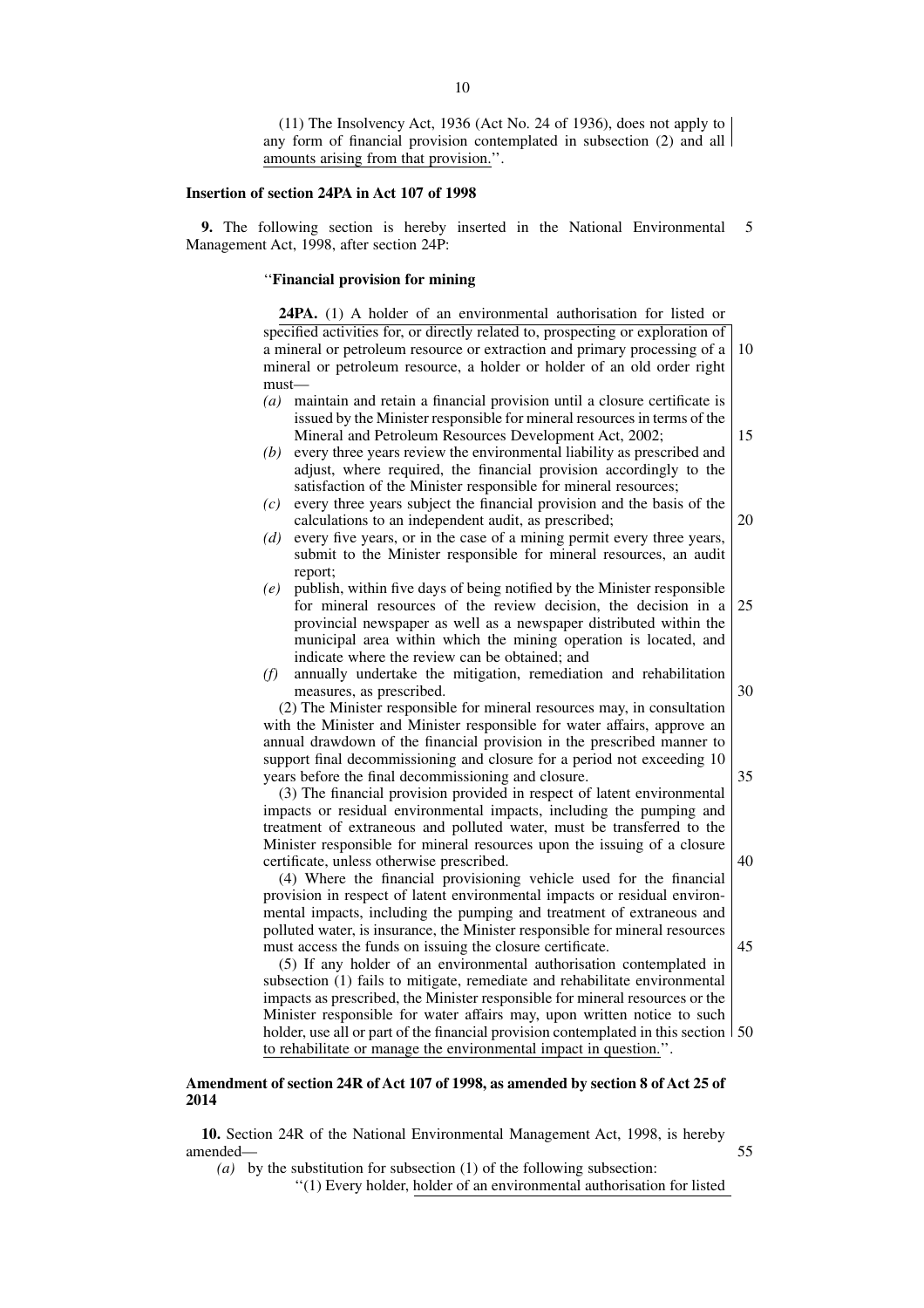or specified activities for, or directly related to, prospecting or exploration of a mineral or petroleum resource or extraction and primary processing of a mineral or petroleum resource, holder of an old order right and owner of works remain responsible for any environmental liability, pollution or ecological degradation, the pumping and treatment of polluted or extraneous water, the management and sustainable closure thereof notwithstanding the issuing of a closure certificate by the Minister responsible for mineral resources in terms of the Mineral and Petroleum Resources Development Act, 2002, to the holder or owner concerned. 5 10

- *(b)* by the deletion of subsection (2).
- *(c)* by the substitution for subsection (3) of the following subsection:

''(3) Every holder, holder of environmental authorisation for listed or specified activities for, or directly related to, prospecting or exploration of a mineral or petroleum resource or extraction and primary processing 15 of a mineral or petroleum resource, holder of an old order right or owner of works must plan, manage and implement such procedures and requirements in respect of the closure of a mine as may be prescribed.''.

## **Repeal of section 24S of Act 107 of 1998, as inserted by section 9 of Act 25 of 2015**

**11.** Section 24S of the National Environmental Management Act, 1998, is hereby 20 repealed.

## **Amendment of section 28 of Act 107 of 1998, as amended by section 12 of Act 14 of 2009, section 12 of Act 30 of 2013 and section 10 of Act 25 of 2014**

**12.** Section 28 of the National Environmental Management Act, 1998, is hereby amended—

- 25
- *(a)* by the substitution in substitution (3) for paragraph *(d)* of the following paragraph:
	- $\dddot{a}$ ) contain or prevent the movement of pollutants or the **[causant]** cause of degradation;'';
- 30
- *(b)* by the substitution for subsection (4) of the following subsection: ''The Director-General, the Director-General of the department responsible for mineral resources **[or]**, a provincial head of department or a municipal manager of a municipality may**[, after having given adequate opportunity to affected persons to inform him or her of their relevant interests,]** direct any person **[who is causing, has caused** 35 **or may cause significant pollution or degradation of the environment**] referred to in subsection (2) to–
	- *(a)* cease any activity, operation or undertaking;
	- *(b)* investigate, evaluate and assess the impact of specific activities and report thereon; 40
	- *(c)* commence taking specific measures before a given date;
	- *(d)* diligently continue with those measures; and

*(e)* complete those measures before a specified reasonable date**[: Provided that the Director-General or a provincial head of department may, if urgent action is necessary for the protection of the** 45 **environment, issue such directive, and consult and give such opportunity to inform as soon thereafter as is reasonable]**.'';

*(c)* by the insertion after subsection (4) of the following subsection:

''(4A) Before issuing a directive contemplated in subsection (4), the Director-General, the Director-General of the department responsible for mineral resources, or a provincial head of department or a municipal manager of a municipality must give adequate notice in writing to the person to whom the directive is intended to be issued, of his or her intention to issue the directive and provide such person with a reasonable opportunity to make representations in writing: Provided that the Director-General, the Director-General of the department responsible for mineral resources, a provincial head of department or a municipal manager of a municipality may, if urgent action is necessary for the protection of the environment, issue the directive referred to in 50 55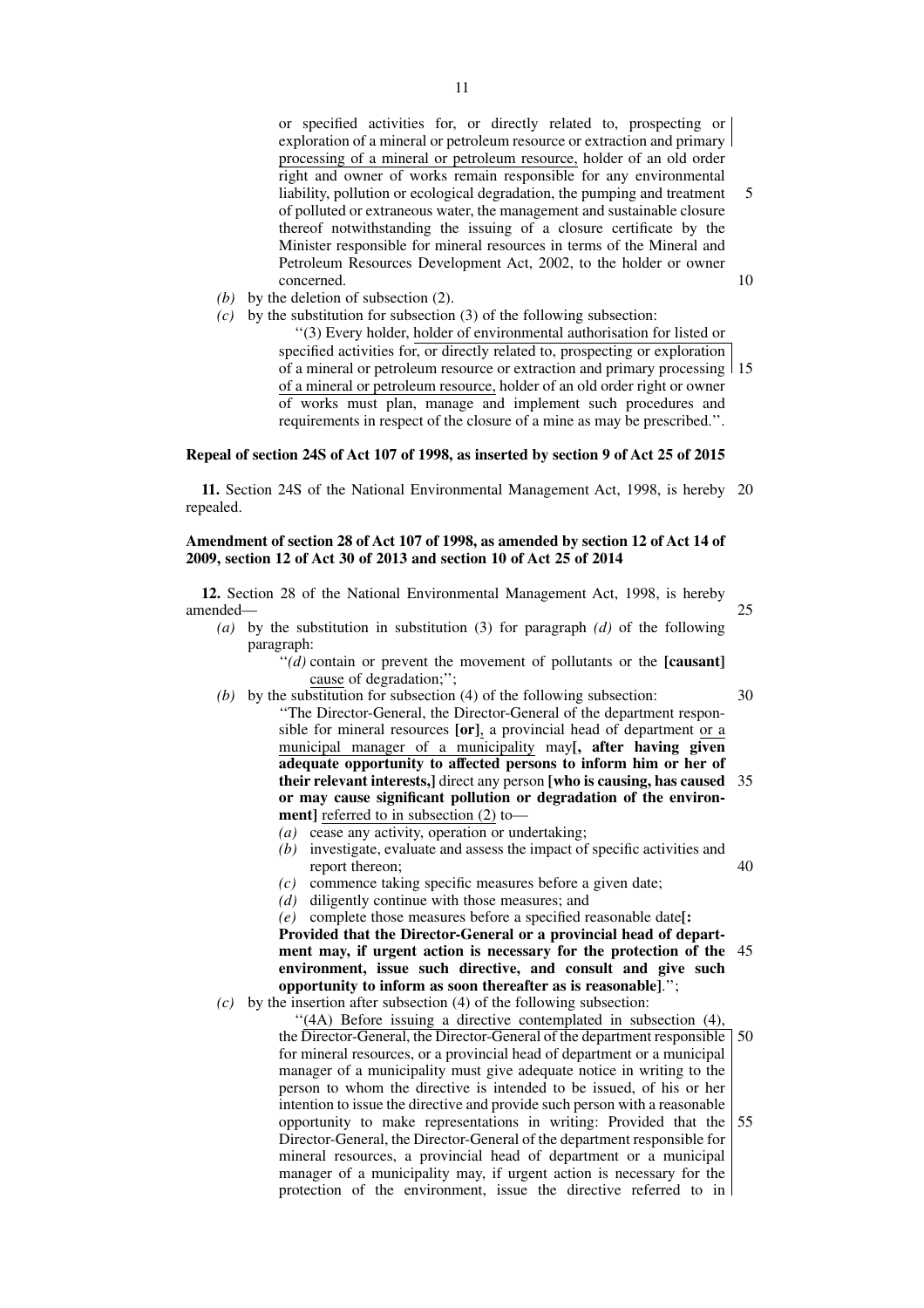12

subsection (4), and give the person on whom the directive was issued an  $\vert$ opportunity to make representations as soon as is reasonable thereafter.'';

*(d)* by the substitution in subsection (5) for the words preceding paragraph *(a)* of the following words:

''The Director-General, the Director-General of the department responsible for mineral resources **[or]**, a provincial head of department or a municipal manager of a municipality, when considering any measure or time period envisaged in subsection (4), must have regard to the following**[—]**:''; 5

- *(e)* by the substitution for subsection (7) of the following subsection: ''(7) Should a person fail to comply, or inadequately comply, with a directive issued under subsection (4), the Director-General, the Director-General of the department responsible for mineral resources **[or]**, a provincial head of department or a municipal manager of a municipality may take reasonable measures to remedy the situation or apply to a 15 competent court for appropriate relief.'';
- *(f)* by the substitution in subsection (8) for the words preceding paragraph *(a)* of the following words:

''Subject to subsection (9), the Director-General, the Director-General of the department responsible for mineral resources **[or]**, provincial head of 20 department or a municipal manager of a municipality may recover costs for reasonable remedial measures undertaken or to be undertaken under subsection (7), before or after such measures are taken and all costs incurred as a result of acting under subsection (7), from any or all of the following persons—'';

*(g)* by the substitution for subsection (9) of the following subsection: ''(9) The Director-General, the Director-General of the department responsible for mineral resources **[or]**, provincial head of department or a municipal manager of a municipality, may in respect of the recovery of costs under subsection (8), claim proportionally from any person who 30 benefited from the measures undertaken under subsection (7).''; and *(h)* by the substitution for subsection (12) of the following subsection:

''(12) Any person may, after giving the Director-General, the Director-General of the department responsible for mineral resources **[or]**, provincial head of department or a municipal manager of a municipality, 30 days' notice, apply to a competent court for an order directing the Director-General, the Director-General of the department responsible for mineral resources **[or]**, any provincial head of department or a municipal manager of a municipality, to take any of the steps listed in subsection (4) if the Director-General, the Director-General of 40 the department responsible for mineral resources **[or]**, provincial head of department or a municipal manager of a municipality, fails to inform such person in writing that he or she has directed a person contemplated in subsection **[(8)]** (4) to take one of those steps, and the provisions of section 32(2) and (3) shall apply to such proceedings, with the necessary 45 changes.''. 35

#### **Amendment of section 31B of Act 107 of 1998, as inserted by section 4 of Act 46 of 2003**

**13.** Section 31B of the of the National Environmental Management Act, 1998, is hereby amended by the substitution in subsection  $(1)(a)$  for subparagraph (ii) of the 50 following subparagraph:

''(ii) any other organ of state that executes a regulatory function; and''.

## **Amendment of section 31BA of Act 107 of 1998, as inserted by section 4 of Act 44 of 2008**

**14.** Section 31BA of the of the National Environmental Management Act, 1998, is 55hereby amended by the substitution in subsection (1)*(a)* for subparagraphs (i) and (ii) of the following subparagraphs:

''(i) the Department **[of Water Affairs and Forestry]** responsible for water affairs; or

10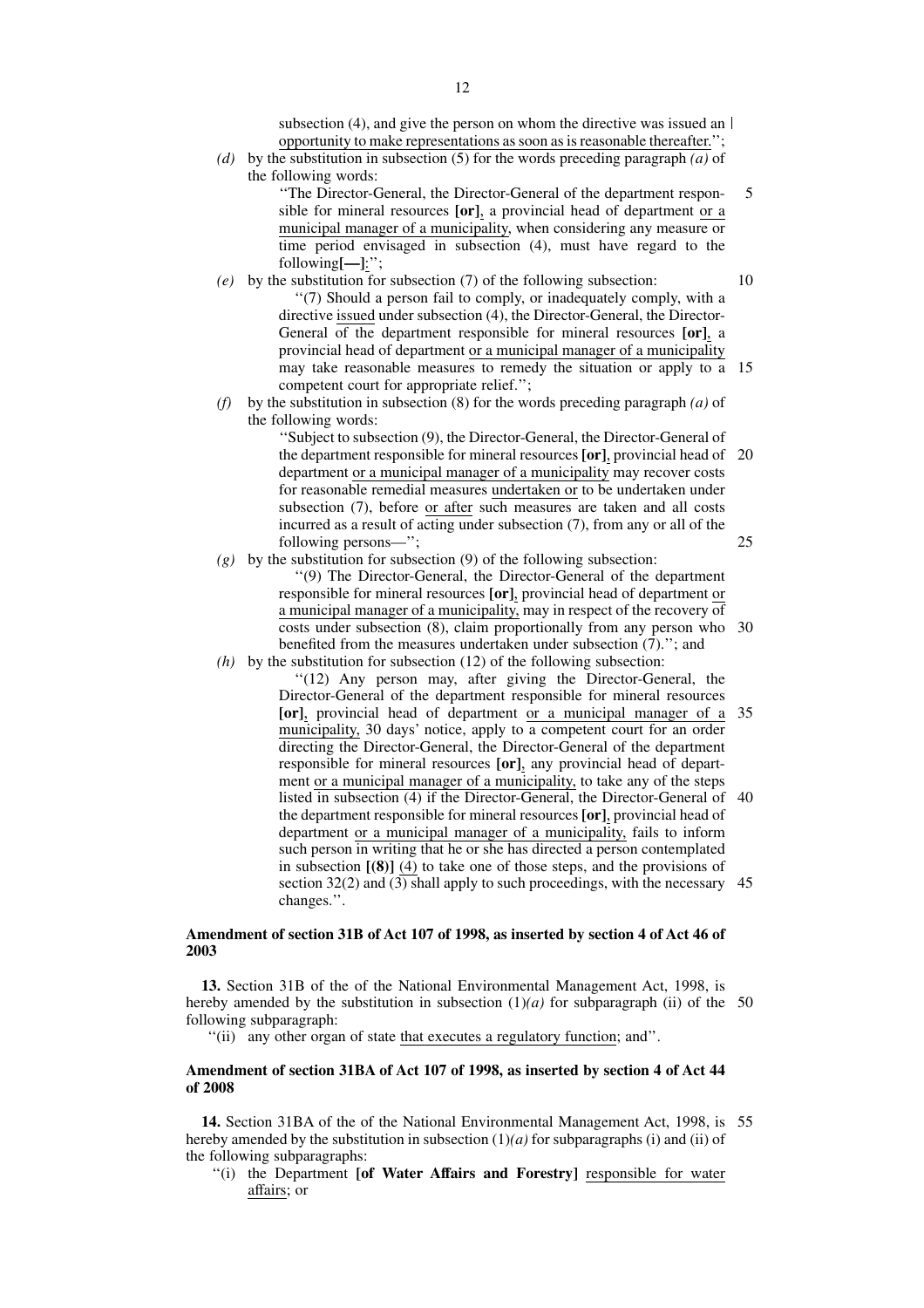- 13
- (ii) any other organ of state that executes a regulatory function; and''.

## **Amendment of section 31BB of Act 107 of 1998, as inserted by section 11 of Act 25 of 2014**

**15.** Section 31BB of the National Environmental Management Act, 1998, is hereby amended—

*(a)* by the substitution for the heading of the following heading:

''**Designation of environmental mineral [resource] and petroleum inspectors by Minister responsible for mineral resources**'';

- *(b)* by the substitution for paragraph *(a)* of subsection (1) of the following paragraph: 10
	- ''*(a)* designate as an environmental mineral **[resource]** and petroleum inspector, any staff member of **[the Department of Mineral Resources]**—
		- (i) the department responsible for mineral resources; or
		- (ii) any other organ of state that executes a regulatory function; and''; and 15
- *(c)* by the addition of the following subsection:

"(2) A designation in terms of subsection  $(1)(a)(ii)$  may only be made by agreement between the Minister responsible for mineral resources and the relevant organ of state.''. 20

## **Amendment of section 31C of Act 107 of 1998, as inserted by section 4 of Act 46 of 2003**

**16.** Section 31C of the of the National Environmental Management Act, 1998, is hereby amended by the substitution in subsection  $(1)(a)$  for subparagraph (ii) of the following subparagraph:

''(ii) any other provincial organ of state that executes a regulatory function; and''.

## **Amendment of section 31D of Act 107 of 1998, as amended by section 12 of Act 25 of 2014**

**17.** Section 31D of the National Environmental Management Act, 1998, is hereby amended— 30

- *(a)* by the substitution in subsection (1) for paragraphs*(d)* and *(e)* of the following paragraphs, respectively:
	- ''*(d)* this Act and all specific environmental management Acts; **[or]**
	- *(e)* **[any combination of those Acts or provisions of those Acts.]** any provincial Act that substantively deals with environmental management; or''; 35
- *(b)* by the addition in subsection (1) of the following paragraph:

'(f) any combination of the Acts contemplated in this subsection or combination of the provisions of the said Acts.'';

 $(c)$  by the substitution in subsection (2) for the words preceding paragraph  $(a)$  of 40 the following words:

''An MEC may designate a person as an environmental management inspector for the enforcement of only those provisions of this Act **[or]**, any specific environmental management Act or any provincial Act that substantively deals with environmental management—";

- *(d)* by the insertion after subsection (3) of the following subsection: ''(3A) An environmental management inspector and environmental mineral and petroleum inspector must exercise any power bestowed on them in terms of this Act in accordance with any applicable duty provided for in this Act."
- *(e)* by the substitution for subsection (4) of the following subsection: ''(4) Despite the provisions in subsections (2A) and (3), the Minister may, **[with the concurrence of]** after consultation with the Minister responsible for mineral resources, if the environmental mineral **[re**source] and petroleum inspectors are unable or not adequately able to 55 fulfill the compliance monitoring and enforcement functions and where there is *prima facie* evidence of unlawful activities or of an existing or

25

5

45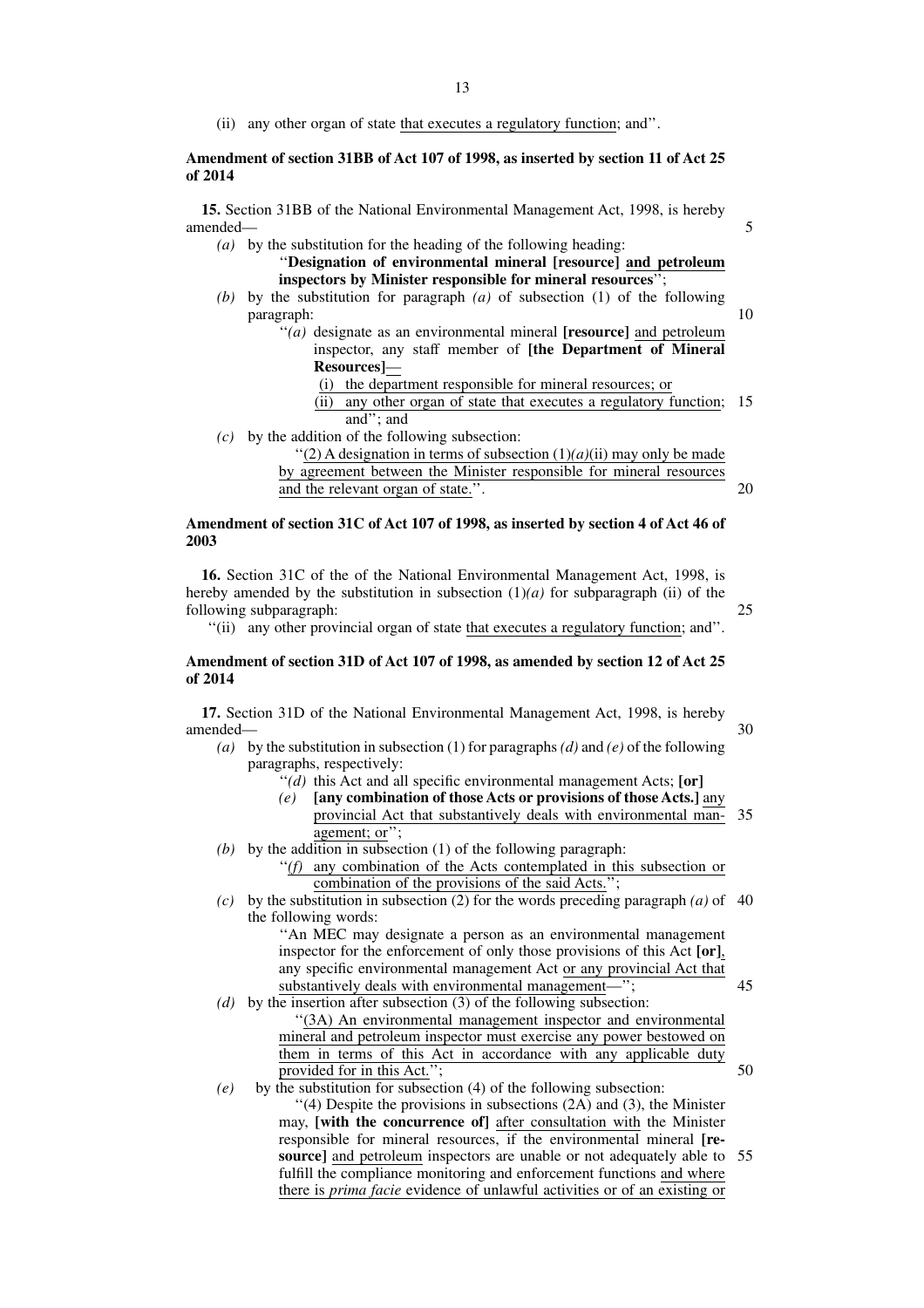imminent adverse risk to the environment, designate environmental management inspectors to implement these functions in terms of this Act

- or a specific environmental management Act in respect of which powers have been conferred on the Minister responsible for mineral resources.''; *(f)* by the substitution for subsection (7) of the following subsection: ''(7) On receipt of such information referred to in subsection (6), the Minister must **[consult]** notify with the Minister responsible for mineral resources on his or her response to the complainant.''; and
- *(g)* by the substitution in subsection (8) for the words preceding paragraph *(a)* of the following words:

''Subsequent to subsection (7), the Minister may, **[in concurrence]** after consultation with the Minister responsible for mineral resources, within a reasonable period of time and where appropriate—''.

## **Amendment of section 31E of Act 107 of 1998, as inserted by section 4 of Act 46 of 2003**

**18.** Section 31E of the National Environmental Management Act, 1998, is hereby amended—

*(a)* by the substitution in subsection (1) for paragraphs*(a)* and *(b)* of the following paragraphs, respectively:

- "(a) qualification criteria for environmental management inspectors and 20 environmental mineral and petroleum inspectors; and
- *(b)* training that must be completed by environmental management inspectors and environmental mineral and petroleum inspectors.''; and
- *(b)* by the addition of the following subsection: ''(3) The Minister may prescribe a Code of Conduct applicable to all designated environmental management inspectors and environmental mineral and petroleum inspectors.''.

#### **Substitution of section 31F of Act 107 of 1998, as amended by section 17 of Act 14 of 2009** 30

**19.** The following section is hereby substituted for section 31F of the National Environmental Management Act, 1998:

#### ''**Proof of designation**

**31F.** (1) A prescribed identity card must be issued to each person designated as an environmental management inspector or an environmental 35 mineral and petroleum inspector.

(2) When exercising any powers or performing any duties in terms of this Act **[or]**, a specific environmental management Act, or a provincial Act that substantively deals with environmental management, an environmental management inspector or environmental mineral and petroleum inspector 40 must, on demand by a member of the public, produce the identity card referred to in subsection (1).''.

## **Amendment of section 31G of Act 107 of 1998, as inserted by section 4 of Act 46 of 2003**

**20.** Section 31G of the National Environmental Management Act, 1998, is hereby 45 amended—

*(a)* by the substitution in subsection (1) for the words preceding paragraph *(a)* of the following words:

''An environmental management inspector or an environmental mineral and petroleum inspector, within his or her mandate in terms of section 50  $31D$ —''; and

*(b)* by the insertion in subsection (1) after paragraph *(a)* of the following paragraph:

"(aA) may access and inspect any property, object or pack-animal for

the purposes of ascertaining compliance with the legislation for 55

25

5

10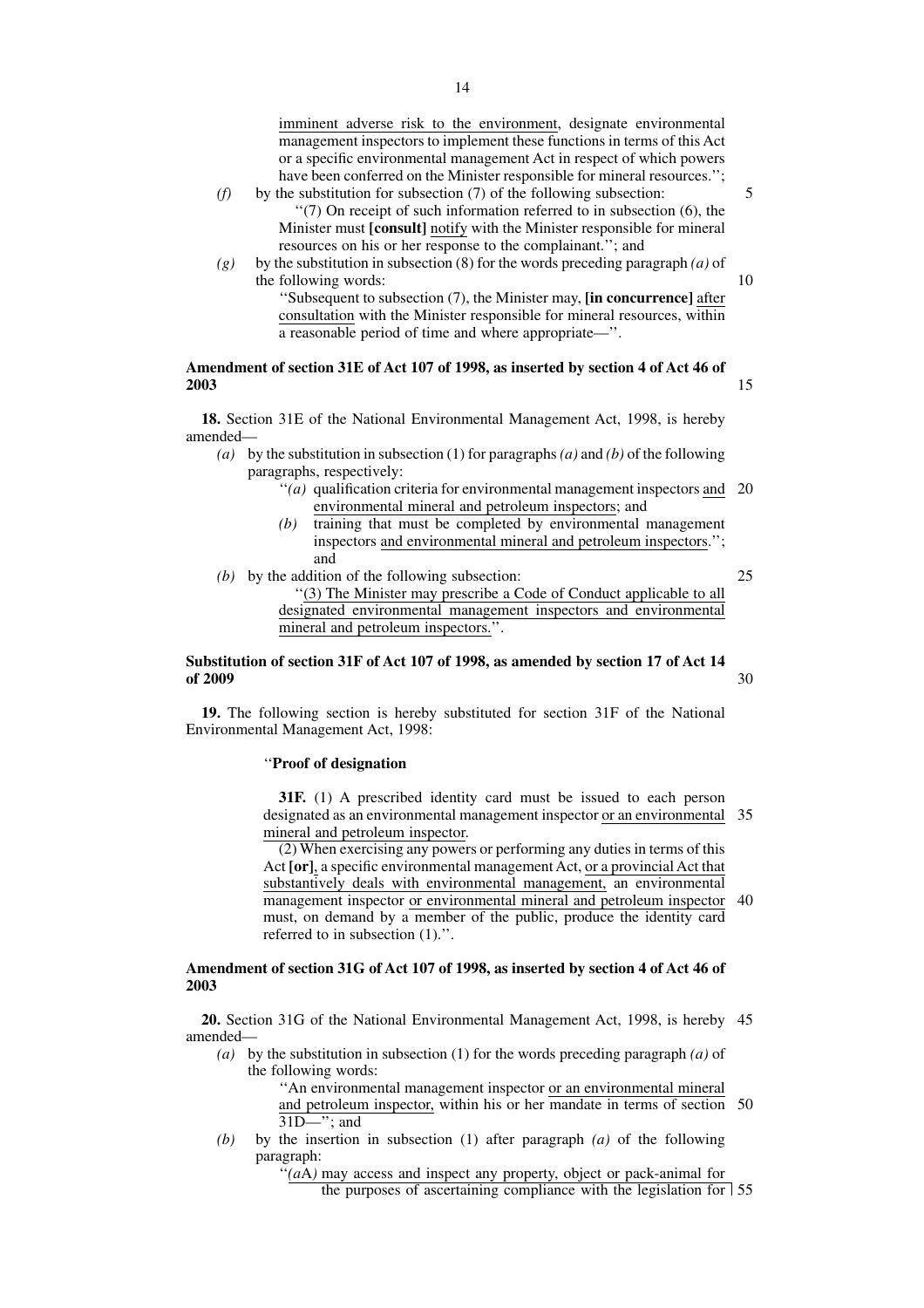which that inspector has been designated in terms of section 31D and for ascertaining compliance with a term or condition of a permit, authorisation or other instrument issued in terms of relevant legislation.''.

10

25

30

35

#### **Amendment of section 31H of Act 107 of 1998, as amended by section 6 of Act 44 of 2008 and section 18 of Act 14 of 2009** 5

**21.** Section 31H of the National Environmental Management Act, 1998, is hereby amended—

*(a)* by the substitution in subsection  $(1)(a)$  for the words preceding subparagraph (i) of the following words:

''question a person about any act or omission **[in respect of which there is a reasonable suspicion that it might]** that may constitute—'';

- *(b)* by the substitution in subsection (1) for paragraph *(b)* of the following paragraph:
	- $\cdot$ <sup>''</sup>(b) upon reasonable suspicion, issue a written notice to a person who refuses to answer questions in terms of paragraph *(a)*, requiring that person to answer questions put to him or her in terms of that paragraph;''; 15

*(c)* by the substitution in subsection (1)*(c)* for subparagraph (ii) of the following subparagraph: 20

- ''(ii) to which this Act **[or]**, a specific environmental management Act or a provincial Act that substantively deals with environmental management, relates;";
- *(d)* by the substitution in subsection (1) for paragraphs *(j)* and *(k)* of the following paragraphs, respectively:
	- ''*(j)* remove any waste or other matter deposited or discharged in contravention of the law for which that inspector has been designated in terms of section 31D or a term or condition of a permit, authorisation or other instrument issued in terms of such law; **[or]**
	- *(k)* **[carry out any other prescribed duty not inconsistent with this Act and any other duty that may be prescribed in terms of a specific environmental management Act]** issue a lawful instruction in the execution of his or her mandate;<sup>'</sup>
- *(e)* by the addition in subsection (1) of the following paragraph:
	- '(l) carry out any other prescribed duty not inconsistent with this Act, and any other duty that may be prescribed in terms of a specific environmental management Act or a provincial Act that substantively deals with environmental management.'';
- *(f)* by the substitution for subsection (2) of the following subsection:  $''(2)$  A written notice issued in terms of subsection  $(1)(b)$  must **[be in**] **the]** correspond substantially with the prescribed format and must require a person to answer specified questions either orally or in writing, and either alone or in the presence of a witness, and may require that questions are answered under oath or affirmation.''; and *(g)* by the substitution for subsection (3) of the following subsection: 40 45
	- ''(3) A person who receives a written notice in terms of subsection  $(1)(b)$ , must answer all questions put to him or her truthfully and to the best of his or her ability, notwithstanding that an answer might incriminate him or her, but any answer that incriminates such person may not be used against him or her in any subsequent criminal proceedings for an offence in terms of this Act **[or]**, a specific environmental management Act or a provincial Act that substantively deals with environmental management.''. 50

#### **Amendment of section 31I of Act 107 of 1998, as inserted by section 4 of Act 46 of** 55**2003**

**22.** Section 31I of the National Environmental Management Act, 1998, is hereby amended—

*(a)* by the substitution for subsection (2) of the following subsection: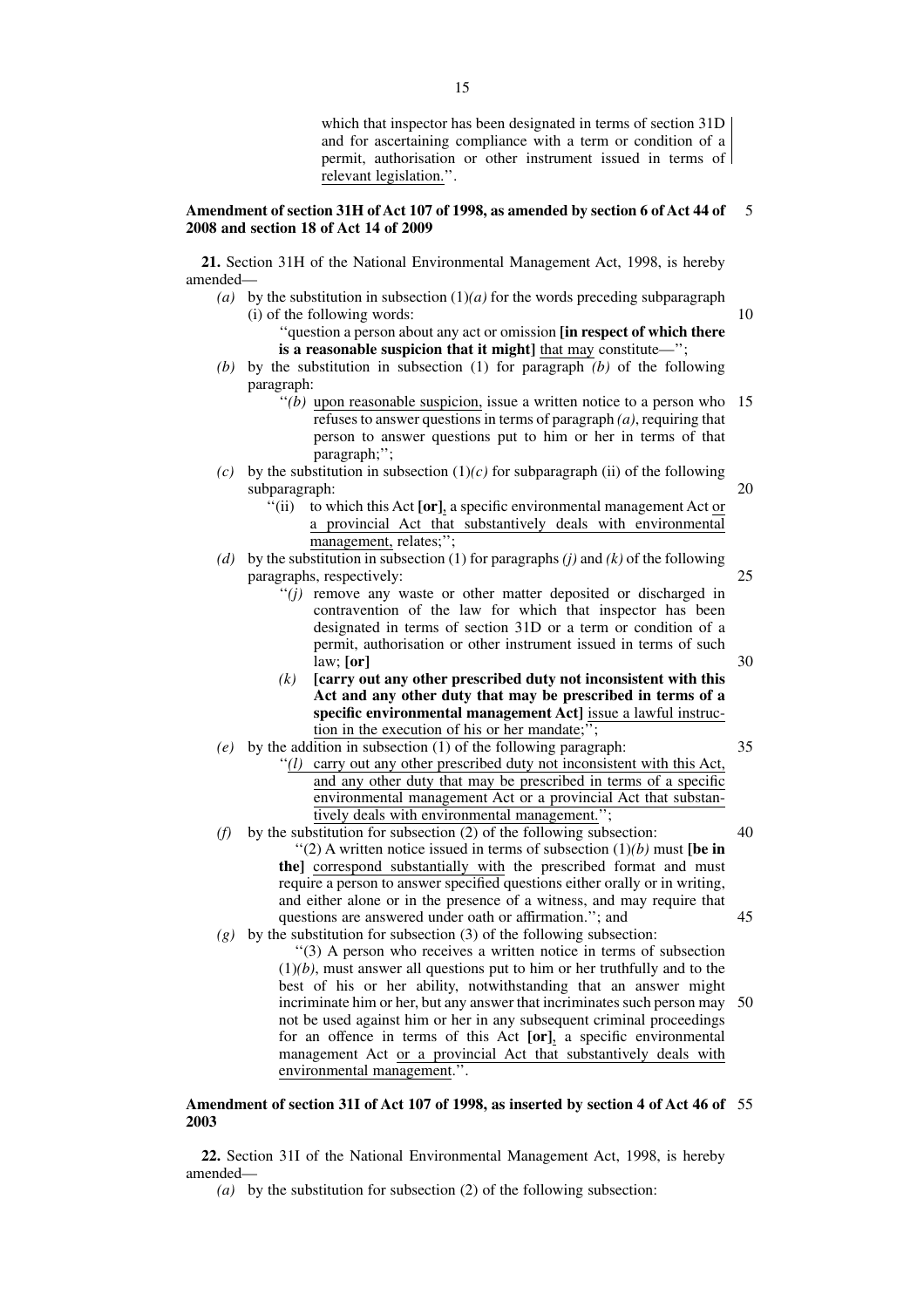''(2) When an item is seized in terms of this Part, the environmental management inspector may **[request]** instruct the person who was in control of the item immediately before the seizure of the item, to take it to a place designated by the inspector, and if the person refuses to take the item to the designated place, the inspector may do so.''; and

- *(b)* by the substitution for paragraphs *(a)* and *(b)* of subsection (5) of the following paragraphs, respectively:
	- ''*(a)* in the case of a specimen of threatened or protected species or alien species being imported into the Republic, at the port of entry, **[request]** instruct the person responsible for the import or that 10 person's agent, to produce the original copies of the import permit, together with such other documentation as may be required; and
	- *(b)* in the case of a specimen of a threatened or protected species, being exported or re-exported from the Republic, at the port of exit, **[request]** instruct the person responsible for the export or re-export 15 or that person's agent to produce the original copy of the export or re-export permit, together with such other documentation as may be required.''.

## **Amendment of section 31J of Act 107 of 1998, as amended by section 15 of Act 30 of 2013**

**23.** Section 31J of the National Environmental Management Act, 1998, is hereby amended by the substitution in subsection (2) for the words following paragraph *(d)* of the following words:

''in terms of this Act **[or]**, a specific environmental management Act or a provincial Act that substantively deals with environmental management.''.

#### **Amendment of section 31K of Act 107 of 1998, as amended by section 19 of Act 14 of 2009**

**24.** Section 31K of the National Environmental Management Act, 1998, is hereby amended*—*

*(a)* by the substitution in subsection (1) for the words preceding paragraph *(a)* of 30 the following words:

''An environmental management inspector or environmental mineral and petroleum inspector, within his or her mandate in terms of section 31D, and subject to subsection (2), may at any reasonable time conduct routine inspections and, without a warrant, enter and inspect any building, land 35 or premises **[or search]**, including but not limited to, any vehicle, vessel, aircraft, pack-animals, container, bag, box, or item for the purposes of ascertaining compliance with—'';

*(b)* by the substitution for subsection (3) of the following subsection:

''(3) A magistrate may issue a warrant contemplated in subsection (2) 40 only on written application by an environmental management inspector or an environmental mineral and petroleum inspector setting out under oath or affirmation that it is necessary to enter and inspect the specified residential premises for the purposes of ascertaining compliance with the Acts for which that inspector has been designated in terms of section 45 31D.''; and

*(c)* by the substitution for subsection (5) of the following subsection:

''(5) While carrying out a routine inspection, an environmental management inspector or environmental mineral and petroleum inspector may **[seize anything in or on any, including but not limited to** 50 **business or residential premises, land or vehicle, vessel, aircraft, pack-animals, container, bag, box, or item that may be used as evidence in the prosecution of any person for an offence in terms of this Act or a specific environmental management Act.]**—

*(a)* upon reasonable suspicion that an offence in terms of the law for 55which that inspector has been designated in terms of section 31D has been committed, seize anything in or on any, including but not limited to, business or residential premises, land or vehicle, vessel, aircraft, pack-animals, container, bag, box, or item that may be used

5

20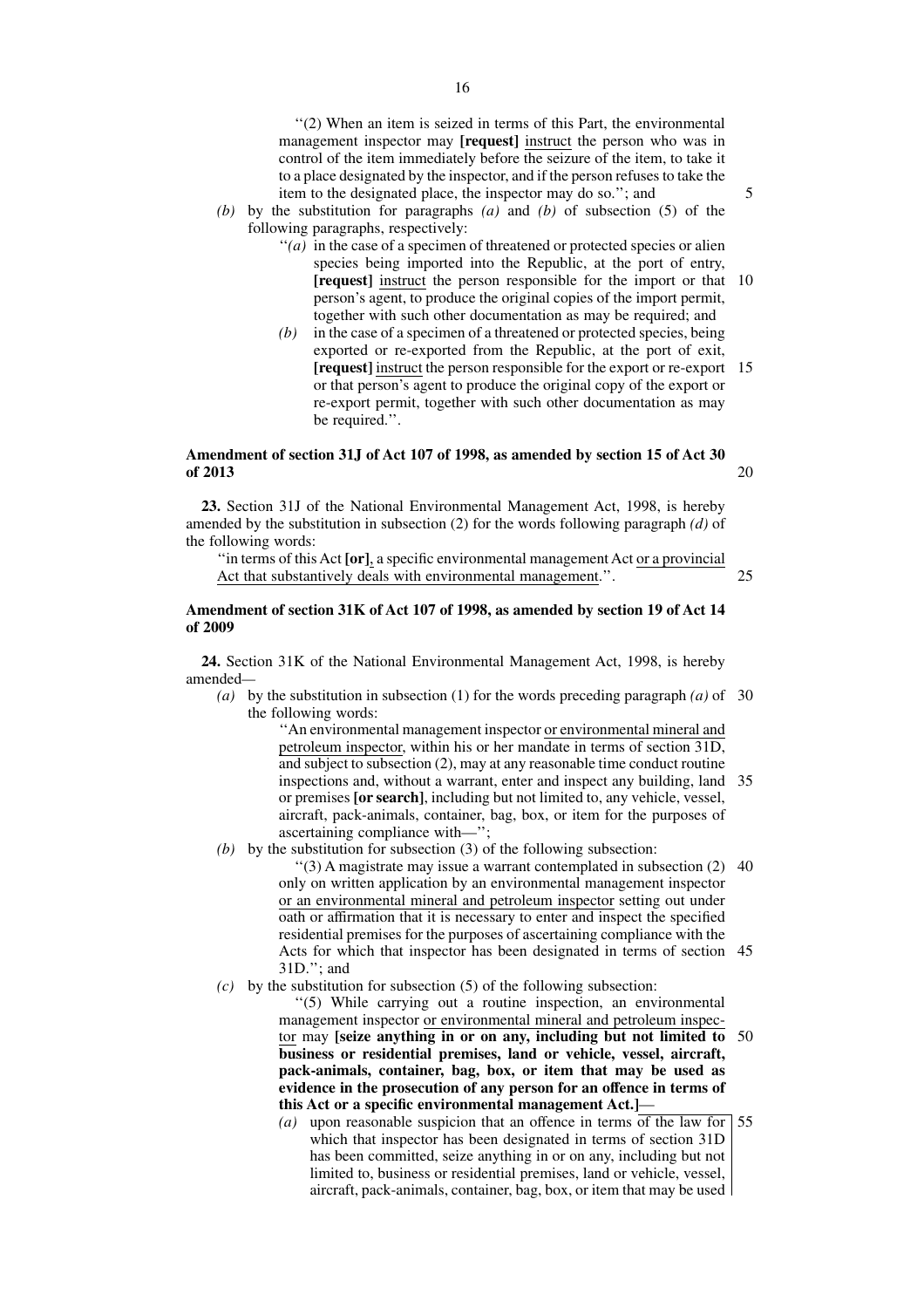as evidence in the prosecution of any person for an offence in terms of this Act, a specific environmental management Act or a provincial Act that substantively deals with environmental management; and

*(b)* detain, for a reasonable period of time, anything in or on any, including but not limited to, business or residential premises, land or vehicle, vessel, aircraft, pack-animals, container, bag, box, or item for the purpose of ascertaining compliance with the legislation for which that inspector has been designated in terms of sections 31B, 31BA and 31C, as the case may be.''. 10

## **Amendment of section 31L of Act 107 of 1998, as inserted by section 4 of Act 46 of 2003**

**25.** Section 31L of the National Environmental Management Act, 1998, is hereby amended by the substitution in subsection (1) for the words preceding paragraph *(a)* of the following words:

15

20

''An environmental management inspector or environmental mineral and petroleum inspector, within his or her mandate in terms of section 31D, may issue a compliance notice **[in]** which must correspond substantially with the prescribed form and following a prescribed procedure if there are reasonable grounds for believing that a person has not complied—''.

## **Amendment of section 31M of Act 107 of 1998, as inserted by section 4 of Act 46 of 2003**

**26.** Section 31M of the National Environmental Management Act, 1998, is hereby amended—

*(a)* by the substitution for subsection (1) of the following subsection:

25

35

''(1) Any person who receives a compliance notice in terms of section 31L may object to the notice by making representations, in writing, to the Minister **[or]**, the Minister responsible for mineral resources, the Minister responsible for water affairs, MEC or municipal council, as the case may be, within 30 days of receipt of the notice, or within such longer 30 period as the Minister **[or]**, the Minister responsible for mineral resources, the Minister responsible for water affairs, MEC or municipal council may determine.''; and

*(b)* by the substitution in subsection (2) for the words preceding paragraph *(a)* of the following words:

''After considering any representations made in terms of subsection (1) and any other relevant information, the Minister **[or]**, the Minister responsible for mineral resources, the Minister responsible for water affairs, MEC or municipal council, as the case may be—''.

#### **Amendment of section 31O of Act 107 of 1998, as inserted by section 4 of Act 46 of** 40 **2003**

**27.** Section 31O of the National Environmental Management Act, 1998, is hereby amended by the substitution for subsection (1) of the following subsection:

''(1) A member of the South African Police Service has, in respect of an offence in terms of this Act **[or]**, a specific environmental management Act or a provincial Act that substantively deals with environmental management, all the powers of an environmental management inspector in terms of this Part, excluding the power to conduct routine inspections in terms of section 31K and the power to issue and enforce compliance notices in terms of sections 31L to 31O.''. 45

#### **Substitution of section 31P of Act 107 of 1998, as inserted by section 4 of Act 46 of** 50**2003**

**28.** The following section is hereby substituted for section 31P of the National Environmental Management Act, 1998: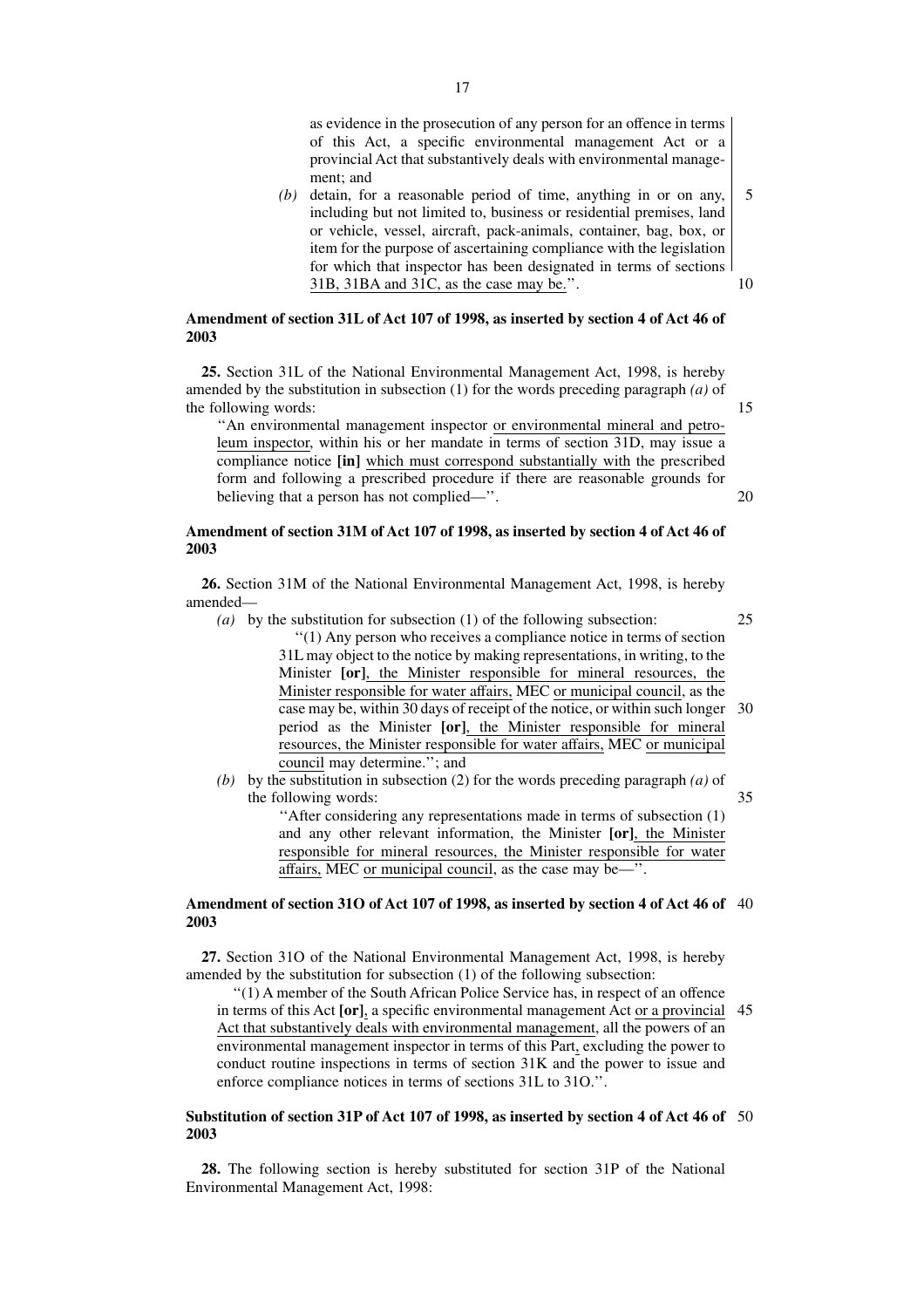#### ''**Duty to produce documents**

**31P.** Any person to whom a permit, licence, permission, certificate, authorisation or any other document has been issued in terms of this Act **[or]**, a specific environmental management Act or a provincial Act that substantively deals with environmental management, must produce that document **[at the request]** on instruction of an environmental management inspector or an environmental mineral and petroleum inspector.''. 5

## **Amendment of section 31Q of Act 107 of 1998, as amended by section 21 of Act 14 of 2009 and section 17 of Act 30 of 2013**

**29.** Section 31Q of the National Environmental Management Act, 1998, is hereby 10 amended—

*(a)* by the substitution in subsection (1) for the words preceding paragraph *(a)* with the following words:

> ''It is an offence for any person to disclose information about any other person if that information was acquired while exercising or performing 15 any power or duty in terms of this Act **[or]**, a specific environmental management Act**[,]** or a provincial Act that substantively deals with environmental management, except—''; and

- *(b)* by the substitution in subsection (1) for paragraph *(c)* of the following paragraph:  $20$ 
	- ''*(c)* if the information is disclosed to enable a person to perform a function in terms of this Act **[or]**, a specific environmental management Act or a provincial Act that substantively deals with environmental management; or''.

#### **Substitution of section 34E of Act 107 of 1998, as inserted by section 7 of Act 46 of** 25 **2003**

**30.** The following section is hereby substituted for section 34E of the National Environmental Management Act, 1998:

## ''**Treatment of seized live specimens**

**34E.** (1) Pending the institution of any criminal proceedings in terms of 30 this Act or a specific environmental management Act or the resolution of such proceedings, a live specimen that has been seized in terms of this Part **[must]** may be deposited with a suitable institution, rescue centre or facility which is able and willing to house and properly care for it.

(2) For the purposes of this Chapter, seized live specimens may be 35 disposed of in terms of section 30*(a)* of the Criminal Procedure Act, 1977.''.

## **Amendment of section 34G of Act 107 of 1998, as inserted by section 7 of Act 46 of 2003**

**31.** Section 34G of the National Environmental Management Act, 1998, is hereby 40 amended by the substitution for subsection (1) of the following subsection:

''(1) **[The]** Despite section 57(5) of the Criminal Procedure Act, 1977, the Minister may by regulation specify offences in terms of this Act or a specific environmental management Act in respect of which alleged offenders may pay a prescribed admission of guilt fine instead of being tried by a court for the offence.''. 45

## **Amendment of section 42B of Act 107 of 1998, as inserted by section 9 of Act 62 of 2008**

**32.** Section 42B of the National Environmental Management Act, 1998, is hereby amended—

*(a)* by the substitution for subsection (1) of the following subsection: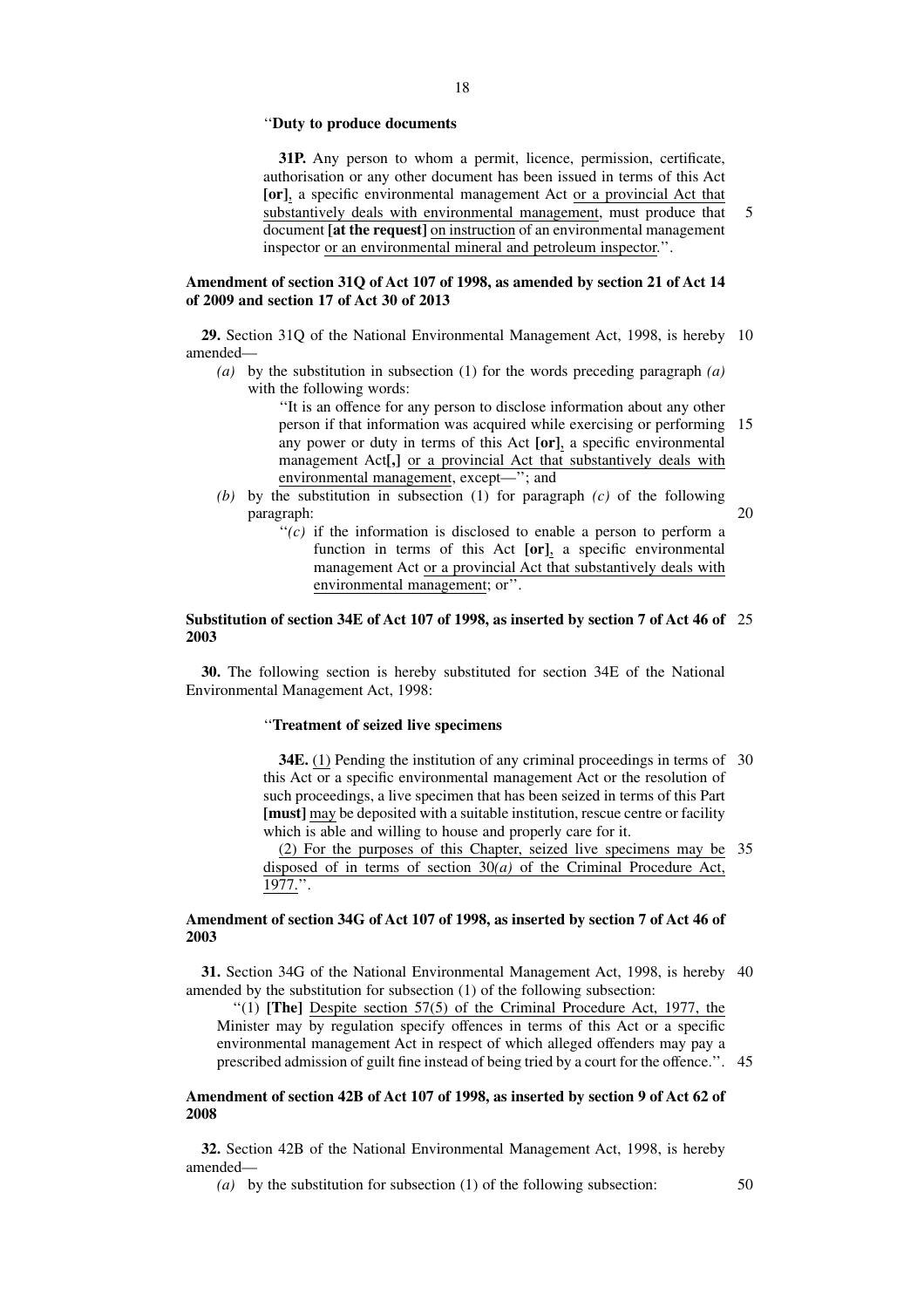''(1) The Minister **[of Minerals and Energy]** responsible for mineral resources may delegate a function entrusted to him or her in terms of this Act to—

- *(a)* the Director-General of the Department **[of Minerals and Energy; or]** responsible for mineral resources;
- *(b)* any officer in the Department **[of Minerals and Energy.]** responsible for mineral resources; or
- *(c)* any organ of state, by agreement with that organ of state.'';
- *(b)* by the substitution in subsection (2) for paragraphs*(c)* and *(d)* of the following paragraphs, respectively:
	- $\dddot{f}(c)$  does not prevent the performance of the function by the Minister responsible for mineral resources himself or herself; **[and]**
	- *(d)* **[may be withdrawn by the Minister]** may include the power to subdelegate**[.]**;'';
- $(c)$  by the addition in subsection (2) of the following paragraphs:
	- *(e)* may be withdrawn by the Minister responsible for mineral resources, subject to any rights that may have accrued to any person; and
		- *(f)* does not divest the Minister responsible for mineral resources of the responsibility for the performance of the function.''; and 20
- *(d)* by the addition of the following subsection:

''(3) The Minister responsible for mineral resources may confirm, vary or revoke any decision taken in consequence of a delegation or subdelegation in terms of this section, subject to any rights that may have accrued to a person as a result of the decision.''. 25

## **Insertion of sections 42C and 42D in Act 107 of 1998**

**33.** The following sections are hereby inserted in the National Environmental Management Act, 1998, after section 42B:

#### ''**Delegation of powers and duties by Minister responsible for water affairs** 30

**42C.** (1) The Minister responsible for water affairs may delegate a power or duty vested in him or her in terms of this Act to an official in the department responsible for water affairs. (2) A delegation in terms of subsection (1)—

- 
- *(a)* must be in writing;
- *(b)* may be subject to conditions;
- *(c)* does not prevent the exercise of the power or the performance of the duty by the Minister responsible for water affairs personally;
- *(d)* may include the power to subdelegate;
- *(e)* may be withdrawn by the Minister responsible for water affairs, subject to any rights that may have accrued to any person; and 40
- *(f)* does not divest the Minister responsible for water affairs of the responsibility for the exercise of the power or the performance of the duty.

#### **Delegation of powers and duties by municipal manager**

**42D.** (1) The municipal manager of a municipality may delegate a power or duty vested in him or her in terms of this Act to an official in the municipality.

(2) A delegation in terms of subsection (1)—

- *(a)* must be in writing;
- *(b)* may be subject to conditions;
- *(c)* does not prevent the exercise of the power or the performance of the duty by the municipal manager personally;
- *(d)* may be withdrawn by the municipal manager, subject to any rights that may have accrued to any person; and
- *(e)* does not divest the municipal manager of the responsibility for the exercise of the power or the performance of the duty.''.

10

15

5

35

45

50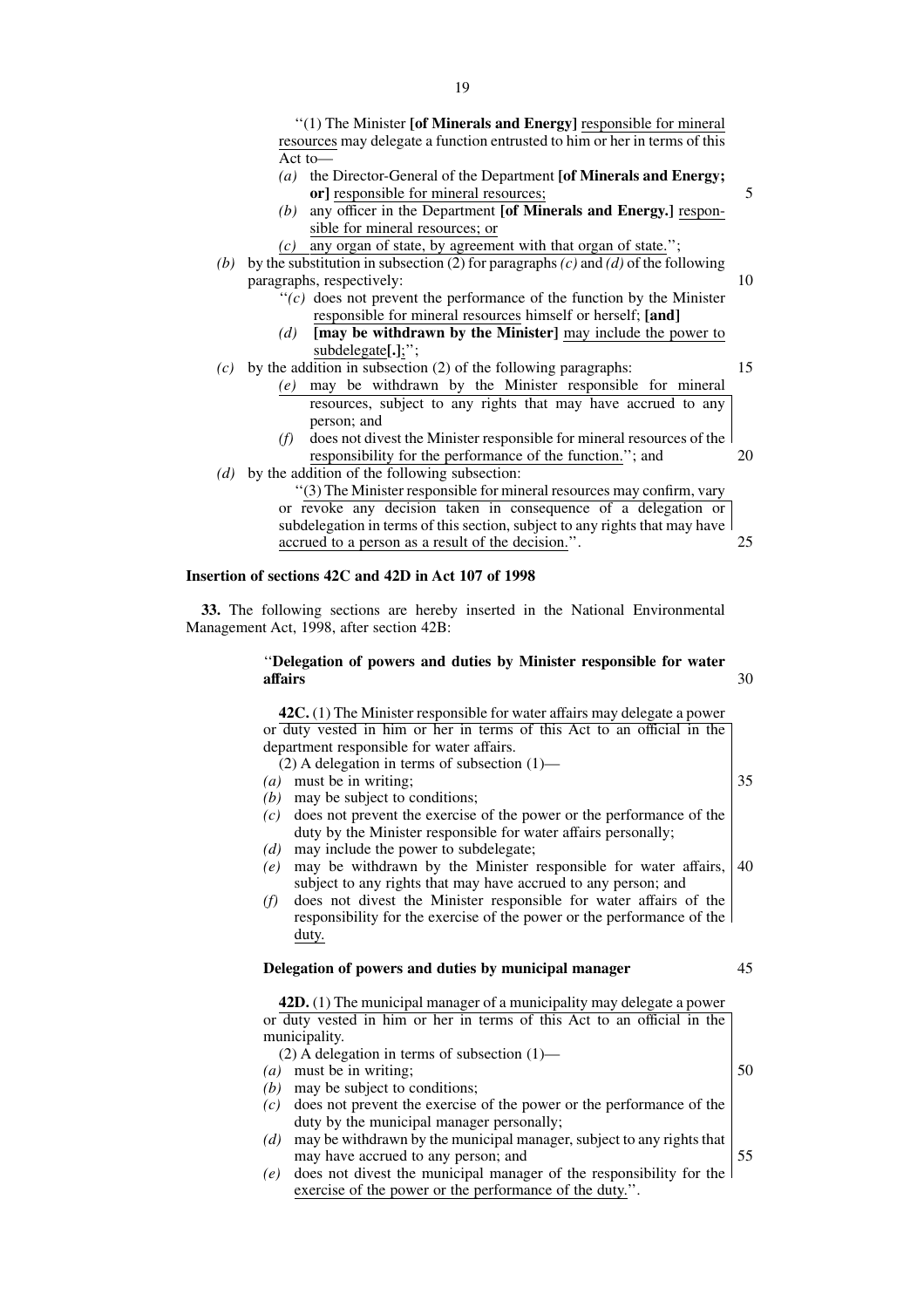### **Amendment of section 43 of Act 107 of 1998, as substituted by section 4 of Act 8 of 2004 and section 10 of Act 62 of 2008 and amended by section 14 of Act 25 of 2014**

**34.** Section 43 of the National Environmental Management Act, 1998, is hereby amended by the substitution for subsections  $(7)$ ,  $(8)$  and  $(9)$  of the following subsections, respectively:

''(7) An appeal under this section suspends an environmental authorisation, exemption**[, directive,]** or any other decision made in terms of this Act or any other specific environmental management Act, or any provision or condition attached thereto, except for a directive or other administrative enforcement notice that is aimed at addressing significant harm to the environment, issued in terms of this Act 10 or any other specific environmental management Act.

5

40

45

50

(8) A person who receives a directive in terms of section 28(4) may lodge an appeal against the decision made by the Director-General or any person acting under his or her delegated authority, the Director-General of the department responsible for mineral resources or any person acting under his or her delegated 15 authority, **[or]** the provincial head of department or any person acting under his or her delegated authority or the municipal manager of a municipality or any person acting under his or her delegated authority, to the Minister, the Minister responsible for mineral resources **[or]**, the MEC or the municipal council, as the case may be, within 30 days of receipt of the directive, or within such longer period as the 20 Minister, the Minister responsible for mineral resources **[or]**, MEC or municipal council may determine.

(9) **[Notwithstanding]** Despite subsection (7) **[and]**, pending the finalisation of the appeal, the Minister, Minister responsible for mineral resources **[or]** , the MEC or municipal council, as the case may be, may, on application and on good cause shown, direct that **[any part or provision of the directive not be suspended, but only strictly in exceptional circumstances where there is an imminent threat to human health or the environment.]**— 25

- *(a)* the environmental authorisation, exemption or any other decision made in terms of this Act or any other specific environmental management Act, or any provision or condition attached thereto may either wholly or in part, not be suspended; or 30
- *(b)* the directive or other administrative enforcement notice that is aimed at addressing significant harm to the environment, issued in terms of this Act or any other specific environmental management Act or part thereof, be 35 suspended.''.

## **Amendment of section 49A of Act 107 of 1998, as inserted by section 25 of Act 30 of 2013**

**35.** Section 49A of the National Environmental Management Act, 1998, is hereby amended—

- *(a)* by the insertion in subsection (1) after paragraph *(b)* of the following paragraph:
	- "(bA) fails to comply with any provision identified as an offence in such applicable norm or standard, in which case paragraph *(b)* does not apply;'';
- *(b)* by the substitution in subsection (1) for paragraphs *(m)*, *(n)*, *(o)* and *(p)* of the following paragraphs, respectively:
	- ''*(m)* hinders or interferes with an environmental management inspector or an environmental mineral and petroleum inspector in the execution of that inspector's official duties;
	- *(n)* pretends to be an environmental management inspector or an environmental mineral and petroleum inspector, or the interpreter or assistant of such an inspector;
	- *(o)* furnishes false or misleading information when complying with **[a request]** an instruction of an environmental management inspector 55or an environmental mineral and petroleum inspector;
	- *(p)* fails to comply with **[a request of]** an instruction from an environmental management inspector or an environmental mineral and petroleum inspector.''; and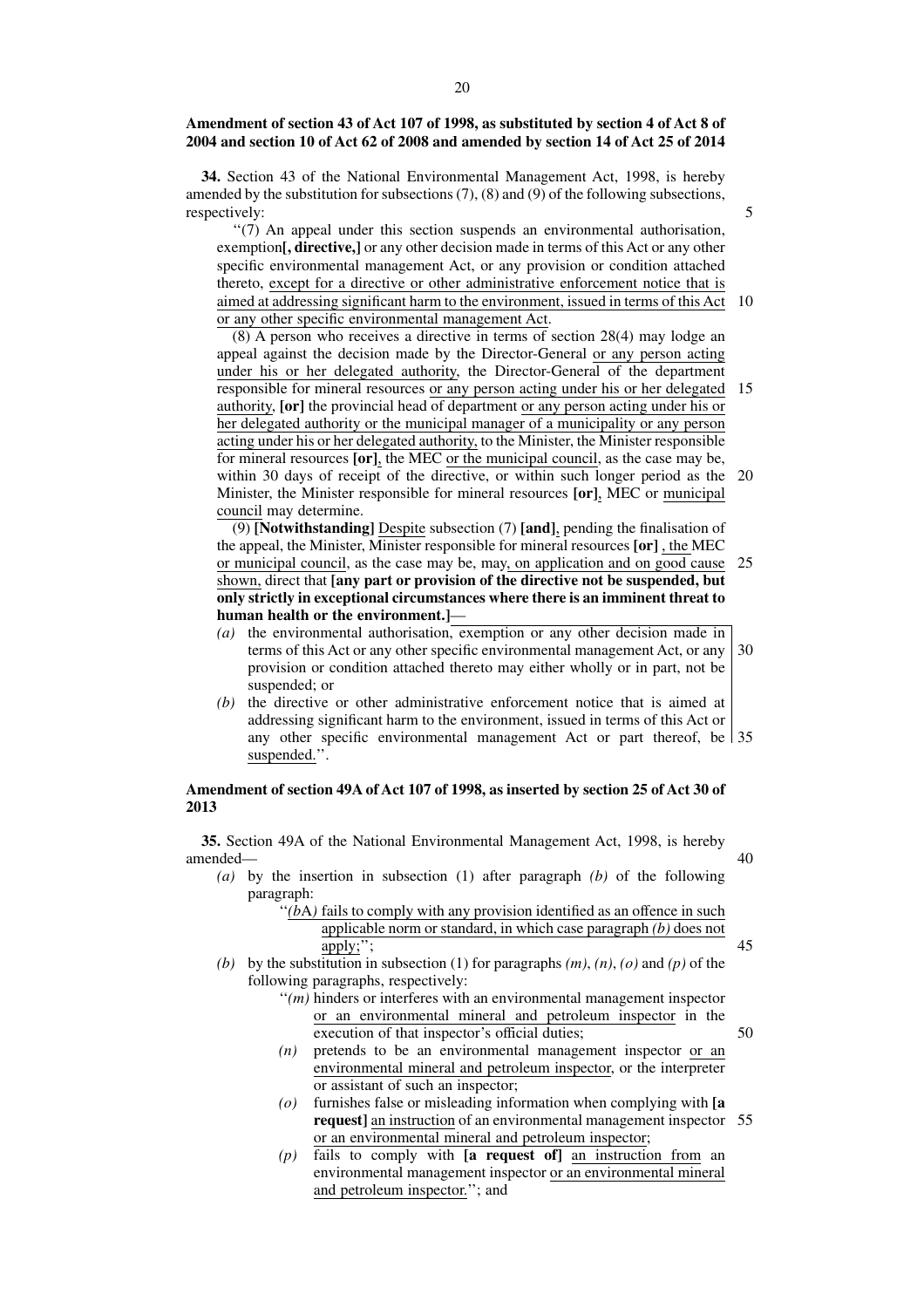*(c)* by the addition in subsection (1) of the following paragraphs: "*(q)* fails to comply with section 24P(3), (4), (5), (6) or (10);  $(r)$  fails to comply with section 24PA $(1)$  or  $(3)$ .".

## **Amendment of section 49B of Act 107 of 1998, as inserted by section 25 of Act 30 of 2013**

**36.** Section 49B of the National Environmental Management Act, 1998, is hereby amended—

*(a)* by the substitution for subsection (1) of the following subsection:

''(1) A person convicted of an offence in terms of section 49A(1)*(a)*, *(b)*, *(b*A*)*, *(c)*, *(d)*, *(e)*, *(f)* **[or** *(g)***]**, *(g)*, *(q)* or *(r)* is liable to a fine not 10 exceeding R10 million or imprisonment not exceeding 10 years, or to both fine and such imprisonment.''; and

*(b)* by the substitution for subsection (3) of the following subsection:

''(3) A person convicted of an offence in terms of section 49A(1)*(h)*,  $(l)$ ,  $(m)$ ,  $(n)$ ,  $(o)$  or  $(p)$  is liable to a fine not exceeding R1 million or 15 imprisonment for a period not exceeding one year, or to both a fine and such imprisonment.''.

## **Amendment of Schedule 3 to Act 107 of 1998, as amended by section 8 of Act 8 of 2004, section 25 of Act 14 of 2009, Government Notice No. 731 of 2012 and section 27 of Act 30 of 2013**

**37.** Schedule 3 to the National Environmental Management Act, 1998, is hereby amended—

- *(a)* by the repeal in part *(a)* of line 5;
- *(b)* by the substitution in line 17 of part *(a)* for column 3 the following column: "Section 45(1), 46(1), 47(2), 47(3), 48(1), 48A(1), 50(5), read with 25 sections 89(1)*(b)*, *(c)* and *(d)* and 50A'';
- *(c)* by the substitution in line 21 of part *(a)* for column 3 of the following column: ''Sections 7B, 7C read with 79(1)*(j)*, *(k)*, 13(3) read with 79(1)*(l)*, 13(1A) read with 79(2)*(j)*, 79(2)*(k)*, 15 read with 79(2)*(d)*, 59 read with 79(2)*(e)*, 60 read with 79(2)*(a)*, 65 read with 79(1)*(m)*, 69 read with 79(1)*(a)*, 30 70(1) read with 79(1)*(b)*, *(c)*, *(d)*, *(e)*, 79(1)*(f)*, *(g)*, *(h)*, *(i)*, **[79(2)***(a)***,** *(b)***,** *(c)***, 79(3)***(a)***,** *(b)***,** *(c)***, 79(4)***(a)***,** *(b)***]** 92 read with 79(1)*(n)*, 95 read with 79(2)*(h)*, 79(2)*(i)*, 96 read with 79(1)*(o)*, 79(2)*(a)*''; and
- *(d)* by the substitution in line 4 of part *(b)* for column 3 of the following column: ''Section 86(1) in so far as it relates to contraventions of sections 26, **[41]** 35 44(1)*(b)*(ii) and 44(1)*(c)* to *(e)*, 52*(a)*, 57*(a)*, 58*(b)* and 62(1)''.

#### **Amendment of section 48 of Act 57 of 2003, as substituted by section 18 of Act 31 of 2004 and section Act 21 of 2014.**

**38.** Section 48 of the National Environmental Management: Protected Areas Act, 2003, is hereby amended—

*(a)* by the substitution for subsection (1) of the following subsection (1):

''(1) Despite other legislation, no person may conduct commercial prospecting, mining, exploration, production or **[related]** activities related to prospecting, mining, exploration or production—

- *(a)* in, or beneath, a special nature reserve, national park or nature 45 reserve;
- *(b)* in, or beneath, a protected environment without the written permission of the Minister and the **[Cabinet member]** Minister responsible for **[minerals and energy affairs]** mineral resources; or
- *(c)* in, or beneath, a protected area referred to in section 9*(b)*, *(c)* or 50  $\overline{(d)}$ ...;

*(b)* by the substitution for subsection (4) of the following subsection:

"(4) The Minister and the Minister responsible for mineral and petroleum resources must only give written permission contemplated in subsection  $(1)(b)$ , subject to the following:

*(a)* The person requesting the permission submitting a report showing that40

55

5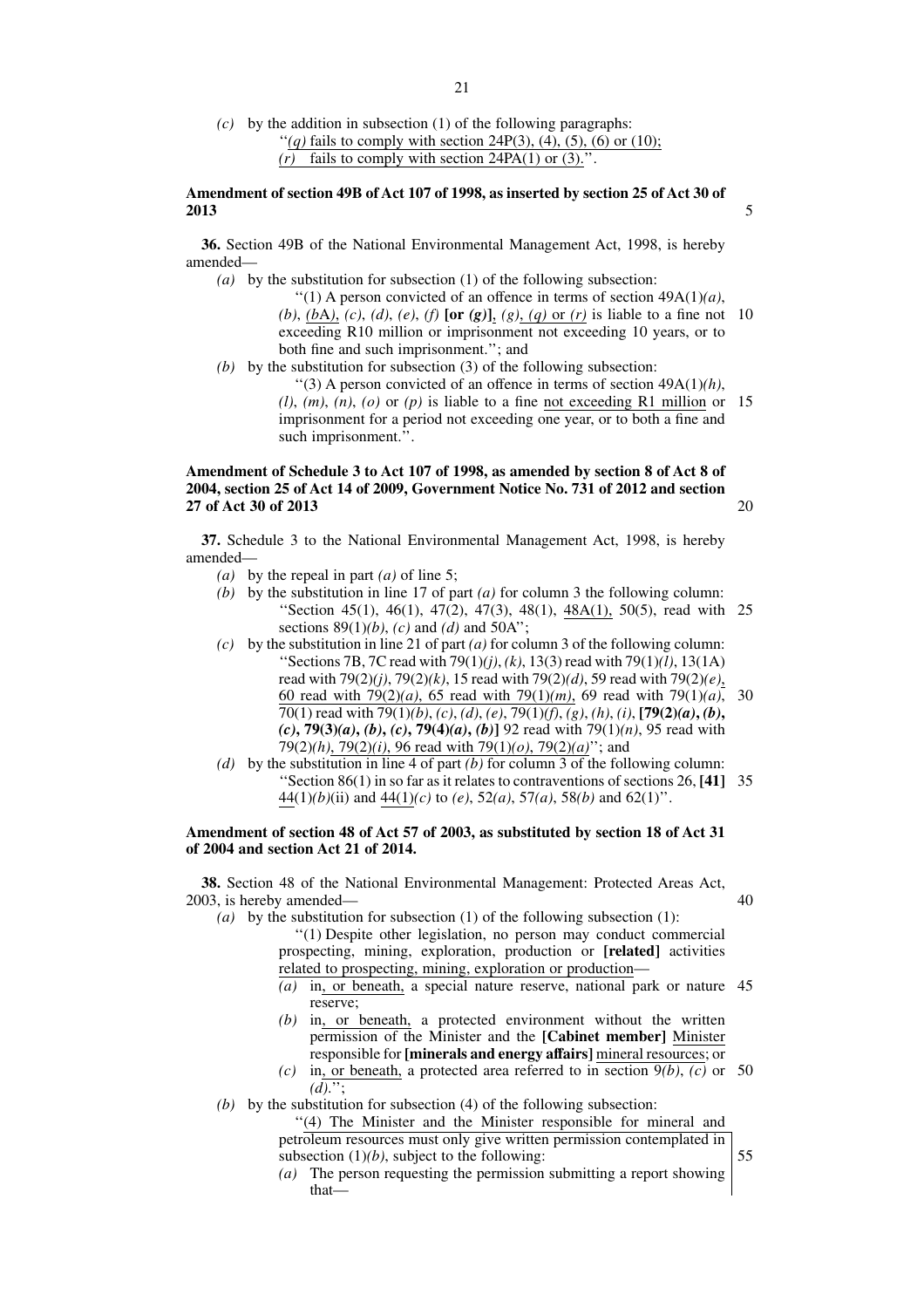- (i) there is an insufficient amount of the mineral or petroleum resource sought to be prospected or explored for, or mined or produced outside of the relevant protected environment for the Republic to meet its strategic national goals; and
- (ii) the activity would not result in a permanent change to the landscape or adversely affect a water catchment area; and
- *(b)* the outcome of a prescribed public participation process which must take into account the interests of local communities and the environmental principles referred to in section 2 of the National Environmental Management Act.''.

## **Amendment of section 57 of Act 57 of 2003**

**39.** Section 57 of the National Environmental Management: Protected Areas Act, 2003, is hereby amended by the substitution in subsection (1) for paragraph *(c)* of the following paragraph:

''*(c)* the Chief Executive Officer and the Chief Financial Officer.''.

15

5

10

## **Amendment of section 89 of Act 57 of 2003, as amended by section 28 of Act 14 of 2009**

**40.** Section 89 of the National Environmental Management: Protected Areas Act, 2003, is hereby amended—

- *(a)* by the substitution in subsection (1) for paragraph *(a)* of the following 20 paragraph:
	- $\lq( a )$  contravenes or fails to comply with a provision of section 45(1), 46(1), 47(2), (3) or (3A), 48(1), 48A(1), **[49A(5)***(b)***,]** or 50(5) **[or 55(2)(***f***A)]**.'';
- *(b)* by the deletion in subsection (1) of the word ''or'' at the end of paragraph *(c)*;  $25$
- *(c)* by the substitution in subsection (1) for the fullstop at the end of paragraph *(d)* of a semi-colon;
- *(d)* by the addition in subsection (1) of the following paragraph:  $\degree$ (*e*) contravenes or fails to comply with a rule made in terms of section 55(2)*(f*A*)*.'';

30

55

- *(e)* by the substitution for subsection (2) of the following subsection: "(2) A person convicted of an offence in terms of subsection  $(1)(a)$ ,  $(b)$ ,  $(c)$  or  $(d)$  is liable, in the case of a first conviction, to a fine not exceeding R5 million or imprisonment for a period not exceeding five years and, in the case of a second or subsequent conviction, to a fine not exceeding R10 million or imprisonment for a period not exceeding ten years or in both instances to both a fine and such imprisonment.''; and *(f)* by the insertion after subsection (2) of the following subsection: 35
	- $''(2A)$  A person convicted of an offence in terms of subsection  $(1)(e)$  is 40

liable to the penalties prescribed pursuant to section 55(2)*(f*A*)*.''.

## **Amendment of section 1 of Act 10 of 2004, as amended by section 29 of Act 14 of 2009 and section 1 of Act 14 of 2013**

**41.** Section 1 of the National Environmental Management: Biodiversity Act, 2004, is hereby amended—

- *(a)* by the substitution for the definition of ''control'' of the following definition: 45 '' **'control'**, in relation to **[an alien or]** invasive species, means—
	- *(a)* **[to combat or eradicate an alien or invasive species]** the systematic destruction of all specimens of invasive species from within a specified area of, or the whole of, the Republic; or
	- *(b)* where such **[eradication]** systematic destruction is not possible, to 50 prevent, as far as may be practicable, the recurrence, re-establishment, re-growth, multiplication, propagation, regeneration or spreading of **[an alien or]** invasive species;
- *(b)* by the insertion after the definition of ''environmental management inspector'' of the following definition:

'' **'eradicate'** means the complete removal of invasive species from within the Republic, including all living parts of that species;"; and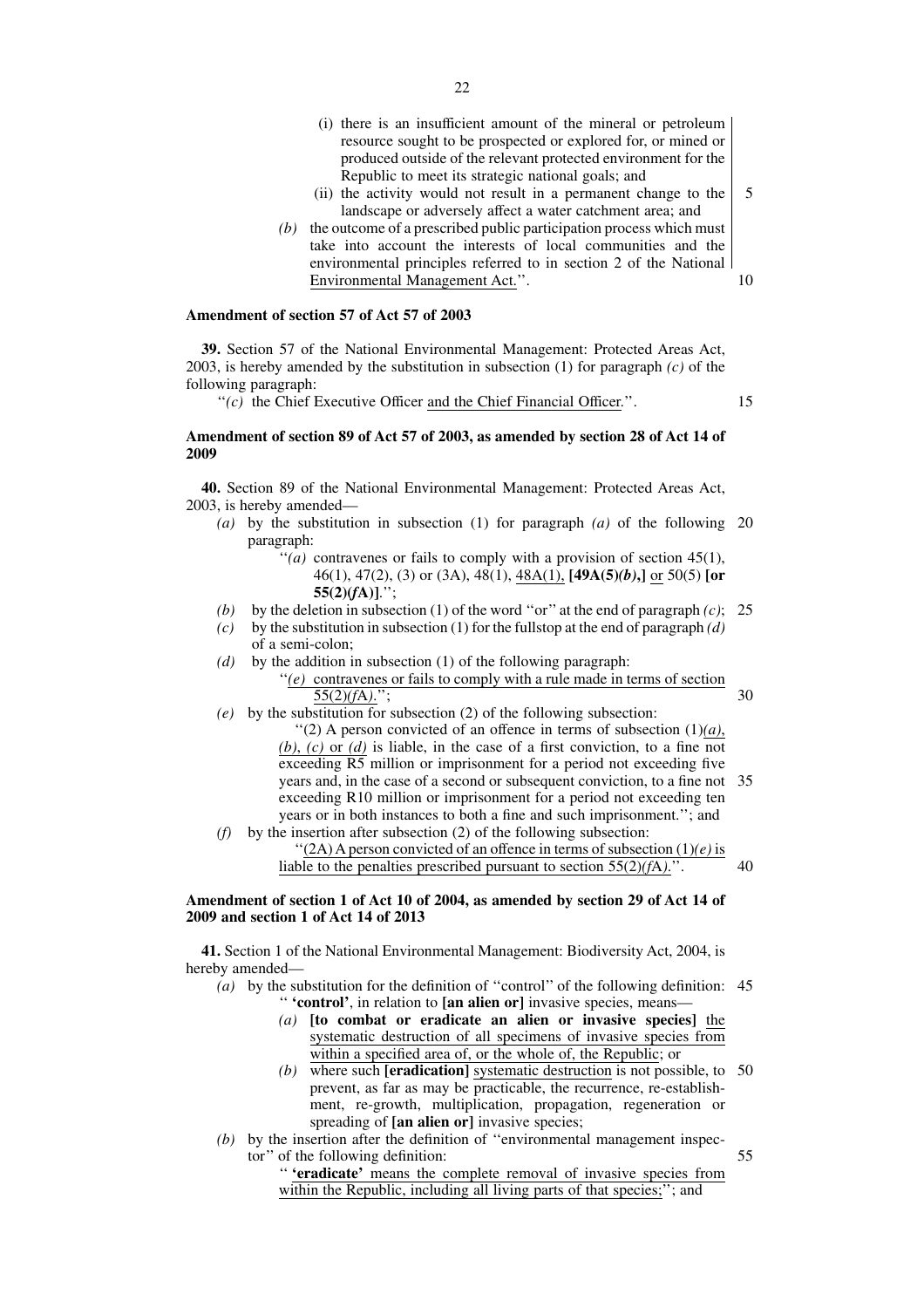*(c)* by the insertion after the definition of 'vulnerable species' of the following definition:

> '' **'well-being'** means a state where the living conditions of a faunal biological resource are conducive to its health;''.

#### **Amendment of section 2 of Act 10 of 2004**

**42.** Section 2 of the National Environmental Management: Biodiversity Act, 2004, is hereby amended by the substitution in paragraph *(a)* for subparagraph (ii) of the following subparagraph:

''(ii) the use of indigenous biological resources in a **[sustainable]** manner that is ecologically sustainable, including taking into account the well-being of any 10 faunal biological resource involved; and''.

## **Amendment of section 3 of Act 10 of 2004**

**43.** Section 3 of the National Environmental Management: Biodiversity Act, 2004, is hereby amended by the addition of the following subsection, the existing section becoming subsection (1):

''(2) The Minister may, by notice in the *Gazette*, specify the species and the circumstances under which the State remains the custodian of faunal biological resources that escape from land under its control.''.

## **Insertion of section 9A in Act 10 of 2004**

**44.** The following section is hereby inserted in the National Environmental 20 Management: Biodiversity Act, 2004, after section 9:

#### **Prohibition of certain activities**

**9A.** The Minister may, by notice in the *Gazette* and subject to such conditions as the Minister may specify in the notice, prohibit any activity that may negatively impact on the well-being of a faunal biological resource.''. 25

## **Amendment of section 13 of Act 10 of 2004**

**45.** Section 13 of the National Environmental Management: Biodiversity Act, 2004, is hereby amended by the substitution in subsection (1) for paragraph *(c)* of the following paragraph:

''*(c)* the Chief Executive Officer and Chief Financial Officer of the Institute.''.

#### **Amendment of section 73 of Act 10 of 2004**

**46.** Section 73 of the National Environmental Management: Biodiversity Act, 2004, is hereby amended—

- *(a)* by the deletion in subsection (2) of paragraph *(a)*;
- *(b)* by the substitution in subsection (2) for paragraph *(b)* of the following paragraph:
	- ''*(b)* take steps to control **[and]** or eradicate the listed invasive species **[and to prevent it from spreading]** as prescribed by the Minister; and''; and 40
- *(c)* by the insertion after subsection (2) of the following subsection:

"(2A) The Minister may prescribe circumstances under which a competent authority must be notified in writing of the presence or occurrence of a listed invasive species.''.

## **Amendment of section 75 of Act 10 of 2004**

**47.** Section 75 of the National Environmental Management: Biodiversity Act, 2004, is hereby amended—

*(a)* by the substitution for subsections (1), (2) and (3) of the following subsections, respectively:

30

35

5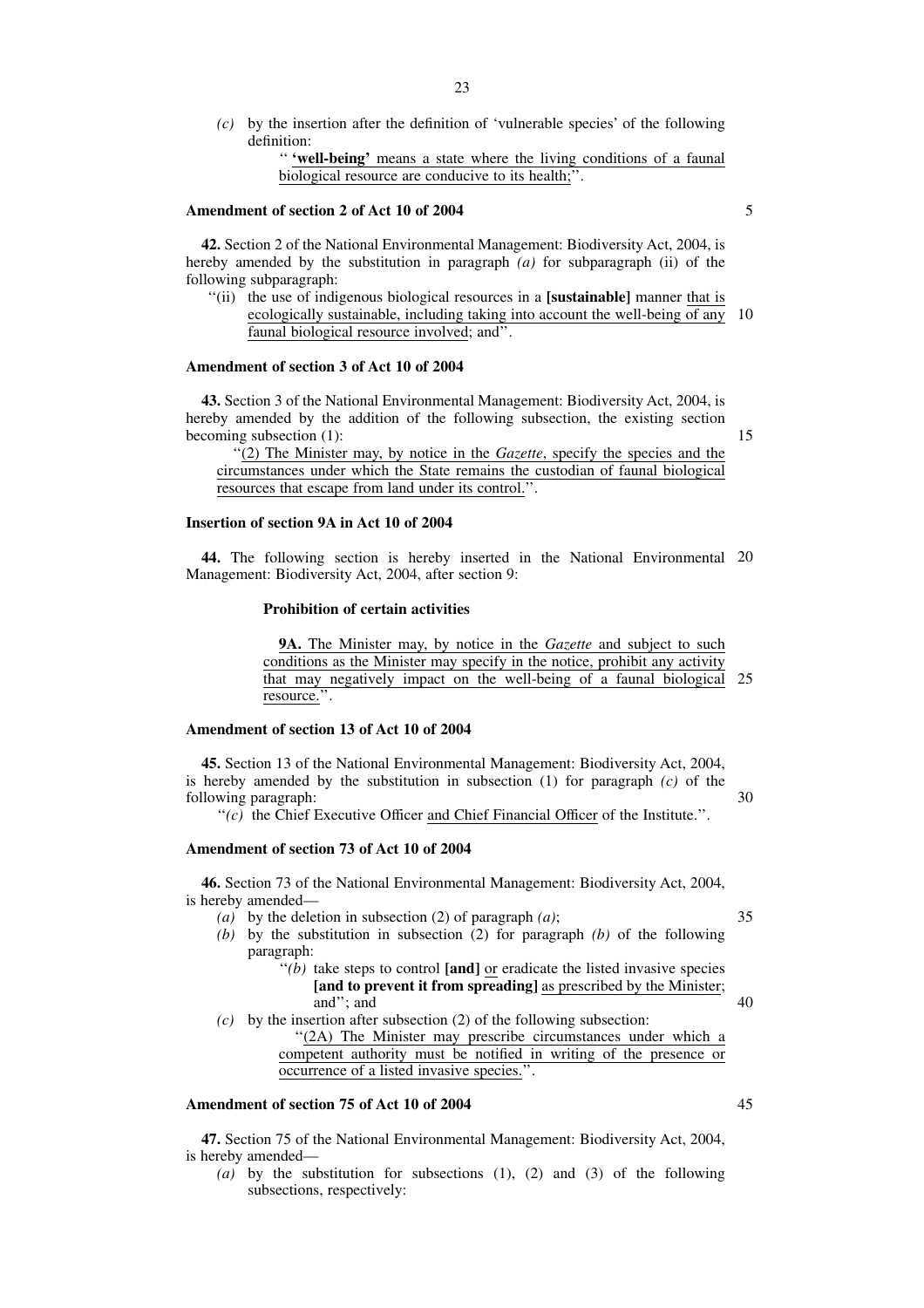''(1) Control **[and]** or eradication of a listed invasive species must be carried out by means of methods that are appropriate for the species concerned and the environment in which it occurs.

(2) Any action taken to control **[and]** or eradicate a listed invasive species must be executed with caution and in a manner that may cause the least possible harm to biodiversity and damage to the environment. 5

(3) The methods employed to control **[and]** or eradicate a listed invasive species must also be directed at the offspring, propagating material and re-growth of such invasive species in order to prevent such species from producing offspring, forming seed, regenerating or re-10 establishing itself in any manner.''; and

*(b)* by the addition of the following subsection:

''(6) The Minister must provide education and awareness to local communities affected by listed invasive species.''.

#### **Amendment of section 97 of Act 10 of 2004, as amended by section 45 of Act 14 of** 15 **2009 and section 30 of Act 14 of 2013**

**48.** Section 97 of the National Environmental Management: Biodiversity Act, 2004, is hereby amended by the insertion in subsection (1) after paragraph *(a)* of the following paragraph:

"(*a*A) the well-being of a faunal biological resource;".

**Amendment of section 99 of Act 10 of 2004**

**49.** Section 99 of the National Environmental Management: Biodiversity Act, 2004, is hereby amended—

- *(a)* by the substitution for subsection (1) of the following subsection:
	- ''(1) Before exercising a power which, in terms of a provision of this 25 Act, must be exercised in accordance with this section and section 100, the Minister or MEC for Environmental Affairs must follow an appropriate consultative process in the circumstances.'';
- *(b)* by the substitution in subsection (2) for the words preceding paragraph *(a)* of the following words: 30

"The Minister or MEC for Environmental Affairs, as the case may be, must, in terms of subsection  $(1)$ —"; and

- *(c)* by the substitution in subsection (2) for paragraph *(b)* of the following paragraph:
	- $''(b)$  in accordance with the principles of co-operative governance set  $35$ out in Chapter 3 of the Constitution, consult the MEC for Environmental Affairs of each province that may be affected by the exercise of the power or, in the case of an MEC for Environmental Affairs, he or she must consult the Minister.''.

## **Amendment of section 100 of Act 10 of 2004**

**50.** Section 100 of the National Environmental Management: Biodiversity Act, 2004, is hereby amended—

- *(a)* by the substitution in subsection (1) for the words preceding paragraph *(a)* of the following words:
	- ''The Minister or MEC for Environmental Affairs must give notice of the 45 proposed exercise of the power referred to in section 99—'';
- *(b)* by the substitution in subsection (1) for paragraph *(a)* of the following paragraph:

''*(a)* in the *Gazette* or Provincial *Gazette*, as the case may be; and'';

- *(c)* by the substitution in subsection (2) for paragraph *(a)* of the following 50 paragraph:
	- $f(a)$  invite members of the public to submit to the Minister or MEC for Environmental Affairs, within 30 days of publication of the notice in the *Gazette* or Provincial *Gazette*, as the case may be, written representations on, or objections to, the proposed exercise of the 55power; and''; and

40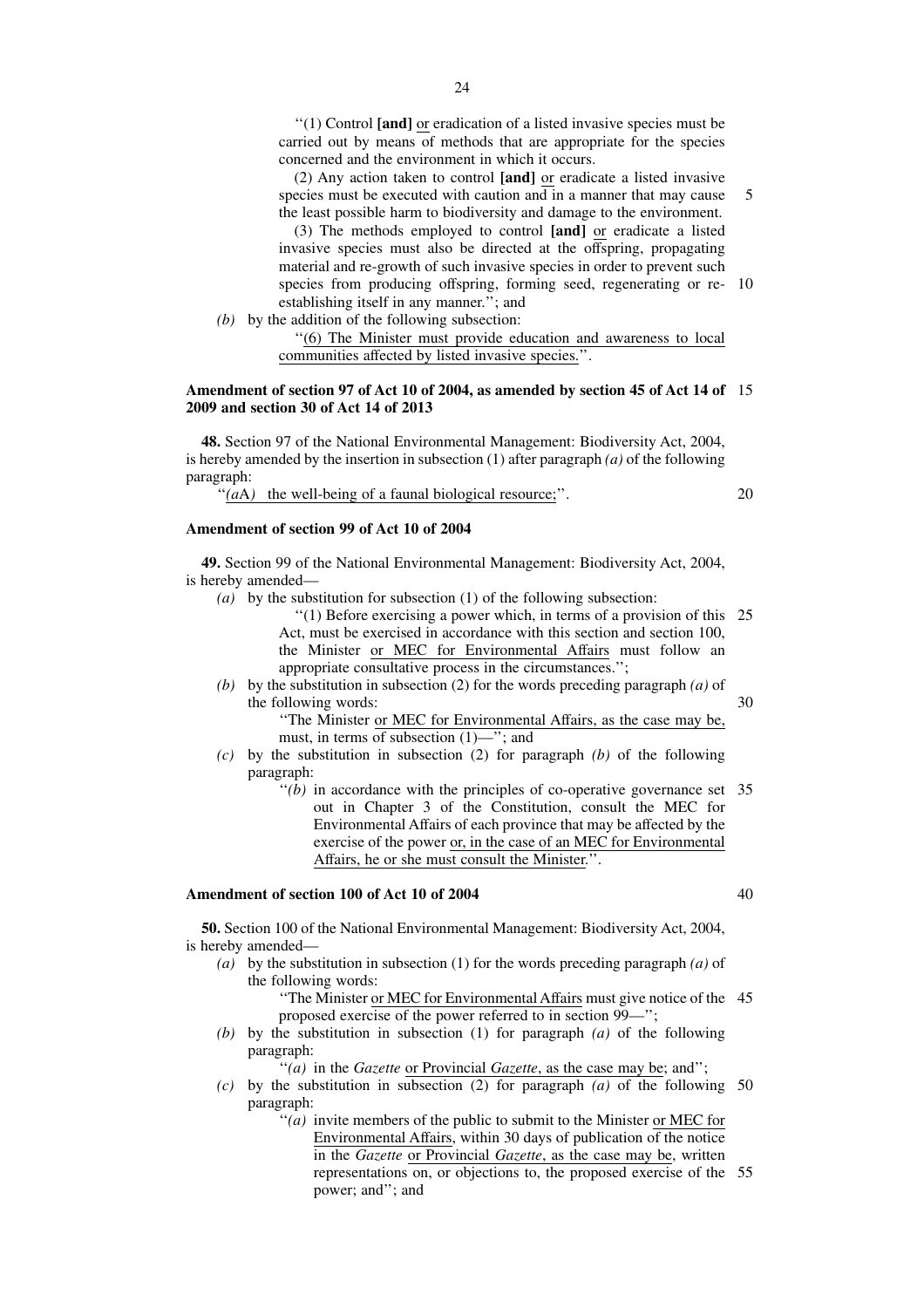*(d)* by the substitution for subsection (3) and (4) of the following subsections, respectively:

> ''(3) The Minister or MEC for Environmental Affairs may in appropriate circumstances allow any interested person or community to present oral representations or objections to the Minister or MEC for Environmental Affairs or a person designated by the Minister or MEC for Environmental Affairs.

(4) The Minister or MEC for Environmental Affairs must give due consideration to all representations or objections received or presented before exercising the power.''.

## **Amendment of section 13 of Act 39 of 2004, as amended by section 2 of Act 20 of 2014**

**51.** Section 13 of the National Environmental Management: Air Quality Act, 2004, is hereby amended by the substitution for subsection (1) of the following subsection:

''(1) The Minister **[must]** may, by notice in the *Gazette*, establish the National 15 Air Quality Advisory Committee in terms of this Act.''.

## **Substitution of section 22A of Act 39 of 2004, as inserted by section 3 of Act 20 of 2014**

**52.** The following section is hereby substituted for section 22A of the National Environmental Management: Air Quality Act, 2004:

## ''**Consequences of unlawful conduct of listed activity resulting in atmospheric emission**

**22A.** (1) Upon application for an atmospheric emission licence by a person who—

- *(a)* operated, at any time prior to the commencement of this Act, a scheduled process in terms of the Atmospheric Pollution Prevention Act, without a provisional registration or registration certificate; or 25
- *(b)* conducted or is conducting, without a provisional atmospheric emission licence or an atmospheric emission licence, an activity listed in terms of section 21 which results in atmospheric emission,

the relevant licensing authority must fine the applicant an administrative fine which may not exceed R10 million before the application for an atmospheric emission licence may be considered.

(2) An application contemplated in subsection (1) must be submitted in accordance with the requirements contained in section 37.

(3) On application contemplated in subsection (1), the licensing authority must direct the applicant to—

*(a)* immediately cease the activity pending a decision on the application submitted in terms of this section;

*(a*A*)* undertake public participation, as prescribed;

40

30

35

- *(b)* investigate, evaluate and assess the impact of the activity on the environment, including the ambient air and human health; *(c)* remedy any adverse effect of the activity on the environment,
- including the ambient air and human health;
- *(d)* cease, modify or control any act, activity, process or omission causing atmospheric emission; 45
- *(e)* eliminate any source of atmospheric emission;

*(f)* compile a report containing—

- (i) a description of the need and desirability of the activity;
- (ii) an assessment of the nature, extent, duration and significance of the consequences for or impacts on the environment, including the ambient air, and human health of the activity, including the cumulative effects and the manner in which the geographical, physical, biological, social, economic and cultural aspects of the environment may be affected by the proposed activity; 50 55

20

5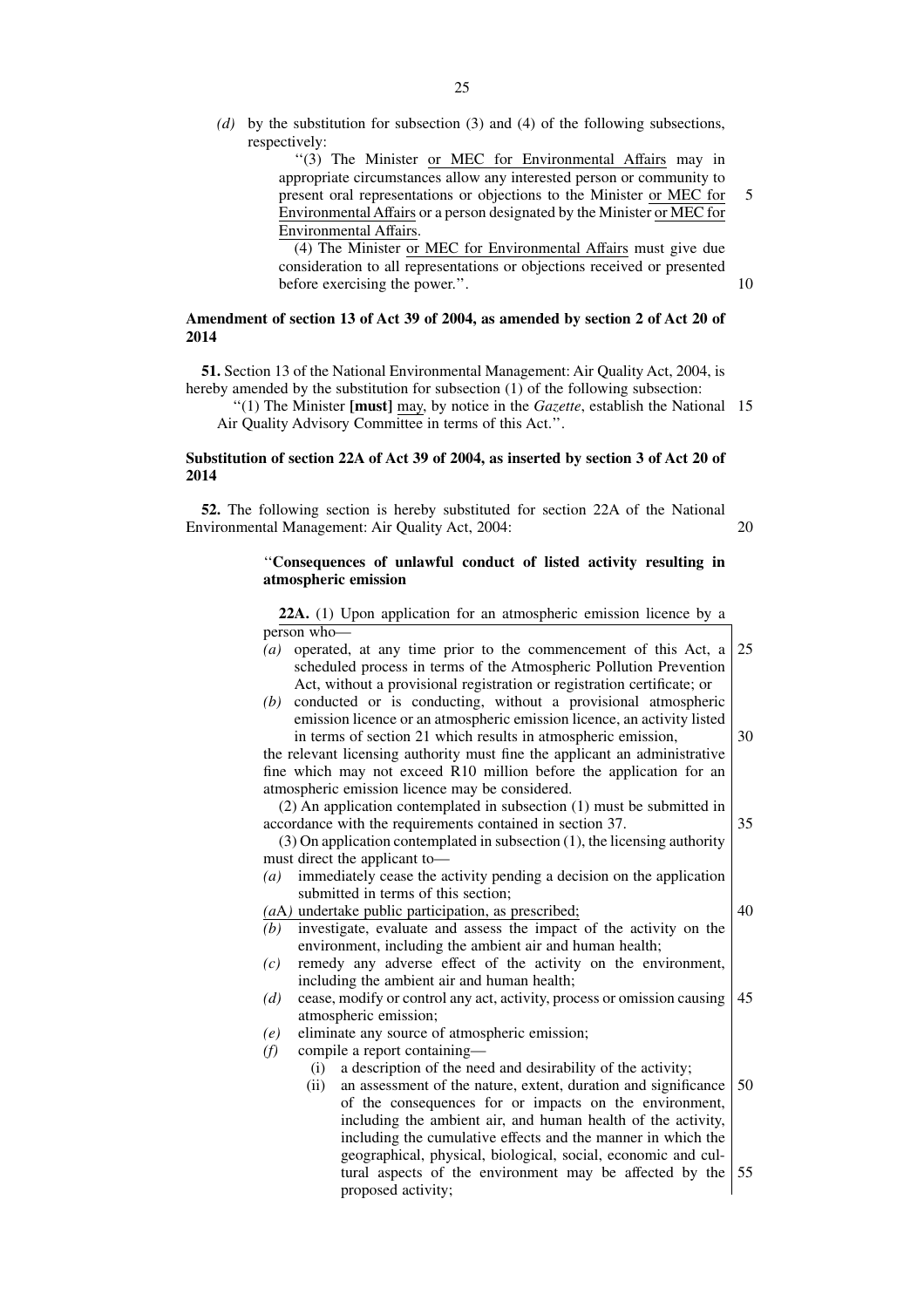- (iii) a description of mitigation measures undertaken or to be undertaken in respect of the consequences for, or impacts on, the environment, including the ambient air, and human health;
- (iv) a description of the public participation process followed during the course of compiling the report, including all comments received from the interested and affected parties and an indication of how issues raised have been addressed; and (v) an environmental management programme; and 5
- *(g)* provide such other information or undertake such further studies as the licensing authority may deem necessary.

(4) If it comes to the attention of the licensing authority that the applicant is under criminal investigation for the contravention of, or failure to comply with section 22, the licensing authority may defer a decision to issue a provisional atmospheric emission licence or an atmospheric emission licence until such time that the investigation is concluded and—

- *(a)* the National Prosecuting Authority has decided not to institute prosecution in respect of the contravention of, or failure to comply with, section 22;
- *(b)* the applicant concerned is acquitted or found not guilty after prosecution in respect of the contravention of, or failure to comply with, section 22; or 20
- *(c)* the applicant concerned has been convicted by a court of law of an offence in respect of the contravention of, or failure to comply with, section 22 and the applicant has in respect of the conviction exhausted all the recognised legal proceedings pertaining to appeal or review. 25

(5) The submission of an application or the issuing of a provisional atmospheric emission licence or an atmospheric emission licence in terms of this section, or the payment of an administrative fine in terms of subsection (1), must—

- *(a)* in no way derogate from the authority of the environmental management inspector or the South African Police Service, to investigate any transgression of this Act; 30
- *(b)* in no way derogate from the National Prosecuting Authority's legal authority to institute any criminal prosecution; or
- *(c)* not indemnify the applicant from liability in terms of section 35  $51(1)(a)$ .".

## **Amendment of section 36 of Act 39 of 2004, as amended by section 5 of Act 20 of 2014**

**53.** Section 36 of the National Environmental Management: Air Quality Act, 2004, is hereby amended—

*(a)* by the insertion after subsection (2) of the following subsection:

40

''(2A) A provincial organ of state must be regarded as the licensing authority if a listed activity falls within the boundaries of more than one metropolitan municipality, or within the boundaries of more than one district municipality, and the relevant municipalities agreed thereto in 45 writing.'';

- *(b)* by the substitution in subsection (5) for paragraph *(d)* of the following paragraph:
	- ''*(d)* the listed activity relates to the activities listed in terms of section 24(2) of the National Environmental Management Act, 1998, or in terms of section 19(1) of the National Environmental Management: Waste Act, 2008, **[or]** and the Minister has been identified as the competent authority;''; and 50
- *(c)* by the substitution for subsection (8) of the following subsection:
	- "(8) The Minister and the licensing authority contemplated in 55 subsections (1) to (4), or the MEC and the licensing authority contemplated in subsections  $(1)$  to  $(5)$ , may agree that an application for an atmospheric emission licence with regard to any activity contemplated in section 22 may be dealt with by the Minister, MEC or the relevant licensing authority contemplated in subsections (1) to **[(4)]** 60 $(5)$ .".

10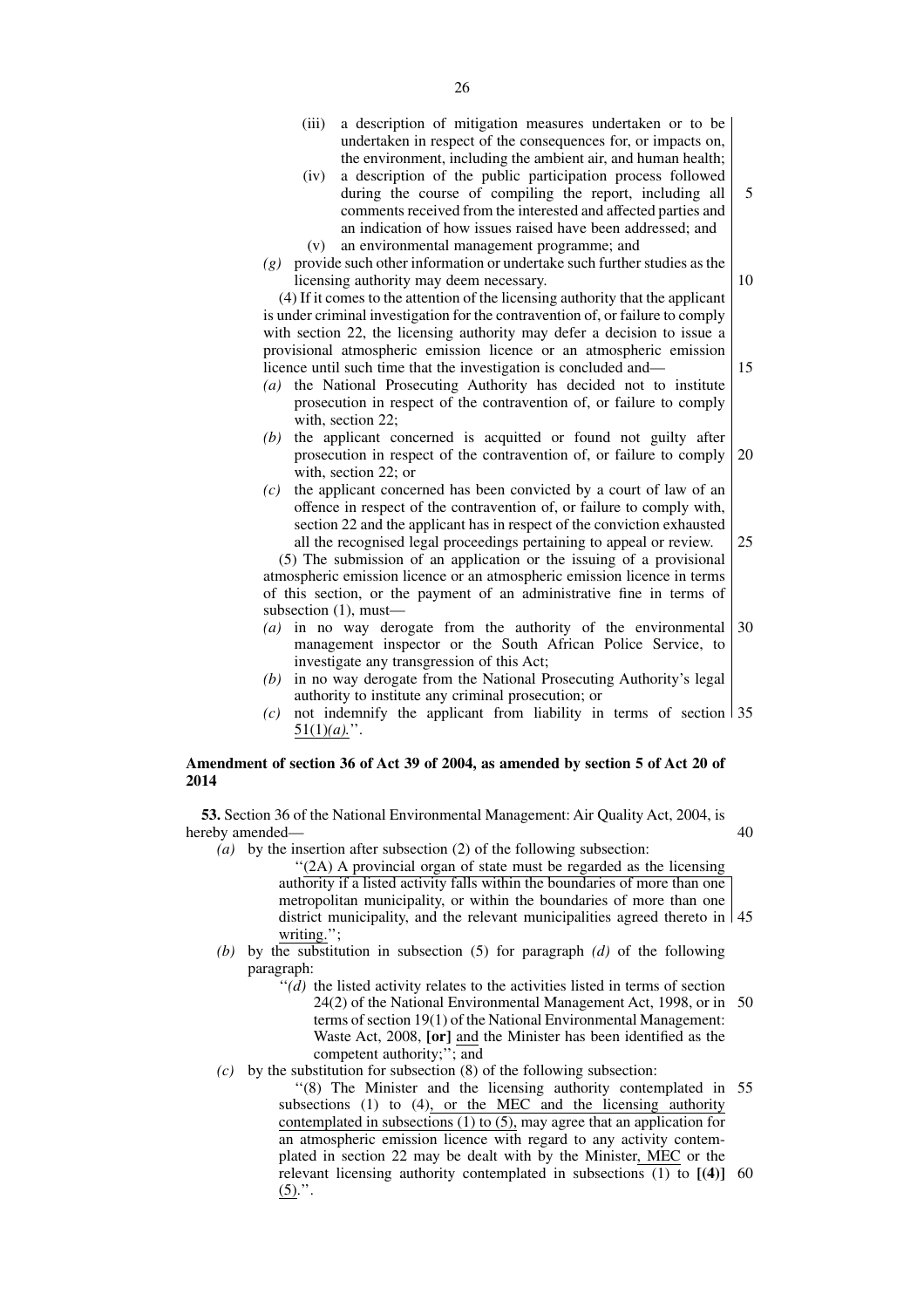#### **Insertion of section 47A in Act 39 of 2004**

**54.** The following section is hereby inserted in the National Environmental Management: Air Quality Act, 2004, after section 47:

#### **Revocation or suspension of atmospheric emission licences**

**47A.** (1) The licensing authority may, by written notice to the holder of an atmospheric emission licence, revoke or suspend that licence if the licensing authority is of the opinion that the licence holder has contravened a provision of this Act or a condition of the licence and such contravention may have, or is having, a significant detrimental effect on the environment, including health impacts. 5 10

(2) The licensing authority may not revoke or suspend an atmospheric emission licence before it has—

- *(a)* consulted relevant organs of state;
- *(b)* afforded the holder of the atmospheric emission licence an opportunity to make a submission in respect of the intended revocation or suspension; and 15
- *(c)* in the event that the holder has made a submission contemplated in paragraph *(b)*, the licensing authority has considered that submission. (3) Despite subsection (2), if urgent action is necessary for the protection

of the environment, the licensing authority may immediately issue a notice of revocation or suspension and, as soon thereafter as is possible, consult with relevant organs of state and give the holder of the atmospheric emission licence an opportunity to make a submission.''. 20

#### **Amendment of section 53 of Act 39 of 2004, as amended by section 12 of Act 20 of 2014** 25

**55.** Section 53 of the National Environmental Management: Air Quality Act, 2004, is hereby amended by the deletion of paragraph *(k)*.

## **Amendment of section 60 of Act 24 of 2008**

**56.** Section 60 of the National Environmental Management: Integrated Coastal Management Act, 2008, is hereby amended— 30

- *(a)* by the substitution in subsection (1) for the words preceding paragraph *(a)* of the following words:
	- ''The Minister or MEC, may issue a written repair or removal notice to any person responsible for a structure on or within the coastal zone if that structure either prior to or after the commencement of this Act—''; and 35
- *(b)* by the substitution in subsection (1) for paragraph *(a)*, of the following paragraph:
	- ''*(a)* has had, is having or is likely to have, an adverse effect on the coastal environment by virtue of its existence, because of its condition or because it has been abandoned; or''. 40

## **Repeal of Chapter 9 of Act 24 of 2008**

**57.** Chapter 9 of the National Environmental Management: Integrated Coastal Management Act, 2008, is hereby repealed.

## **Amendment of section 1 of Act 59 of 2008, as amended by section 38 of Act 14 of 2013 and section 1 of Act 26 of 2014**

**58.** Section 1 of the National Environmental Management: Waste Act, 2008, is hereby amended—

*(a)* by the substitution for the definition of ''associated structures and infrastructure'' of the following definition:

> '' **'associated structures and infrastructure' [, when referred to in** 50**Schedule 1,]** means any building or infrastructure that is necessary for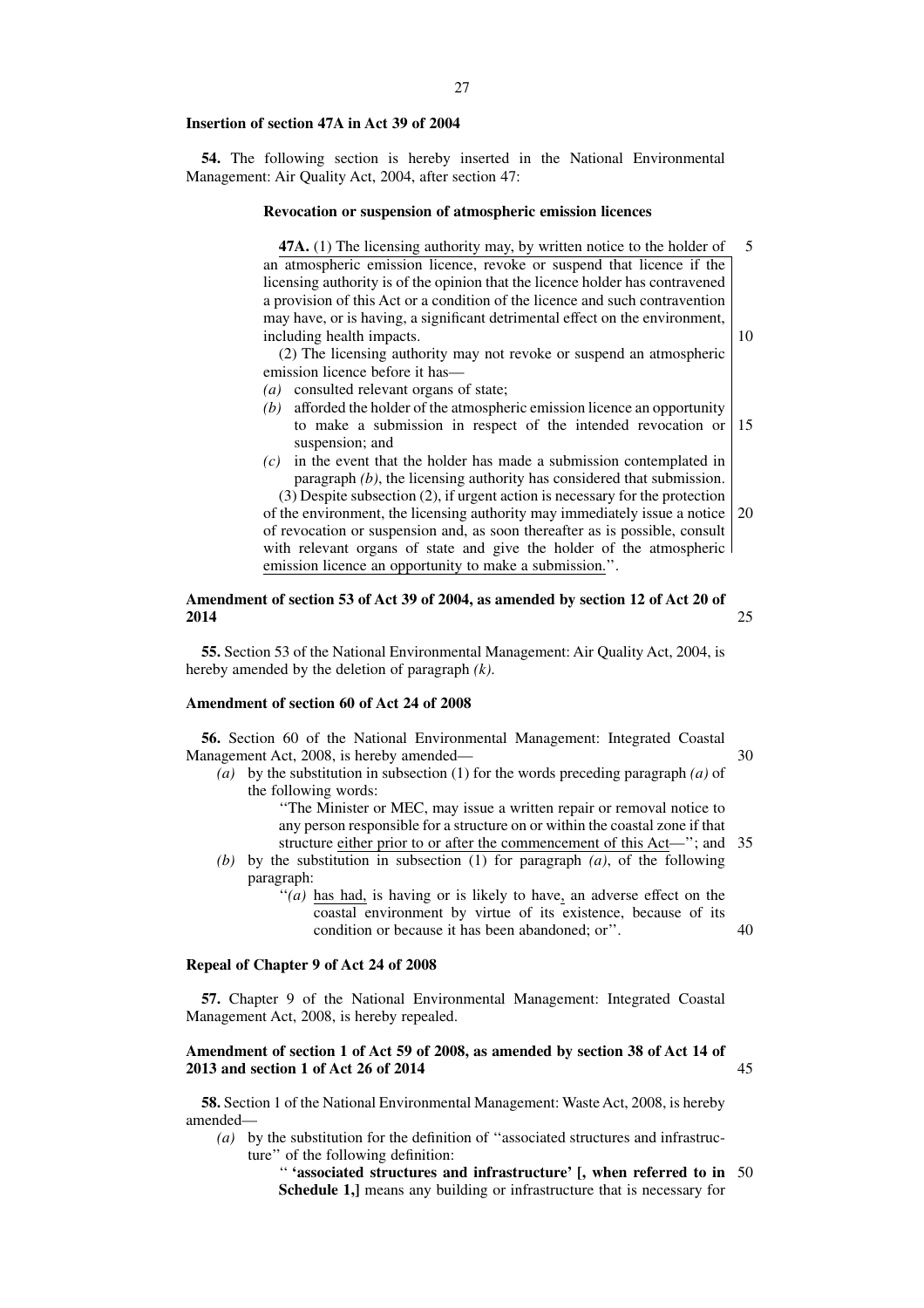the functioning of a facility or waste management activity or that is used for an ancillary service or use from the facility;'';

*(b)* by the insertion after the definition of ''best practicable environmental option'' of the following definitions:

'' **'building and demolition waste'** means waste, excluding hazardous waste, produced during the construction, alteration, repair or demolition of any structure, and includes rubble, earth, rock and wood displaced during that construction, alteration, repair or demolition; **'business waste'**means waste that emanates from premises that are used wholly or mainly for commercial, retail, wholesale, entertainment or 10 5

government administration purposes;'';

- *(c)* by the insertion after the definition of ''disposal'' of the following definition: '' **'domestic waste'** means waste, excluding hazardous waste, that emanates from premises that are used wholly or mainly for residential, educational, health care, sport or recreation purposes;";
- *(d)* by the insertion after the definition of '*Gazette*' of the following definition: '' **'general waste'** means waste that does not pose an immediate hazard or threat to health or to the environment, and includes—
	- *(a)* domestic waste;
	- *(b)* building and demolition waste;

*(c)* business waste;

- *(d)* inert waste; or
- *(e)* any waste classified as non-hazardous waste in terms of the regulations made under section 69;'';
- *(e)* by the insertion after the definition of ''general waste'' of the following 25 definition:

'' **'hazardous waste'** means any waste that contains organic or inorganic elements or compounds that may, owing to the inherent physical, chemical or toxicological characteristics of that waste, have a detrimental impact on health and the environment;";

*(f)* by the insertion after the definition of ''industry waste management plan'' of the following definition:

'' **'inert waste'** means waste that—

- $(a)$  does not undergo any significant physical, chemical or biological transformation after disposal; 35
- *(b)* does not burn, react physically or chemically biodegrade or otherwise adversely affect any other matter or environment with which it may come into contact; and
- *(c)* does not impact negatively on the environment, because of its pollutant content and because the toxicity of its leachate is 40 insignificant.'';
- *(g)* by the substitution for the definition of ''recovery'' of the following definition: '' **'recovery'** means the controlled extraction or retrieval of **[any substance,]** energy, or material **[or object]** from waste;'';

*(h)* by the insertion after the definition of ''recycle'' of the following definitions: 45 '' **'residue deposit'** has the meaning assigned to it in section 1 of the Mineral and Petroleum Resources Development Act, 2002; **'residue stockpile'** has the meaning assigned to it in section 1 of the Mineral and Petroleum Resources Development Act, 2002;'';

- $(i)$  by the substitution in the definition of "waste" for paragraphs  $(a)$  and  $(b)$  of 50 the following paragraphs:
	- "(a) any substance, material or object, that is unwanted, rejected, abandoned, discarded or disposed of, or that is intended or required to be discarded or disposed of, by the holder of that substance, material or object, whether or not such substance, material or object 55 can be re-used, recycled **[or recovered and includes all wastes as defined in Schedule 3 to this Act]**; or
	- *(b)* any other substance, material or object **[that is not included in Schedule 3** that may be defined as a waste by the Minister by notice in the *Gazette*,'';

20

15

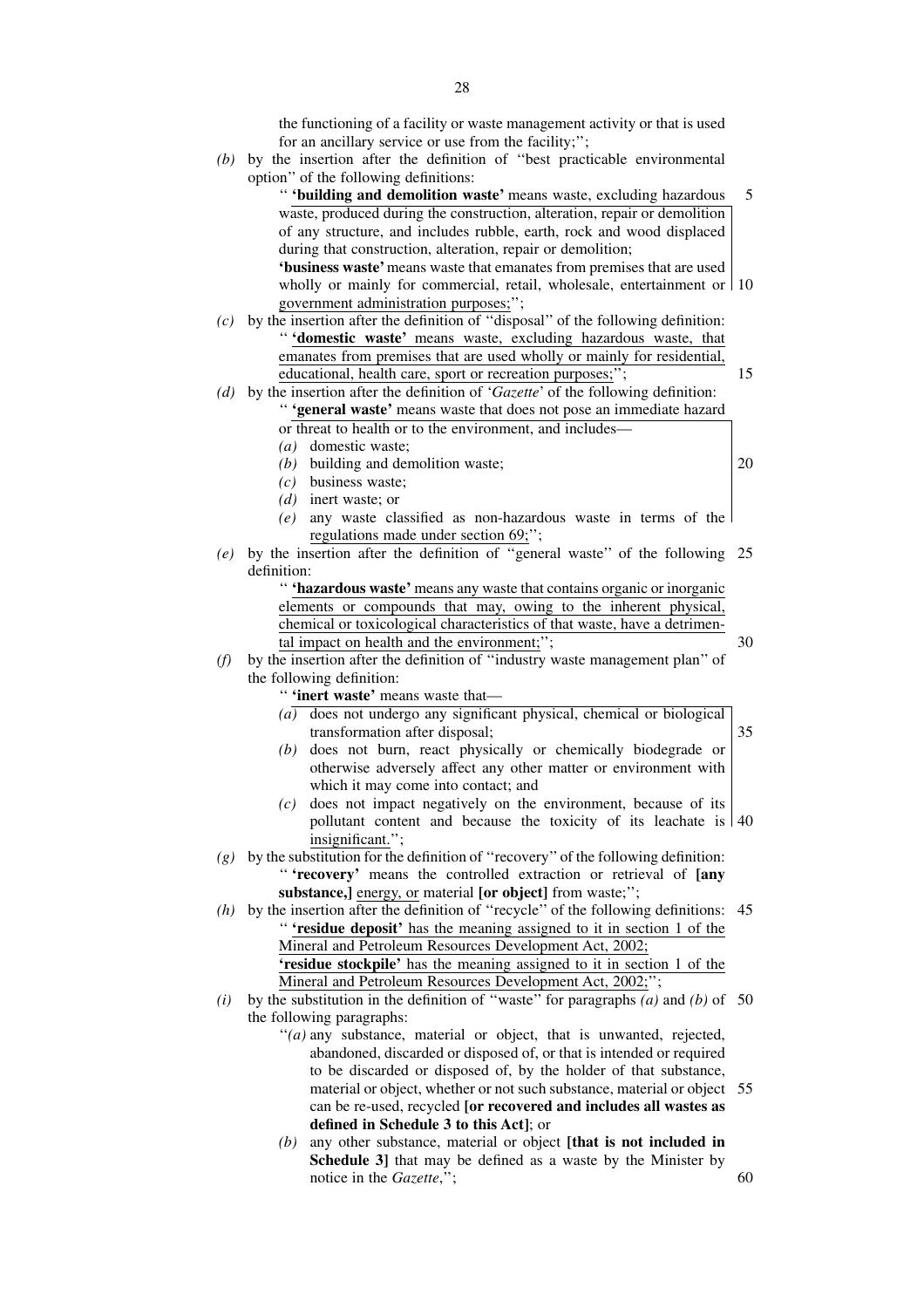- *(j)* by the substitution in the definition of ''waste'' for subparagraph (i) of paragraph *(b)* of the following subparagraph:
	- ''(i) once an application for its re-use, recycling or recovery has been approved **[or, after such approval, once it is, or has been re-used, recycled or recovered]** and the waste or portion of waste is re-used, recycled or recovered in accordance with the conditions in the approval;''; 5
- *(k)* by the insertion in the definition of ''waste'' of the word ''or'' at the end of paragraph *(b)*(ii); and
- *(l)* by the deletion in the definition of ''waste'' of paragraph *(b)*(iii).

## **Amendment of section 4 of Act 59 of 2008, as amended by section 19 of Act 25 of 2014 and section 2 of Act 26 of 2014**

**59.** Section 4 of the National Environmental Management: Waste Act, 2008, is hereby amended by the insertion in subsection (1) after paragraph *(b)* of the following paragraph:

15

"(bA) residue deposits and residue stockpiles that are regulated under the National Environmental Management Act;''.

## **Amendment of section 34A of Act 59 of 2008, as inserted by section 13 of Act 26 of 2014**

**60.** Section 34A of the National Environmental Management: Waste Act, 2008, is 20 hereby amended—

*(a)* by the substitution for subsection (1) of the following subsection:

''(1) An implementation Bureau dealing with waste management to be known as the ''Waste Management Bureau'' is hereby established**[,** within the Department,] as a juristic person."; and

25

*(b)* by the substitution for subsection (3) of the following subsection:

''(3) In the event of absence of a functional **[Bureau or a Chief Executive Officer]** Board, the powers and duties of the **[Bureau]** Board revert to the **[Director-General of the Department contemplated in section 34G(1),]** Minister who, in such a case, must exercise those 30 powers and perform those duties until the **[Bureau]** Board is functional **[or a Chief Executive Officer is appointed]** again.''.

#### **Substitution of section 34C of Act 59 of 2008, as inserted by section 13 of Act 26 of 2014**

**61.** The following section is hereby substituted for section 34C of the National 35 Environmental Management: Waste Act, 2008:

#### ''**Minister's supervisory powers**

**34C.** (1) The Minister—

- *(a)* must monitor the exercise and performance by the Bureau of its powers and duties;
- *(b)* may set norms and standards for the exercise and performance by the Bureau of its powers and duties;
- *(c)* may issue directives to the Bureau on policy, planning, strategy and procedural issues to ensure its effective and efficient functioning; and
- *(d)* must determine limits on fees charged by the Bureau in the exercise and performance of its powers and duties. 45

(2) The Bureau must exercise its powers and perform its duties subject to the policy determined under section 34B and any norms and standards, directives and determinations issued by the Minister in terms of subsection  $(1).$ ".

50

40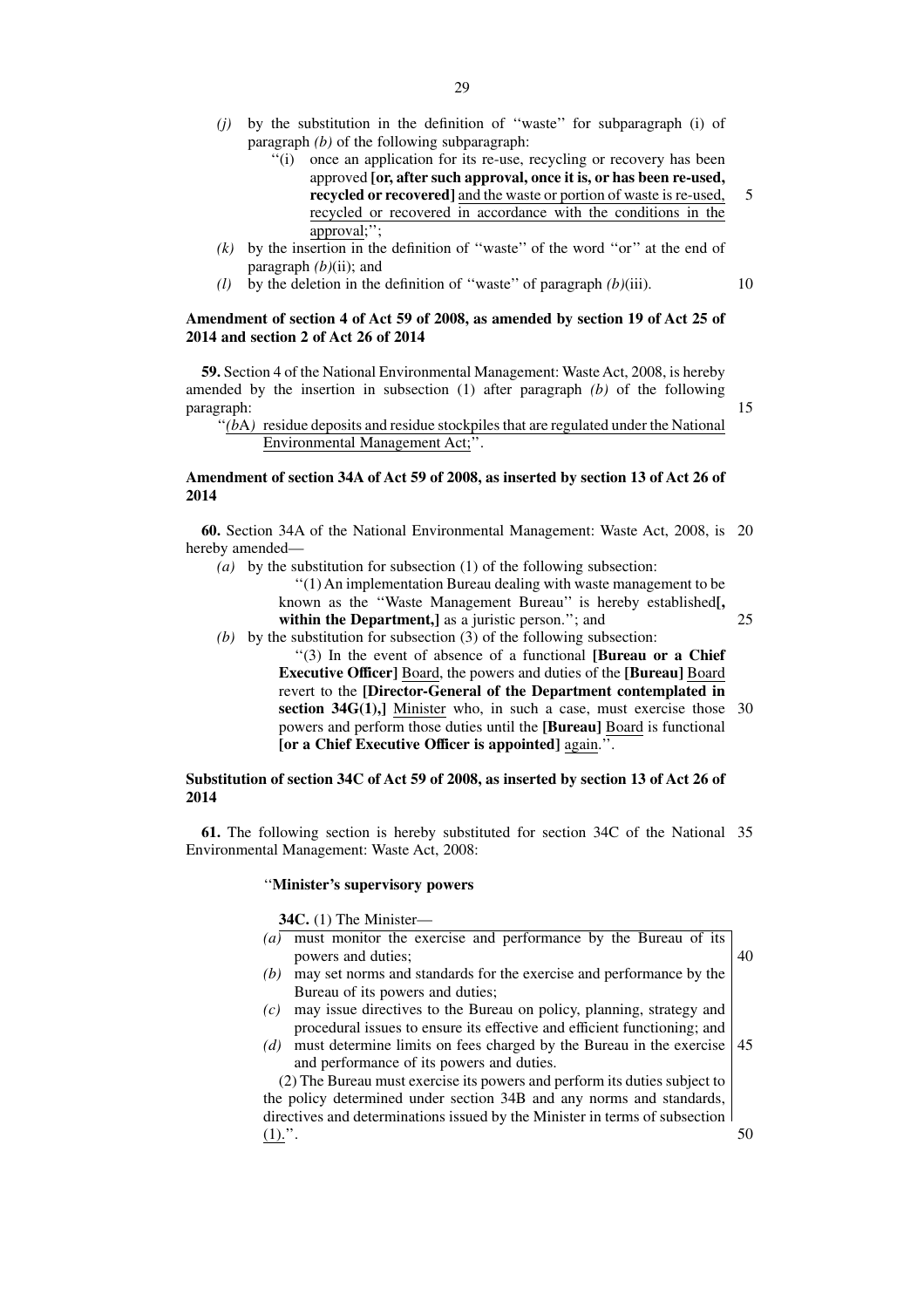# **Substitution of sections 34F, 34G, 34H, 34I, 34J, 34K and 34L of Act 59 of 2008 as inserted by section 13 of Act 26 of 2014**

**62.** The following sections are hereby substituted for sections 34F, 34G, 34H, 34I, 34J, 34K and 34L of the National Environmental Management: Waste Act, 2008:

# ''**General powers**

5

|     | <b>34F.</b> The Bureau may, for the purpose of performing its duties—    |     |
|-----|--------------------------------------------------------------------------|-----|
| (a) | appoint its own staff, subject to section 34X;                           |     |
| (b) | obtain, by agreement, the services of any person, including any organ    |     |
|     | of state, for the performance of any specific act, task or assignment;   |     |
| (c) | acquire, or dispose of, any right in, or to, movable or immovable        | 10  |
|     | property, or hire or let any property, subject to the Public Finance     |     |
|     | Management Act, 1999 (Act No. 1 of 1999);                                |     |
| (d) | open and operate its own bank accounts;                                  |     |
| (e) | invest any of its money, subject to section 34W;                         |     |
| (f) | charge fees for any work performed or services rendered by it, except    | 15  |
|     | for any such work performed or services rendered in terms of section     |     |
|     | 34E;                                                                     |     |
| (g) | collect royalties resulting from any discoveries, inventions or com-     |     |
|     | puter programmes;                                                        |     |
| (h) | insure itself against-                                                   | 20  |
|     | any loss, damage or risk; or<br>(i)                                      |     |
|     | any liability it may incur in the application of this Act;<br>(ii)       |     |
| (i) | perform legal acts, including acts in association with, or on behalf of, |     |
|     | any other person or organ of state; and                                  |     |
| (j) | institute or defend any legal action.                                    | 25. |
|     |                                                                          |     |
|     | Governing board, composition and membership                              |     |
|     | 34G. (1) The Bureau is governed by a Board consisting of—                |     |
|     | $(a)$ not fewer than seven and not more than nine members appointed in   |     |
|     | terms of section 34I:                                                    |     |
| (b) | the Director-General or an official of the Department designated by the  | 30  |
|     | Director-General; and                                                    |     |
| (c) | the Chief Executive Officer of the Bureau.                               |     |
|     | (2) The Minister-                                                        |     |
| (a) | must determine the number of members to be appointed in terms of         |     |
|     | subsection $(1)(a)$ ; and                                                | 35  |
| (b) | may alter the number determined in terms of paragraph $(a)$ , but a      |     |
|     | reduction in the number may be effected only when a vacancy in the       |     |
|     | Board occurs.                                                            |     |
|     | (3) The Board takes all decisions in the performance of the duties and   |     |
|     | exercise of powers of the Bureau, except-                                | 40  |
| (a) | those decisions taken in consequence of a delegation in terms of         |     |
|     | section 34U; or                                                          |     |
| (b) | where the Public Finance Management Act provides otherwise.              |     |

## **Qualifications**

| <b>34H.</b> (1) A member of the Board must—                                 |  |
|-----------------------------------------------------------------------------|--|
| be a fit and proper person to hold office as a member; and<br>(a)           |  |
| have appropriate qualifications and experience in the field of waste<br>(b) |  |
| management.                                                                 |  |
| (2) The following persons are disqualified from becoming or remaining       |  |
| members of the Board:                                                       |  |
| A person holding office as a member of Parliament, a provincial<br>(a)      |  |
| legislature or a municipal council; or                                      |  |
| a person who has been removed from office in terms of section 340.<br>(b)   |  |
|                                                                             |  |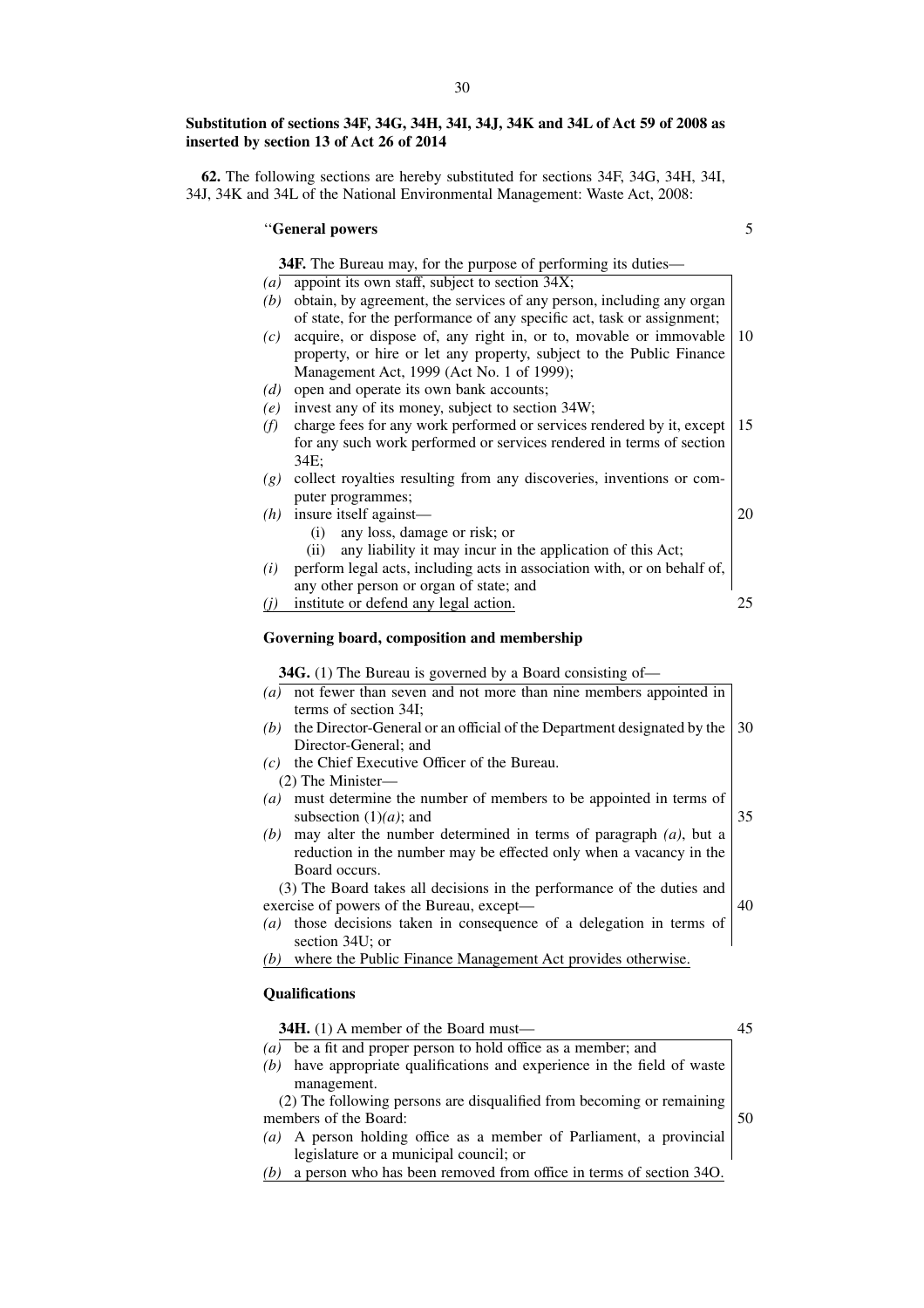#### **Appointment procedure**

| 34I. (1) Whenever it is necessary to appoint members of the Board            |    |
|------------------------------------------------------------------------------|----|
| referred to in section $34G(1)(a)$ , the Minister must—                      |    |
| $(a)$ through advertisements in the media circulating nationally and in each |    |
| of the provinces, invite nominations for appointment as such a               | 5  |
| member; and                                                                  |    |
| compile a list of the names of persons nominated, setting out the<br>(b)     |    |
| prescribed particulars of each individual nominee.                           |    |
| (2) Any nomination made pursuant to an advertisement in terms of             |    |
| subsection $(1)(a)$ must be supported by—                                    | 10 |
| the personal details of the nominee;<br>(a)                                  |    |
| the nominee's qualifications or experience; and<br>(b)                       |    |
| any other information that may be prescribed.<br>(c)                         |    |
| (3) The Minister must, subject to subsection (4), appoint—                   |    |
| $(a)$ the required number of persons from the list compiled in terms of      | 15 |
| subsection $(1)(b)$ ; and                                                    |    |
| $(b)$ if such list is inadequate, any suitable person.                       |    |
| (4) When making appointments the Minister must—                              |    |
| (a) consult the MECs for Environmental Affairs; and                          |    |
| have regard to the need for appointing persons to promote<br>(b)             | 20 |
| representivity.                                                              |    |
| (5) Appointments must be made in such a way that the Board is                |    |
| composed of persons covering a broad range of appropriate expertise in the   |    |
| field of waste management, and have gender representation and other          |    |
| categories.                                                                  | 25 |
|                                                                              |    |
| Chairperson                                                                  |    |
|                                                                              |    |
| 34J. (1) Whenever necessary, the Minister must appoint a member of the       |    |
| Board as the Chairperson of the Board.                                       |    |
| (2) The Chairperson is appointed for a period determined by the Minister     |    |
| which may, in the case of a member referred to in section $34K(1)(a)$ , not  | 30 |
| extend beyond the period of his or her term as a member.                     |    |

(3) The Minister may appoint a member of the Board as acting chairperson of the Board if— *(a)* the Chairperson is absent for a substantial period; or

*(b)* the appointment of a Chairperson is pending. 35

#### **Term of office**

**34K.** Members of the Board referred to in section 34G(1)*(a)*—

- *(a)* are appointed for a period of three years or, if section 34P(2) applies, for a term determined in terms of that section;
- (b) on completion of that term, are eligible for reappointment for one  $\vert 40 \rangle$ additional term of three years; and
- *(c)* may have their appointment in terms of paragraph *(a)* or *(b)* extended by the Minister for a specific period not exceeding one year.

## **Conditions of appointment**

**34L.** (1) The Minister must determine the conditions of employment of 45 members of the Board referred to in section 34G(1)*(a)*.

(2) *(a)* The Minister may, with the concurrence of the Minister of Finance, determine the terms and conditions of employment of members of the Board who are not in the employment of the government.

*(b)* The remuneration and allowances of the members of the Board contemplated in paragraph *(a)* must be paid by the Bureau. 50

(3) *(a)* Members who are in the employ of the government are not entitled to remuneration and allowances, but must be compensated for outof-pocket expenses by the Bureau.

*(b)* The members of the Board referred to in paragraph *(a)* are appointed 55on a part-time basis.''.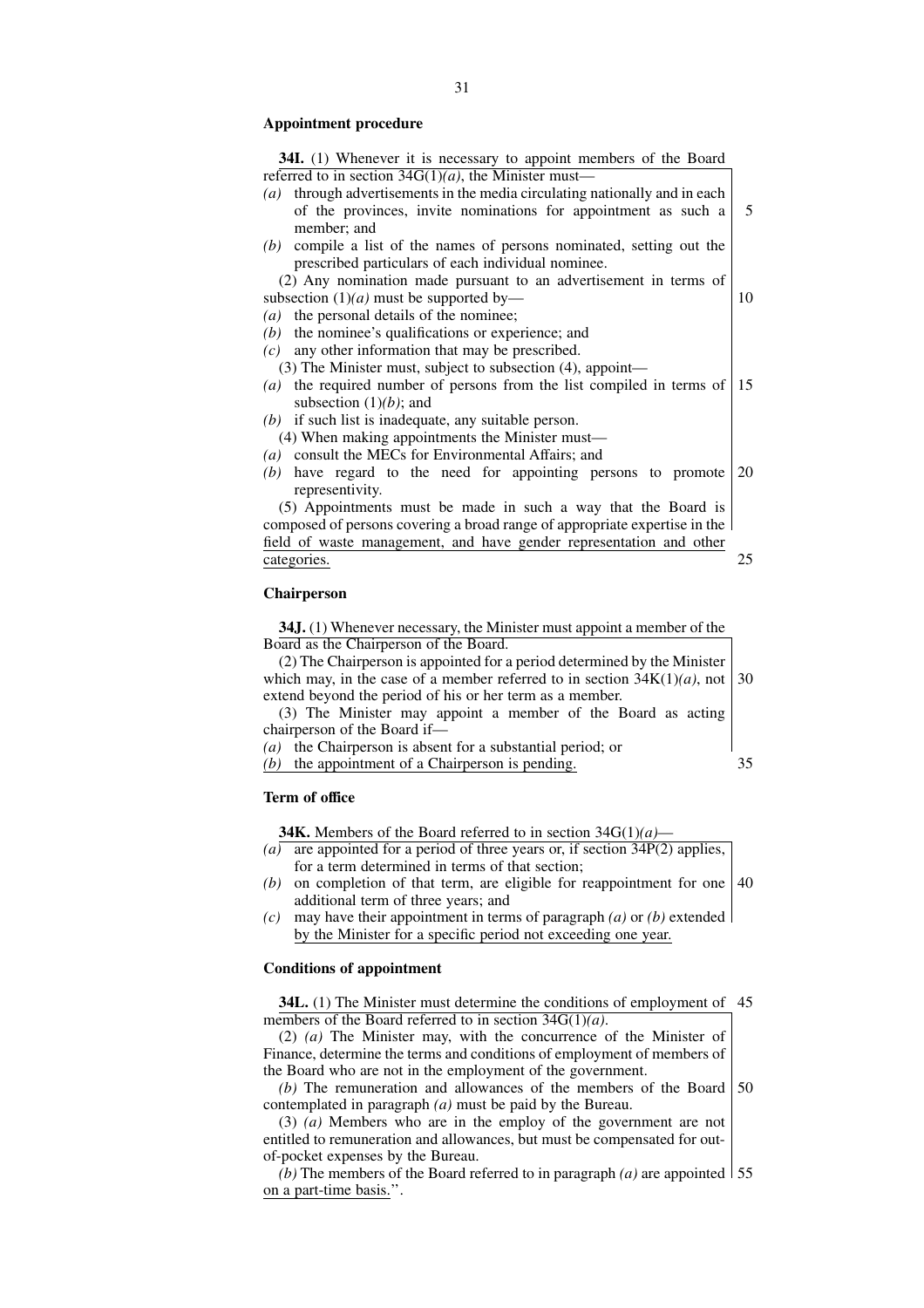#### **Insertion of sections 34M, 34N, 34O, 34P, 34Q, 34R, 34S, 34T, 34U, 34V, 34W, 34X, 34Y and 34Z in Act 59 of 2008**

**63.** The following sections are hereby inserted in the National Environmental Management: Waste Act, 2008, after section 34L:

## ''**Conduct of members**

**34M.** (1) A member of the Board—

- *(a)* must perform the duties of office in good faith and without favour or prejudice;
- *(b)* must disclose to the Board any personal or private business interest that that member, or any spouse, partner or close family member of that Board member, may have in any matter before the Board, and must withdraw from the proceedings of the Board when that matter is considered, unless the Board decides that the interest of that Board member in the matter is trivial or irrelevant; 10
- $(c)$  may not use the position, privileges or knowledge of a member for 15 private gain or to improperly benefit another person; and
- *(d)* may not act in any other way that compromises the credibility, impartiality, independence or integrity of the Bureau.
- (2) A member of the Board who contravenes or fails to comply with subsection (1) is guilty of misconduct. 20

#### **Termination of membership**

**34N.** (1) A member of the Board referred to in section 34G(1)*(a)* ceases

- to be a member when that person—
- *(a)* is no longer eligible in terms of section 34H to be a member;
- *(b)* resigns; or
- *(c)* is removed from office in terms of section 34O.

(2) A member may resign only by giving at least three months' written notice to the Minister, but the Minister may accept a shorter period in a specific case.

#### **Removal from office**

**34O.** (1) The Minister may, subject to due process of law, remove a member of the Board referred to in section 34G(1)*(a)* from office, but only on the ground of—

- *(a)* misconduct, incapacity or incompetence;
- *(b)* absence from three consecutive meetings of the Board without the 35 prior permission of the Board except on good cause shown;
- *(c)* insolvency; or
- *(d)* conviction of a criminal offence without the option of a fine.

(2) A member of the Board may be removed from office on the grounds of misconduct or incompetence only after a finding to that effect has been made by a board of inquiry appointed by the Minister. 40

(3) The Minister may suspend a member under investigation in terms of this section.

## **Filling of vacancies**

| <b>34P.</b> (1) A vacancy in the Board is filled—                                  |  |
|------------------------------------------------------------------------------------|--|
| (a) in the case of a vacating Chairperson, by appointing another member            |  |
| in terms of section $34J(1)$ as the Chairperson; and                               |  |
| (b) in the case of a vacating member referred to in section $34G(1)(a)$ , by       |  |
| following the procedure set out in section 34I.                                    |  |
| (2) A person appointed to fill a vacancy holds office for the remaining $\vert$ 50 |  |
| portion of the term of the vacating Chairperson or member.                         |  |

30

25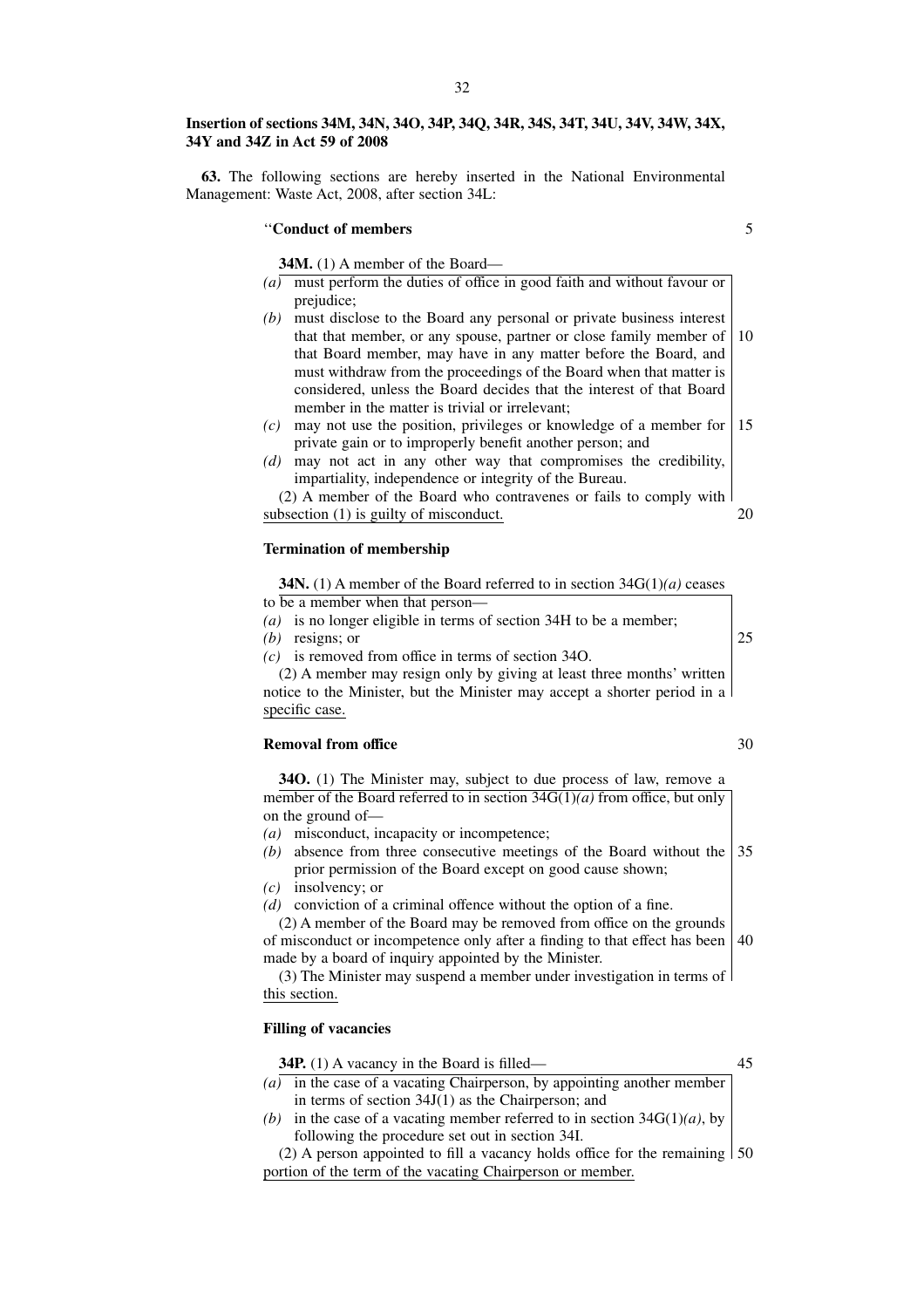#### **Meetings**

**34Q.** (1) The Chairperson of the Board decides when and where the Board meets, but a majority of the members may request the Chairperson in writing to convene a Board meeting at a time and place set out in the request.

(2) The Chairperson presides at meetings of the Board, but if the Chairperson is absent from a meeting, the members present must elect another member to preside at the meeting.

## **Procedures**

**34R.** (1) The Board may determine its own procedures subject to the 10 provisions of this Act.

(2) The Board must keep records of its proceedings and of the decisions taken.

#### **Quorum and decisions**

**34S.** (1) A majority of the members of the Board serving at any relevant 15 time constitutes a quorum for a meeting of the Board.

(2) A matter before the Board is decided by the votes of a majority of the members present at the meeting.

(3) If on any matter before the Board there is an equality of votes, the member presiding at the meeting must exercise a casting vote in addition to 20 that person's vote as a member.

#### **Committees**

**34T.** (1) The Board may establish one or more committees to assist it in the performance of its duties or the exercise of its powers.

(2) When appointing members to a committee, the Board is not restricted to members of the Board. 25

- (3) The Board—
- *(a)* must determine the duties of a committee;
- *(b)* must appoint a chairperson and other members of a committee;
- *(c)* may remove a member of a committee from office at any time, taking into account the provisions of the Promotion of Administrative Justice Act, 2000 (Act No. 3 of 2000); and 30
- *(d)* must determine a working procedure of a committee.
	- (4) The Board may dissolve a committee at any time.

(5) *(a)* Section 34L, read with the necessary changes as the context may require, applies to the terms and conditions of employment of committee members. 35

*(b)* A staff member of the Bureau appointed to a committee serves on the committee subject to the terms and conditions of that person's employment.

## **Delegation of powers and duties**

**34U.** (1) When necessary for the proper performance of its duties, the Board may, subject to subsection (2), delegate any of its powers or duties  $t_0$ 

- *(a)* a member of the Board;
- *(b)* a committee referred to in section 34T; or
- *(c)* a staff member of the Bureau.

(2) The following powers and duties may not be delegated by the Board: *(a)* The appointment or reappointment of a person as the Chief Executive Officer in terms of section  $34V(1)$  or  $(2)$ ;

- *(b)* the determination of the terms and conditions of service of the Chief 50Executive Officer in terms of section 34V(3);
- *(c)* the determination of an employment policy in terms of section 34X(1); and
- *(d)* the setting of financial limits in terms of section 34X(2)*(a)* or (3).

40

- 
- 45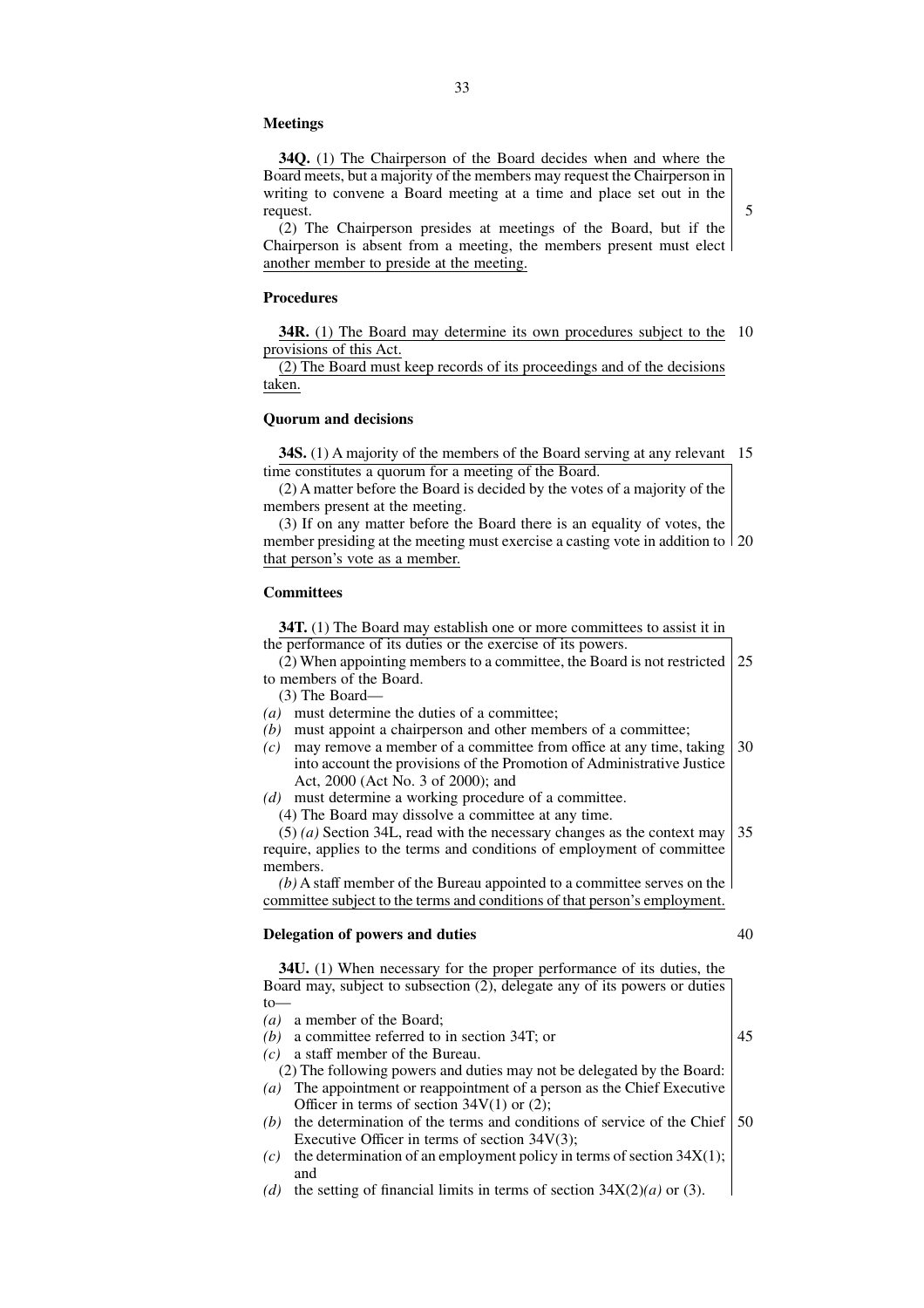(3) A delegation in terms of subsection (1)—

- *(a)* is subject to any limitations, conditions and directions that the Board may impose;
- *(b)* must be in writing;
- *(c)* does not divest the Board of the responsibility concerning the exercise of the delegated power or the performance of the delegated duty; and 5
- *(d)* does not prevent the exercise of the delegated power or the carrying out of the delegated duty by the Board.

(4) The Board may confirm, vary, revoke or withdraw any decision taken in consequence of a delegation in terms of this section, subject to any rights 10 that may have accrued to a person as a result of the decision.

## **Appointment of Chief Executive Officer**

| 34V. (1) The Board, acting with the concurrence of the Minister, must        |    |
|------------------------------------------------------------------------------|----|
| appoint a person with appropriate qualifications and experience as the Chief |    |
| Executive Officer of the Bureau.                                             | 15 |
| (2) The Chief Executive Officer-                                             |    |
| is appointed for a term not exceeding five years; and<br>(a)                 |    |
| may be reappointed by the Board with the concurrence of the Minister,<br>(b) |    |
| but only for one additional term not exceeding five years.                   |    |
| (3) The Chief Executive Officer is employed subject to such terms and        | 20 |
| conditions of employment as the Board may determine in accordance with       |    |
| a policy approved by the Minister with the concurrence of the Cabinet        |    |
| member responsible for finance.                                              |    |
| (4) The Chief Executive Officer-                                             |    |
| (a) must perform such duties and may exercise such powers as the Board       | 25 |
| may delegate to him or her; and                                              |    |
| must report to the Board on aspects of management, the performance<br>(b)    |    |
| of duties and the exercise of powers, at such times or intervals and in      |    |
| such manner as the Board may determine.                                      |    |
| $(5)$ (a) The Chairperson of the Board may appoint another employee of       | 30 |
| the Bureau as acting Chief Executive Officer for a period not exceeding six  |    |
| months, whenever-                                                            |    |
| the Chief Executive Officer is for any reason absent or unable to<br>(i)     |    |
| perform his or her duties; or                                                |    |
| there is a vacancy in the office of the Chief Executive Officer.<br>(ii)     | 35 |
| (b) Whilst acting as Chief Executive Officer, such employee—                 |    |
| (i) has the powers and duties of the Chief Executive Officer; and            |    |
| is employed subject to such terms and conditions of employment as<br>(ii)    |    |
| the Chairperson may determine in accordance with the policy referred         |    |
| to in subsection $(3)$ .                                                     | 40 |

#### **Employment of staff**

**34X.** (1) The Board, acting with the concurrence of the Minister, must determine an employment policy for the Bureau.

- (2) The Chief Executive Officer—
- *(a)* within the financial limits set by the Board, must determine a staff establishment necessary for the work of the Bureau; and 45

*(b)* may appoint persons in posts on the staff establishment.

(3) An employee of the Bureau is employed subject to the terms and conditions of employment determined by the Chief Executive Officer in accordance with the employment policy of the Bureau and within the financial limits set by the Board. 50

(4) *(a)* A person in the service of another organ of state may be seconded to the Bureau by agreement between the Chief Executive Officer and such organ of state.

*(b)* Persons seconded to the Bureau perform their duties under the supervision of the Chief Executive Officer. 55

(5) A person in the service of the Bureau may, with the consent of that person, be seconded to another organ of state by agreement between the Chief Executive Officer and such organ of state.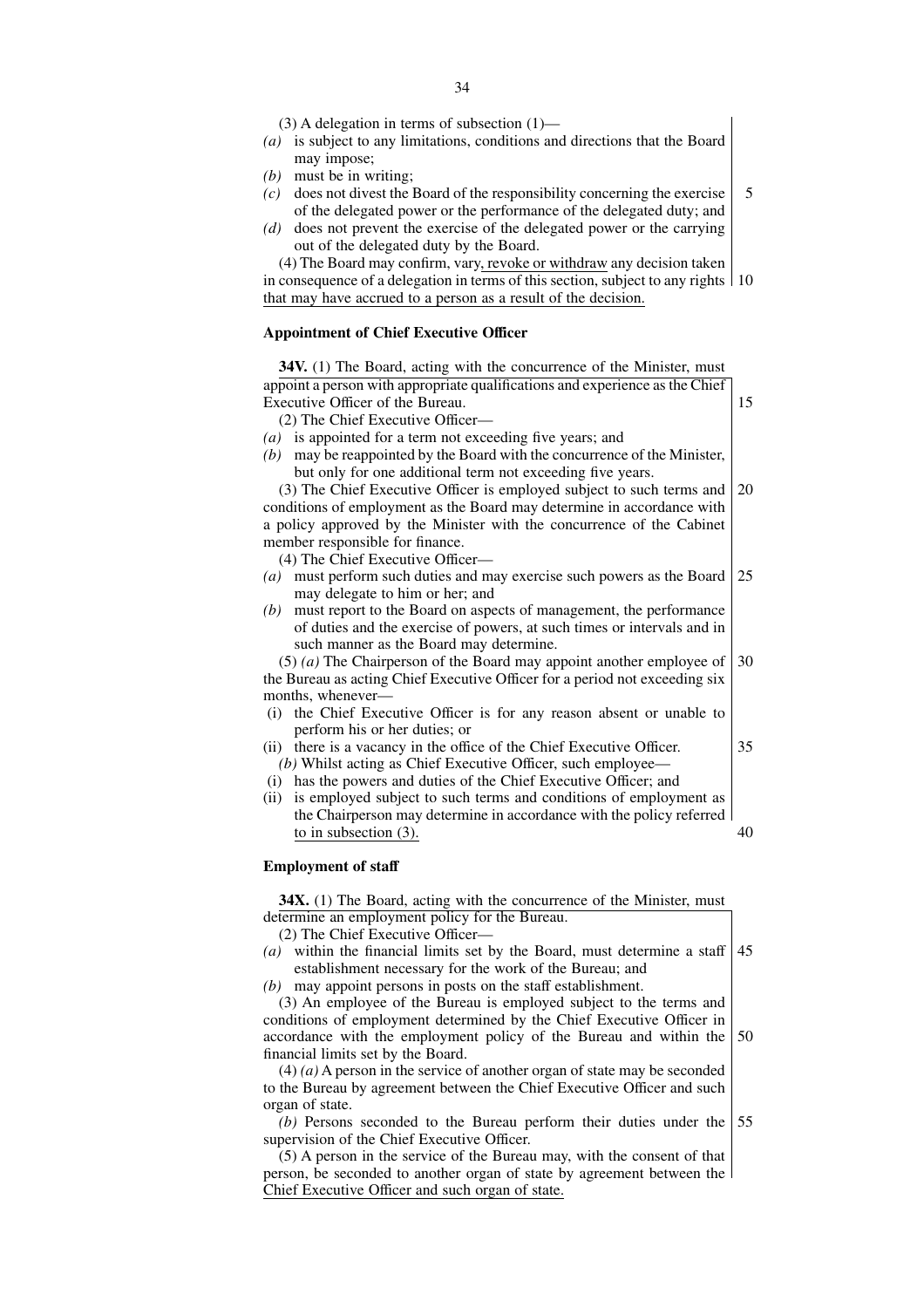#### **Funding**

**34Y.** The funds of the Bureau consist of—

- *(a)* income derived by the Bureau from the performance of its duties and the exercise of its powers;
- *(b)* money appropriated by Parliament;
- *(c)* grants received from organs of state;
- *(d)* voluntary contributions, donations and bequests;
- *(e)* income derived from investments referred to in section 34W; and
- *(f)* money derived from any other source, subject to the Public Finance Management Act. 10

## **Investments**

**34W.** The Bureau may invest any of its funds not immediately required—

*(a)* subject to any investment policy that may be prescribed in terms of section 7(4) of the Public Finance Management Act; and *(b)* in such a manner as the Minister may approve. 15

#### **Winding up or dissolution of Bureau**

**34Z.** (1) The Bureau may not be wound up or dissolved except in terms of an Act of Parliament.

(2) Upon its winding-up or dissolution, the Bureau must transfer its remaining assets or the proceeds of those assets, after satisfaction of its liabilities, to the State or to an equivalent Schedule 3A Public Entity contemplated in the Public Finance Management Act, 1999 (Act No. 1 of 1999), which has the same objectives as the Bureau.''. 20

#### **Amendment of section 36 of Act 59 of 2008**

**64.** Section 36 of the National Environmental Management: Waste Act, 2008, is hereby amended by the substitution for subsection (5) of the following subsection:

''(5) An owner of the land that is **[significantly]** likely to be contaminated, or a person who undertakes an activity that caused the land to be significantly contaminated, must notify the Minister and MEC of that contamination as soon as 30 that person becomes aware, of that contamination.''.

#### **Amendment of section 37 of Act 59 of 2008**

**65.** Section 37 of the National Environmental Management: Waste Act, 2008, is hereby amended—

- *(a)* by the substitution in subsection (1) for paragraph *(a)* of the following 35 paragraph:
	- ''*(a)* **[cause]** require a site assessment to be conducted in respect of the relevant investigation area, and submit a site assessment report and a remediation plan, if applicable, to the Minister or the MEC, as the case may be; or'';
- *(b)* by the substitution in subsection  $(1)(b)$  for subparagraph *(ii)* of the following subparagraph:
	- ''(ii) direct the person who has undertaken or is undertaking the high risk activity or activity that caused or may have caused the contamination of the investigation area, to **[cause]** require a site assessment to 45 be conducted by an independent person, at own cost, and to submit a site assessment report and a remediation plan, if applicable, to the Minister or MEC within a period specified in the notice.''; and
- *(c)* by the substitution in subsection (2) for paragraph *(a)* of the following paragraph:

''*(a)* A site assessment report and a remediation plan, if applicable, must comply with any directions that may have been published or given by the Minister or MEC in a notice contemplated in section 36(1) or (6)

25

5

40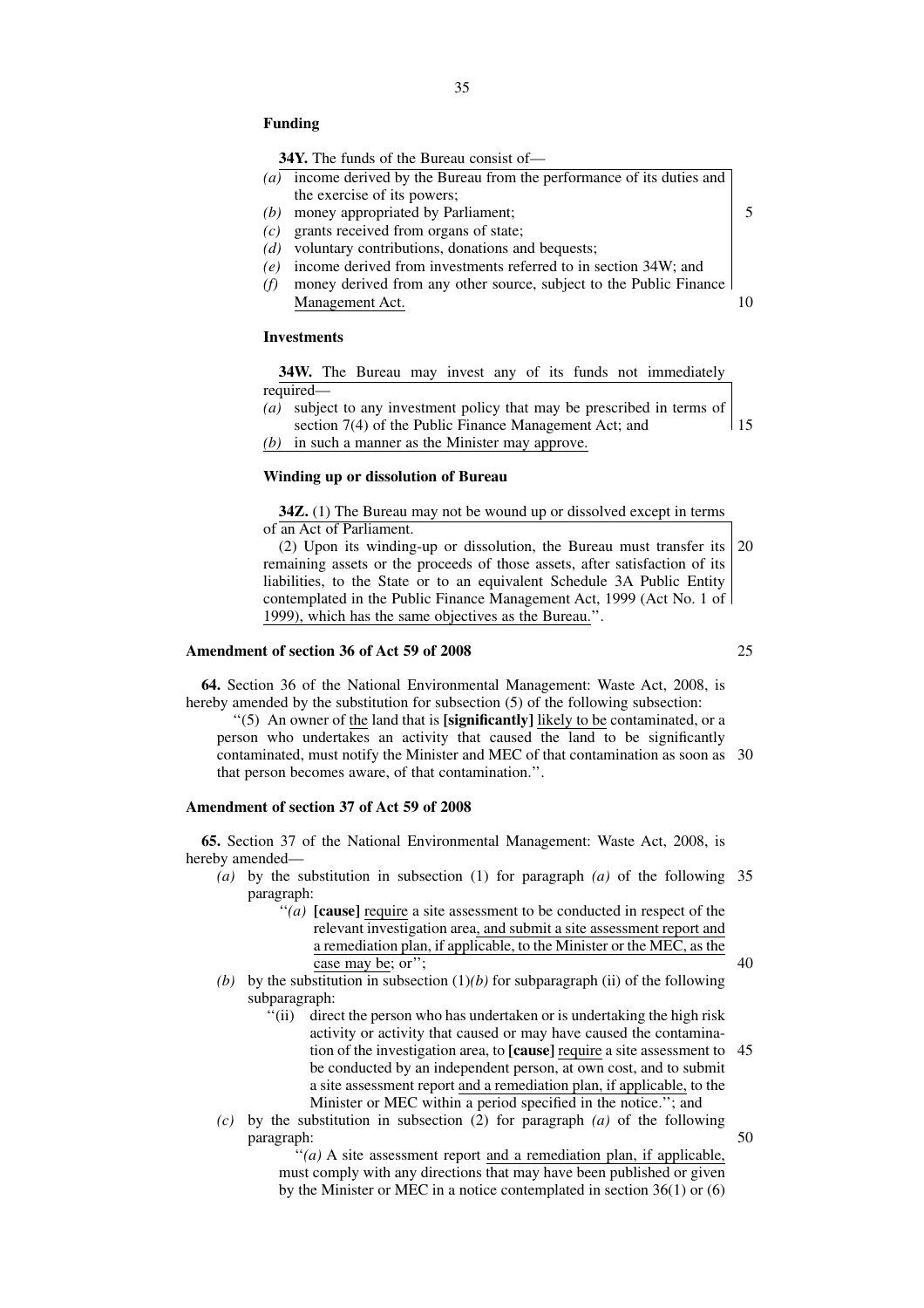and must at least include information on whether the investigation area is contaminated.''.

## **Amendment of section 38 of Act 59 of 2008**

**66.** Section 38 of the National Environmental Management: Waste Act, 2008, is hereby amended by the substitution in subsection (1) for the words preceding paragraph *(a)* of the following words: 5

''On receipt of a site assessment report and a remediation plan, if applicable, contemplated in section 37, the Minister or MEC, as the case may be, may, after consultation with the Minister **[of Water Affairs and Forestry]** responsible for water affairs and any other organ of state concerned, decide that—".

## **Amendment of section 41 of Act 59 of 2008**

**67.** Section 41 of the National Environmental Management: Waste Act, 2008, is hereby amended by the substitution for subsections (1), (2) and (3) of the following subsections, respectively:

"(1) The Minister must keep a national contaminated land register of 15 **[investigation]** contaminated land areas that includes information on—

- *(a)* the owners and any users of **[investigation]** contaminated land areas;
- *(b)* the location of **[investigation]** contaminated land areas;
- *(c)* the nature and origin of the said contamination;
- *(d)* whether **[an investigation]** a contaminated land area—
	- (i) **[is contaminated,]** presents a risk to health or the environment, and must be remediated urgently;
	- (ii) **[is contaminated,]** presents a risk to health or the environment, and must be remediated within a specified period; or
	- (iii) **[is contaminated,]** does not present an immediate risk, but measures 25 are required to address the monitoring and management of that risk; **[or]** and
	- **[(iv) is not contaminated;**
- *(e)* **the status of any remediation activities on investigation areas; and]**
- *(f)* restrictions of use that have been imposed on the **[investigation]** contami-30 nated land areas.

(2) The Minister may change the status of **[an investigation]** the contaminated land area contemplated in subsection  $(1)(d)(i)$  or  $(ii)$  as provided for in subsection  $\overline{(1)}(d)$ (iii) or (iv) if a remediation order has been complied with or other circumstances eventuate that justify such a change.

35

10

20

(3) An MEC who has identified **[an investigation]** a contaminated land area must furnish the relevant information to the Minister for recording in the national contaminated land register.''.

#### **Amendment of section 43 of Act 59 of 2008, as amended by section 21 of Act 25 of 2014** 40

**68.** Section 43 of the National Environmental Management: Waste Act, 2008, is hereby amended—

- *(a)* by the substitution in subsection (1A) for paragraphs *(a)* and *(b)* of the following paragraphs, respectively:
	- ''*(a)* prospecting or exploration of a mineral or petroleum resource; or 45
	- *(b)* extraction and primary processing of a mineral or petroleum resource **[; or]**.'';
- *(b)* by the deletion in subsection  $(1A)$  of paragraph  $(c)$ ;
- *(c)* by the substitution for subsection (1B) of the following subsection: "(1B) The Minister responsible for mineral resources is responsible 50
	- for the implementation of the **[provisions that relate to]** licensing system provided for in this Chapter in so far as the matters referred to in subsection (1A) are concerned.":
- *(d)* by the substitution for subsection (3) of the following subsection:

 $\lq(3)$  Despite subsections (1), (1A) and (2), the Minister, the Minister 55 responsible for mineral resources and an MEC may agree that an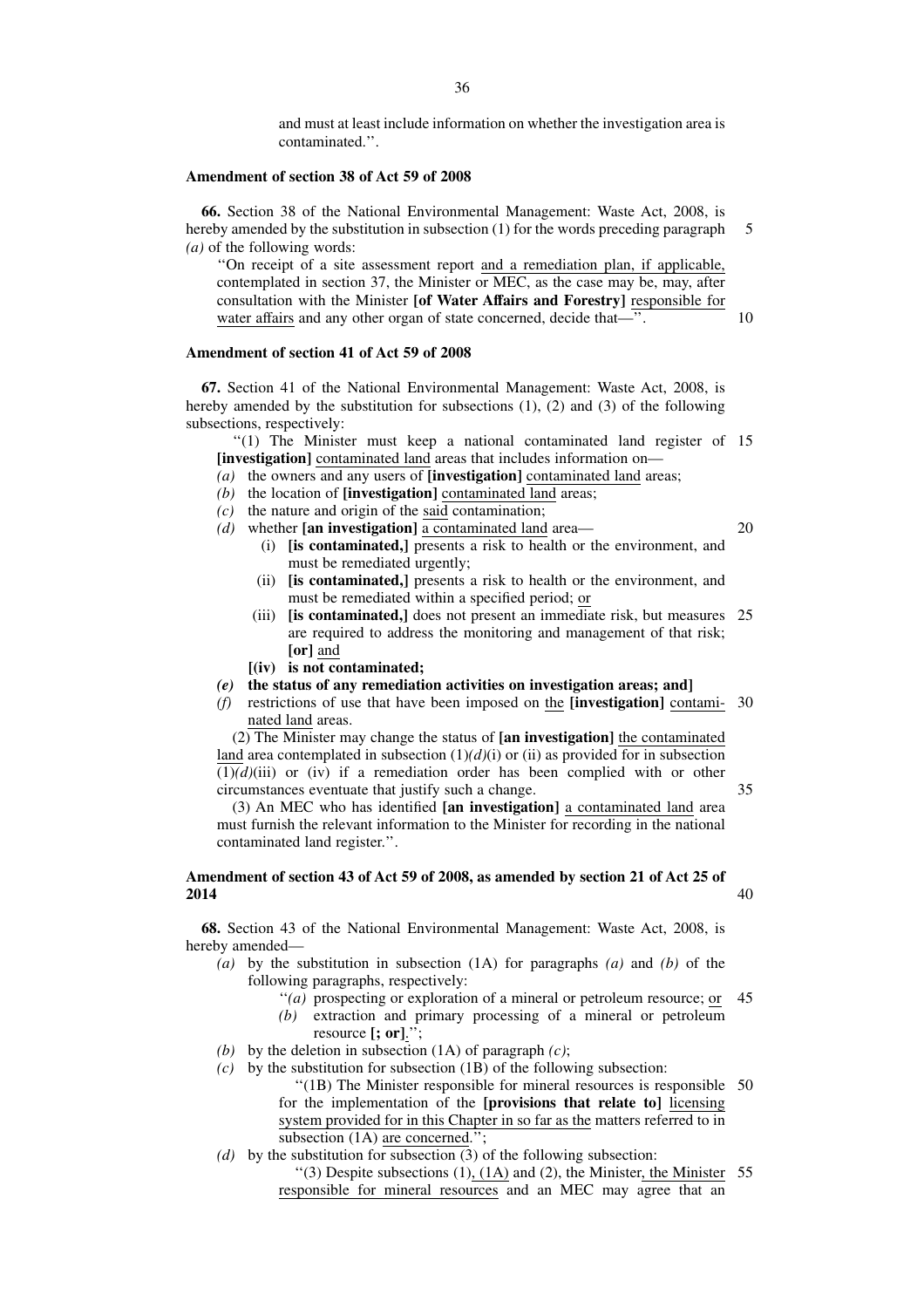application or applications for waste management licences regarding any waste management activity—

*(a)* referred to in subsection (1), may be dealt with by the MEC or the Minister responsible for mineral resources; **[or]**

*(a*A*)* referred to in subsection (1A), may be dealt with by the Minister; or 5

- *(b)* in respect of which the MEC or the Minister responsible for mineral resources has been identified as the licensing authority, may be dealt with by the Minister.''; and
- *(e)* by the addition of the following subsection:

 $(4)$  (a) In accordance with section  $125(2)(b)$  of the Constitution, whenever a licensing authority, referred to in subsection (2), fails to take a decision on an application for a waste management licence within the period prescribed by this Act, the person that applied for a waste management licence may apply to the Minister to take the decision. 10

*(b)* The person referred to in paragraph *(a)* must notify the MEC or the Minister responsible for mineral resources, as the case may be, in writing of the intention to exercise the option in paragraph *(a)* at least 30 days prior to the exercising of such option. 15

*(c)* The application contemplated in paragraph *(a)* must, at least, contain all the documents submitted to the MEC or the Minister responsible for mineral resources, as the case may be, in respect of the application for a waste management licence, in order to enable the Minister to take a decision. 20

*(d)* Before taking a decision contemplated in paragraph *(a)*, the Minister must request the MEC or the Minister responsible for mineral resources, as the case may be, to provide him or her with a report within a specified period on the status and causes for the failure to make a decision in the application for waste management licence concerned. 25

*(e)* After having received the report referred to in paragraph *(d)* or in the event that no response or no satisfactory response or cooperation is received from the MEC or the Minister responsible for mineral resources, as the case may be, within the specified period, the Minister must, where appropriate— 30

- (i) inform the applicant in the event that the MEC or the Minister responsible for mineral resources, as the case may be, had complied with the relevant prescripts; 35
- (ii) assist the MEC or the Minister responsible for mineral resources, as the case may be, in accordance with section 125(3) of the Constitution to fulfil his or her obligations under this Act; or
- (iii) direct the MEC or the Minister responsible for mineral resources, as the case may be, to take the decision and such other steps as the Minister may deem necessary within a specified period. 40

*(f)* In the event that the MEC or the Minister responsible for mineral resources, as the case may be, fails to take the decision within the specified time period or in any other manner fails to comply with the directive contemplated in paragraph *(e)*(iii), the Minister must take the decision within a reasonable period. 45

*(g)* The Minister must, simultaneously with the submission of the annual report contemplated in section  $40(1)(d)(i)$  of the Public Finance Management Act, 1999 (Act No. 1 of 1999), submit a report to 50 Parliament setting out the details regarding the exercise of the power referred to in this section during the previous financial year.''.

## **Repeal of section 43A of Act 59 of 2008**

**69.** Section 43A of the National Environmental Management: Waste Act, 2008, is hereby repealed.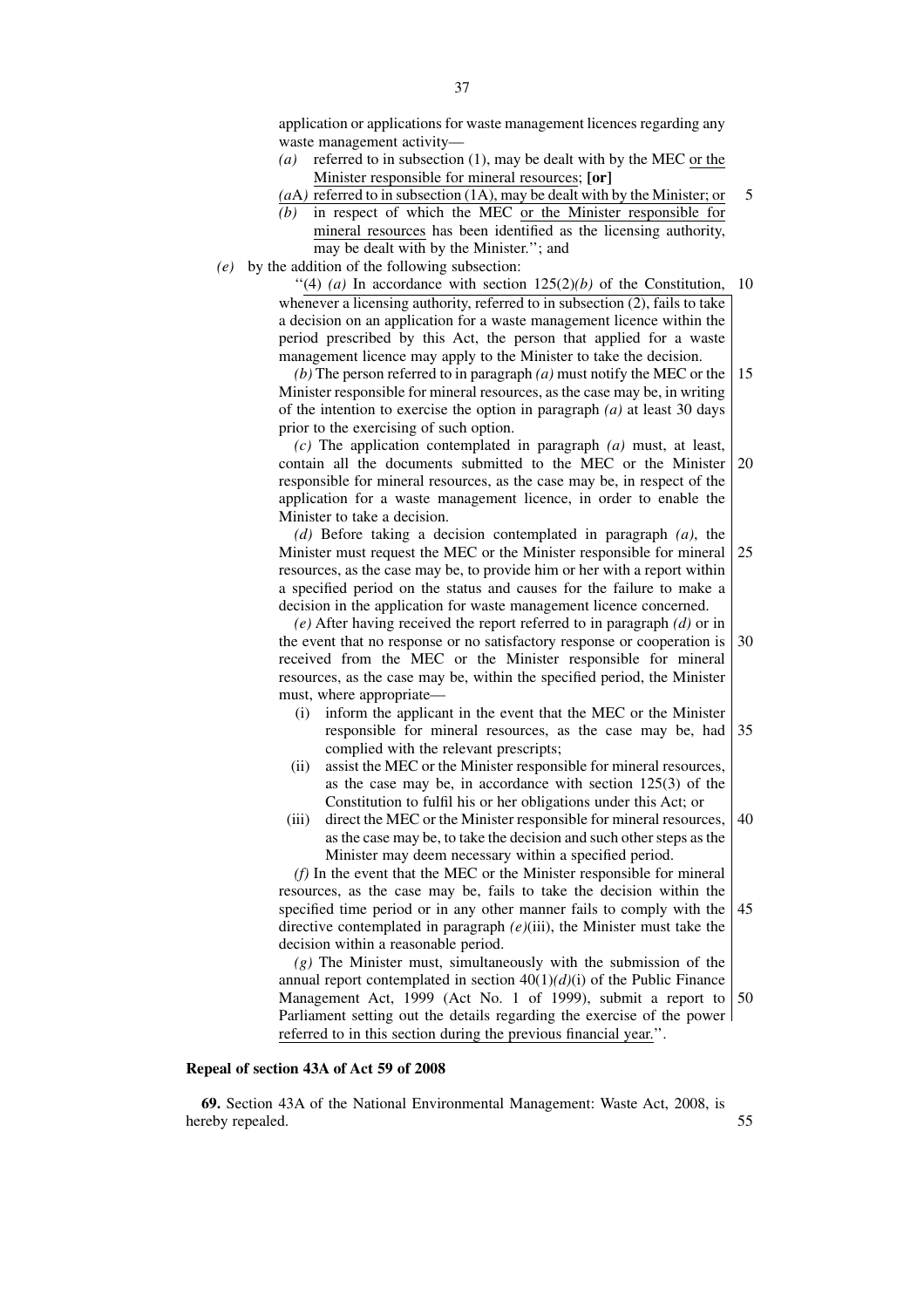#### **Amendment of section 52 of Act 59 of 2008**

**70.** Section 52 National Environmental Management: Waste Act, 2008, is hereby amended by the substitution for subsection (5) of the following subsection:

''(5) If the environment or the rights or interests of other parties are likely to be adversely affected, the **[Minister or MEC]** licensing authority must, before deciding the application for transfer, request the applicant to conduct a consultation process that may be appropriate in the circumstances to bring the application for the transfer of a waste management licence to the attention of relevant organs of state, interested persons and the public.''.

## **Amendment of section 54 of Act 59 of 2008**

**71.** Section 54 of the National Environmental Management: Waste Act, 2008, is hereby amended by the insertion after subsection (2) of the following subsection:

''(2A) The variation of a waste management licence is subject to the payment of a prescribed processing fee.''.

#### **Amendment of section 67 of Act 59 of 2008, as amended by section 23 of Act 25 of** 15 **2014**

**72.** Section 67 of the National Environmental Management: Waste Act, 2008, is hereby amended—

- *(a)* by the substitution in subsection (1) for paragraph *(a)* of the following paragraph: 20
	- "(a) contravenes or fails to comply with a provision of section 15, 16(1)*(c)*, *(d)*, *(e)* or *(f)*, 20, 26(1), **[43A,]** or any order under section  $38(2)$  or (3) or a notice under section  $17(2)$  or  $18(1)$ ;"; and
- *(b)* by the insertion in subsection (1) after paragraph *(f)* of the following paragraph: 25
	- ''*(f*A*)* contravenes any provision in the norm or standard contemplated in paragraph *(f)*, in which such contravention is identified as an offence, and in such case paragraph *(f)* does not apply;''.

#### **Amendment of section 69 of Act 59 of 2008, as amended by section 24 of Act 25 of 2014** 30

**73.** Section 69 of the National Environmental Management: Waste Act, 2008, is hereby amended by the deletion in subsection (1) of paragraph *(i*A*)*.

## **Repeal of section 69A of Act 59 of 2008**

**74.** Section 69A of the National Environmental Management Act, 2008, is hereby repealed. 35

#### **Amendment of section 71 of Act 59 0f 2008**

**75.** Section 71 of the National Environmental Management: Waste Act, 2008, is hereby amended—

- *(a)* by the substitution for subsection (2) of the following subsection:
	- ''(2) Regulations made in terms of sections 69 and 70 may provide that 40 any person who contravenes or fails to comply with a provision thereof, is guilty of an offence and liable on conviction to—
	-
	- *(a)* imprisonment for a period not exceeding five years;
	- *(b)* a fine not exceeding five million rand, and in the case of a second or subsequent conviction, to a fine not exceeding R10 million or imprisonment for a period not exceeding 10 years or in both instances to both a fine and such imprisonment; or 45
	- *(c)* both a fine and imprisonment.''; and
- *(b)* by the insertion after subsection (2) of the following subsection:

"(2A) Regulations made in terms of sections 69 and 70 may 50 differentiate between the penalties for the contravention of the different

10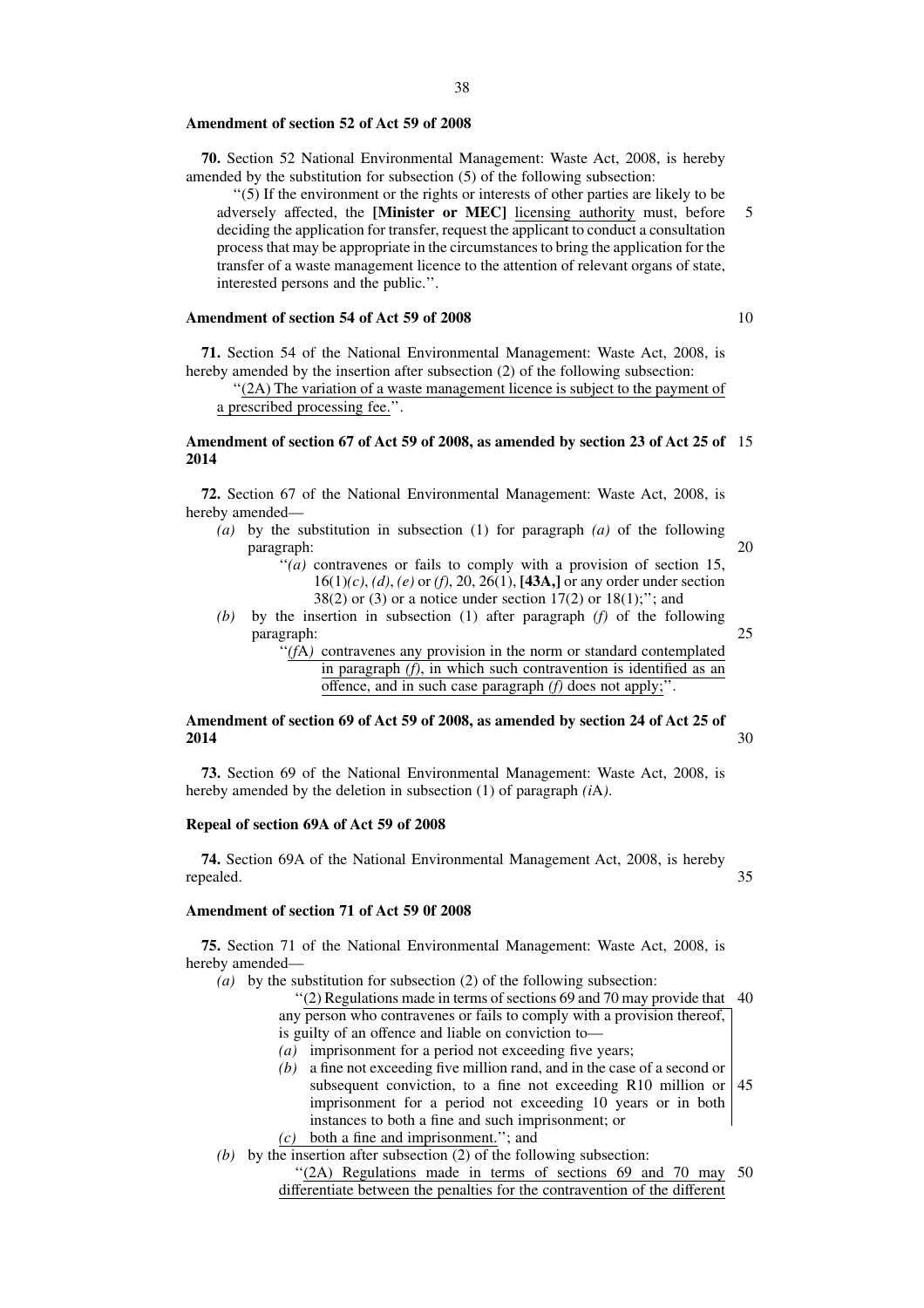provisions thereof, but the maximum penalty may not exceed a penalty provided for in subsection (2).''.

#### **Amendment of section 74 of Act 59 of 2008**

**76.** Section 74 National Environmental Management: Waste Act, 2008, is hereby amended by the substitution for subsection (1) of the following subsection:

''(1) Any person or organ of state may apply in writing for exemption from the application of a provision of this Act—

- *(a)* to the Minister **[or,]**;
- $\overline{(b)}$  where the Minister responsible for mineral resources is responsible for administering the provision of the Act from which the person or organ of state requires exemption, to the Minister responsible for mineral resources; or 10
- *(c)* where the MEC is responsible for administering the provision of the Act from which the person or organ of state requires exemption, to the MEC, except the exemption from the requirement to obtain a waste management licence contemplated in Chapter 5.''. 15

#### **Amendment of section 75 of Act 59 of 2008**

**77.** Section 75 National Environmental Management: Waste Act, 2008, is hereby amended by the substitution for subsections (1) and (2) of the following subsections, respectively:

''(1) The Minister, Minister responsible for mineral resources or MEC, as the 20 case may be, may request an applicant contemplated in section 74 to furnish additional information where such information is necessary for the purposes of informing the Minister, Minister responsible for mineral resources or MEC's decision.

(2) If the rights or interests of other parties are likely to be adversely affected by the proposed exemption, the Minister, Minister responsible for mineral resources or MEC, as the case may be, must, before deciding the application, request the applicant to—  $25$ 

- *(a)* bring the application to the attention of relevant organs of state, interested persons and the public by conducting a public participation process indicated 30 by the Minister, Minister responsible for mineral resources or MEC; and
- *(b)* **[to]** submit any comments received from the public following such process to the Minister, Minister responsible for mineral resources or MEC.''.

## **Amendment of section 76 of Act 59 of 2008**

**78.** Section 76 National Environmental Management: Waste Act, 2008, is hereby 35 amended—

*(a)* by the substitution in subsection (1) for the words preceding paragraph *(a)* of the following words:

> ''The Minister, Minister responsible for mineral resources or the MEC, as the case may be, may—";

*(b)* by the substitution in subsection (3) for the words preceding paragraph *(a)* of the following words:

''If an application is granted, the Minister, Minister responsible for mineral resources or MEC, as the case may be, must issue a written exemption notice to the applicant stating—''; and

*(c)* by the substitution in subsection (4) for the words preceding paragraph *(a)* of the following words:

''The Minister, Minister responsible for mineral resources or the MEC, as the case may be, may by notice in the *Gazette* exempt an organ of state from a provision of this Act if—''.

#### **Amendment of section 77 of Act 59 of 2008**

**79.** Section 77 National Environmental Management: Waste Act, 2008, is hereby amended—

*(a)* by the substitution in subsection (1) for the words preceding paragraph *(a)* of the following words:

45

40

- 50
- 
- 
- 55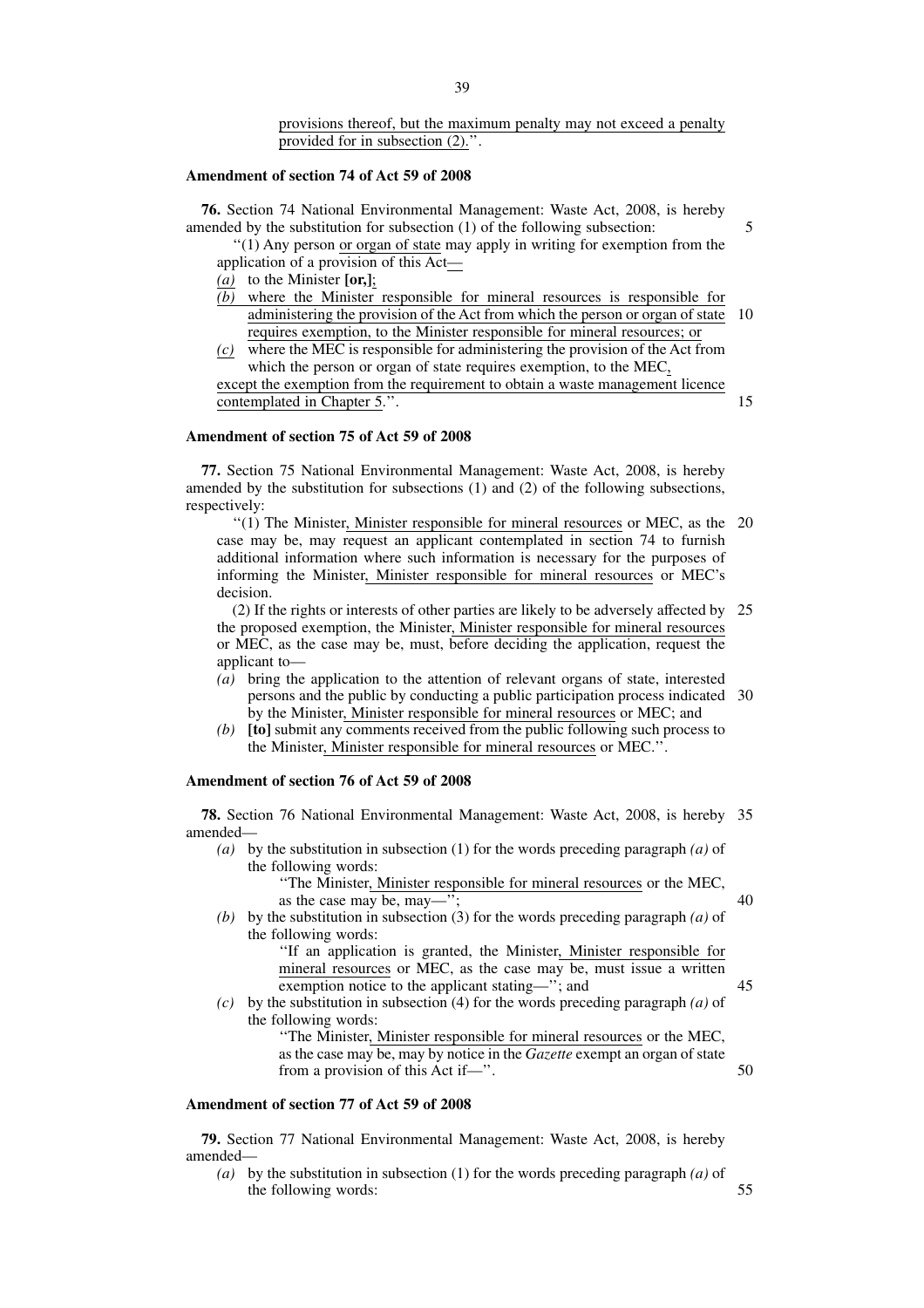''The Minister, Minister responsible for mineral resources or MEC may—''; and

*(b)* by the substitution for subsections (2) and (3) of the following subsections, respectively:

> ''(2) Before suspending, withdrawing or amending an exemption, the Minister, Minister responsible for mineral resources or MEC must give the person to whom the exemption was granted an opportunity to comment, in writing, on the reasons for the suspension, withdrawal or amendment. 5

> (3) If an exemption has been granted in respect of a waste management 10 activity, or part thereof, and ownership of that waste management activity is transferred, the exemption may, with the permission of the Minister, Minister responsible for mineral resources or MEC, be transferred by the holder of the exemption to the new owner of the waste management activity.''. 15

#### **Substitution of certain expressions in Act 59 of 2008**

**80.** The National Environmental Management: Waste Act, 2008, is hereby amended by the substitution for the expression ''Minister of Water Affairs and Forestry'', whenever it occurs, of the expression "Minister responsible for water affairs".

#### **Repeal of Schedule 3 to Act 59 of 2008, as inserted by section 18 of Act 26 of 2014** 20

**81.** Schedule 3 to the National Environmental Management: Waste Act, 2008, is hereby repealed.

#### **Substitution of section 12 of Act 62 of 2008, as amended by section 26 Act 25 of 2014**

#### **Transitional provisions**

**82.** The following section is hereby substituted for section 12 of the National 25 Environmental Management Amendment Act, 2008:

''**12.** (1) Where, prior to 8 December 2014—

| $12.11$ where, prior to 6 December 201 $-$                                      |  |
|---------------------------------------------------------------------------------|--|
| $\overline{a}$ an environmental authorisation or a waste management licence was |  |
| required for activities directly related to-                                    |  |
| prospecting or exploration of a mineral or petroleum resource; 30               |  |

or (ii) extraction and primary processing of a mineral or petroleum resource,

and such environmental authorisation or waste management licence has been obtained; and 35

- *(b)* a right, permit or exemption was required in terms of the Mineral and Petroleum Resources Development Act, 2002 (Act No. 28 of 2002) for—
	- (i) prospecting or exploration of a mineral or petroleum resource; or

40

(ii) extraction and primary processing of a mineral or petroleum resource,

and such right, permit or exemption has been obtained, and activities authorised in such environmental authorisation, waste management licence, right, permit or exemption commenced after 8 December 2014, such environmental authorisation, waste management licence, right, permit or exemption is regarded as fulfilling the requirements of the Act: Provided that where an application for an environmental authorisation or waste management licence was refused or not obtained in terms of the Act for activities directly related to prospecting, exploration or extraction of a mineral or petroleum resource, including primary processing, this subsection does not apply. 45 50

(2) Despite subsection (1), the Minister responsible for mineral resources may direct the holder of a right, permit or any old order right, if he or she 55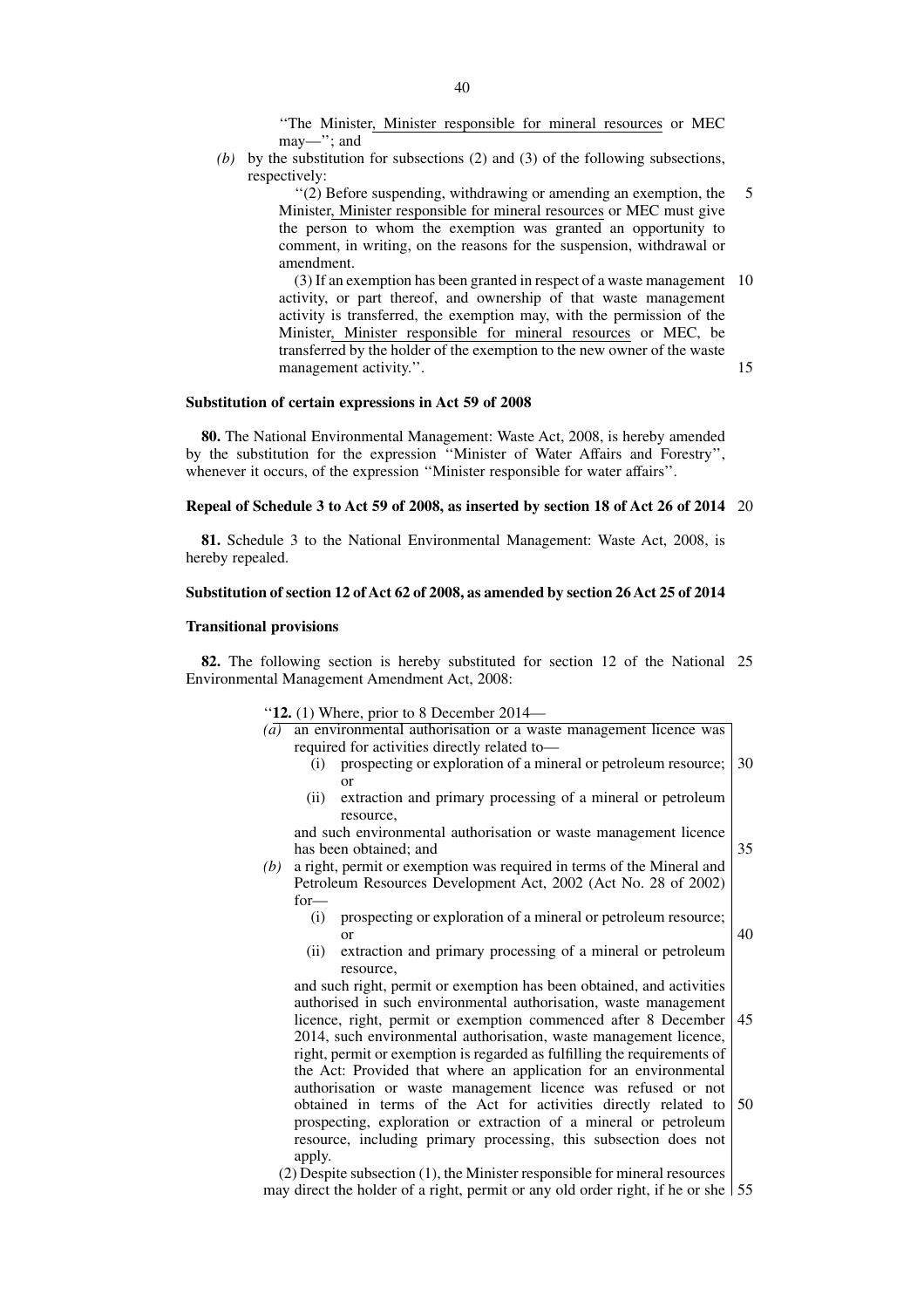is of the opinion that the prospecting, mining, exploration and production operations are likely to result in unacceptable pollution, ecological degradation or damage to the environment, to take any action to upgrade the environmental management plan or environmental management programme to address the deficiencies in the plan or programme.

(3) The Minister responsible for mineral resources must issue an environmental authorisation if he or she is satisfied that the deficiencies in the environmental management plan or environmental management programme referred to in subsection (2)

have been addressed and that the requirements contained in Chapter 5 of 110 the National Environmental Management Act, 1998, have been met.''.

#### **Transitional provisions for residue deposits and residue stockpiles**

**83.** (1) Despite the repeal of the relevant provisions in relation to residue stockpiles in the National Environmental Management: Waste Act, 2008, by the National Environmental Management Laws Amendment Act, 2016, any approval granted or waste 15 management licence issued in relation to residue deposits and residue stockpiles remain valid until it lapse or replaced under the provisions of the National Environmental Management Act, 1998.

(2) Despite the repeal of section  $69(i)$  of the National Environmental Management: Waste Act, 2008, the regulations pertaining to the management of residue deposits and 20 residue stockpiles made in terms of this section, remain operational and shall be deemed to have been made under the National Environmental Management Act, 1998.

## **Transitional provisions for Waste Management Bureau**

**84.** (1) Anything done under the repealed provisions in Part 7A of the National Environmental Management: Waste Act, 2008, remains valid until anything done under 25 the provisions that substitutes the provisions in Part 7A overrides it.

(2) The Waste Management Bureau in place at the time of the commencement of the National Environmental Management Laws Amendment Act, 2017, remains in place until the members of Board are appointed in terms of section 34G of the National Environmental Management: Waste Act, 2008, (as amended by this Amendment Act). 30

(3) The Minister may direct that the employees or the Chief Executive Officer of the Waste Management Bureau at the time of the commencement of the National Environmental Management Laws Amendment Act, 2017, be absorbed by the new structure in the same positions.

#### **Short title and commencement**

**85.** This Act is called the National Environmental Management Laws Amendment Act, 2017, and comes into operation on a date fixed by the President by proclamation in the *Gazette*.

35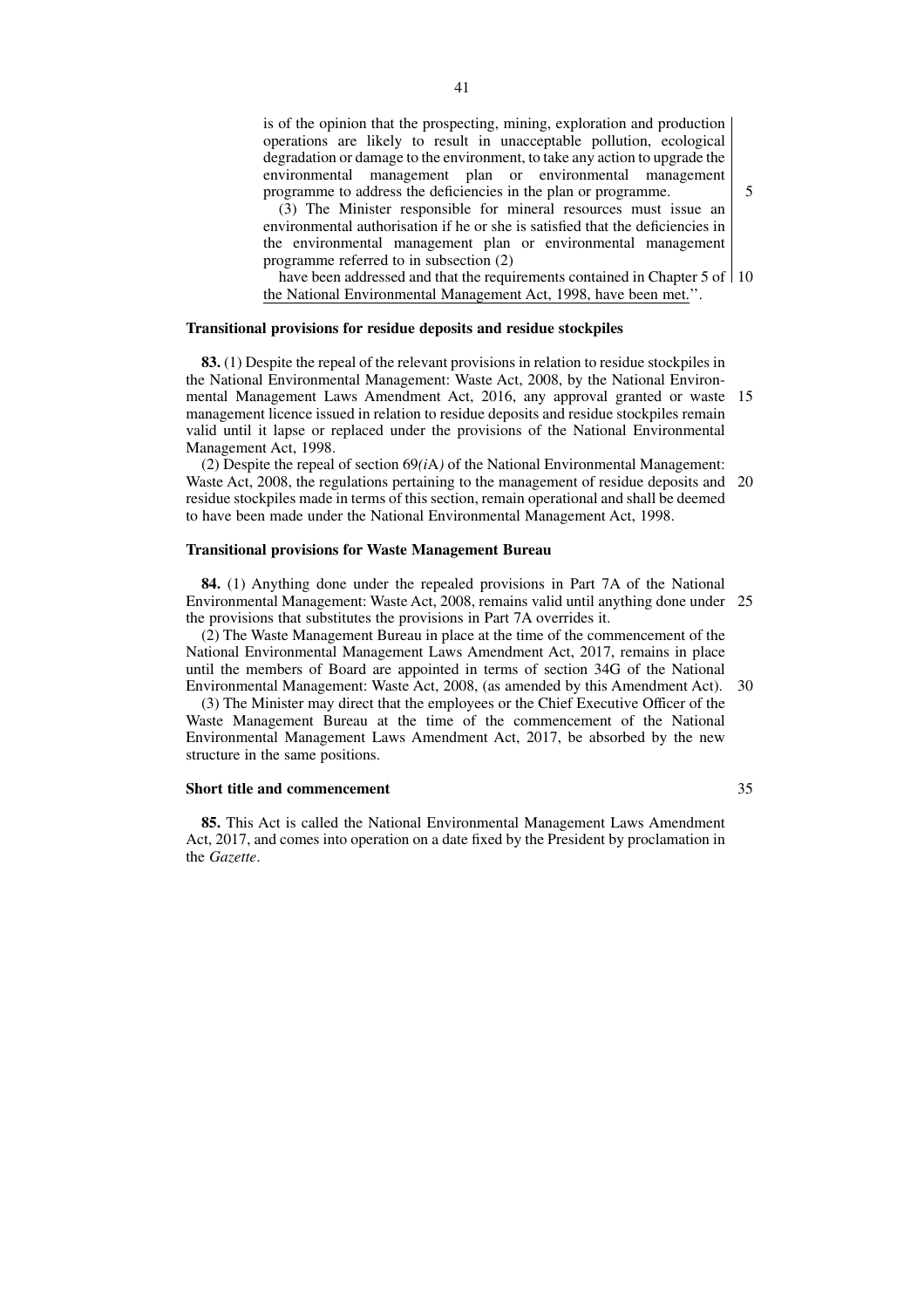# **MEMORANDUM ON THE OBJECTS OF THE NATIONAL ENVIRONMENTAL MANAGEMENT LAWS AMENDMENT BILL, 2017**

## **1. PURPOSE OF BILL**

The purpose of the National Environmental Management Laws Amendment Bill, 2017 (the ''Bill''), is to amend certain provisions under the National Environmental Management Act, 1998 (Act No. 107 of 1998) (NEMA), the National Environmental Management: Protected Areas Act, 2003 (Act No. 57 of 2003) (NEMPAA); the National Environmental Management: Biodiversity Act, 2004 (Act No. 10 of 2004) (NEMBA); the National Environmental Management: Air Quality Act, 2004 (Act No. 39 of 2004) (NEMAQA); the National Environmental Management: Integrated Coastal Management Act, 2008 (Act No. 24 of 2008) (NEMICMA); the National Environmental Management: Waste Act, 2008 (Act No. 59 of 2008) (NEMWA), and the National Environmental Management Amendment Act, 2008 (Act No. 62 of 2008) (NEMAA). The main purpose of the Bill is to provide for clarity on certain matters and textual amendments.

## **2. OBJECTS OF BILL**

The main object of the Bill is to amend the following pieces of legislation:

• National Environmental Management Act, 1998, so as to correct the citation to the definition of ''Constitution''; to correct the definition of ''environmental mineral resources inspector''; to provide clarity to the definition of ''financial provision''; to add a new environmental management principle promoting diversity in sector; to provide clarity pertaining to the regulations that can be made for the procedure for the preparation, evaluation and adoption of environmental management instruments; to provide for a register of all environmental management instruments adopted in terms of the Act; to provide clarity that the Minister responsible for mineral resources is responsible for activities that are directly related to prospecting, exploration and primary processing of a mineral or petroleum resource; to provide for simultaneous submission of the National Environmental Management Act and the specific Environment Management Act applications for purposes of one environmental system; to provide for simultaneous submission of National Environmental Management Act and specific environmental management Act applications in order to enable integrated environmental authorisation; to provide for a trigger for the simultaneous submission of a National Environmental Management Act or specific environmental management Act applications after acceptance of mining right; to provide clarity that a successor in title or person who controls the land may also lodge a section 24G application relating to an environmental authorisation or a waste management licence; to empower the Minister to prescribe the information that must be contained in environmental management programme; to provide clarity on consultation to be undertaken by an environmental assessment practitioner on application for environmental authorisation; to provide clarity that an applicant or holder of an environmental authorisation relating to mining activities must set aside financial provision for progressive rehabilitation, mitigation, mine closure and the management of post closure environmental impacts; to provide clarity that residue stockpiles and residue deposits must be managed in terms of this Act; to provide clarity that a section 28(4) directive may also be issued to an owner of the land, a person in control of the land or a person that has a right to use the land in question; to empower Director-General of the Department responsible for mineral resources and the municipal manager of the municipality to issue section 28(4) directives; to provide clarity that section 28 is applicable to anticipatory costs as well as remedial measures; to provide for joint and several liability in respect of the responsible persons listed under section 28(8); to empower the Minister responsible for mineral resources to designate environmental mineral and petroleum inspectors from staff within the Department responsible for mineral resources or an organ of state, by agreement; to empower the Member of Executive Council to designate environmental management inspectors to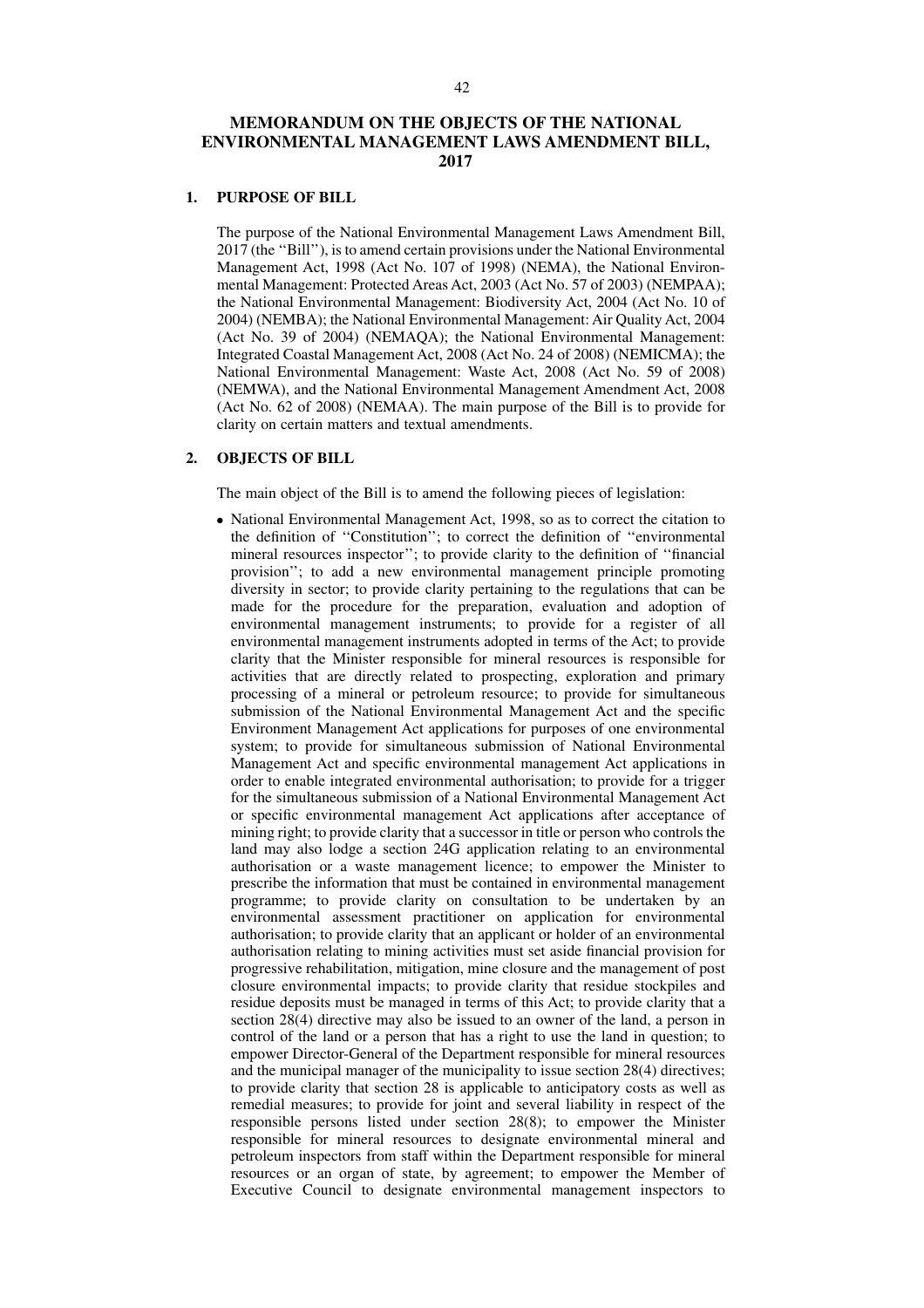undertake compliance and enforce in respect of provincial environmental legislation; to empower the Minister to prescribe a Code of Conduct for environmental management inspectors and environmental mineral and petroleum inspectors; to provide clarity that an environmental mineral and petroleum inspector must also undergo approved training before designation; to provide clarity on functions and general powers of environmental management inspectors when conducting investigations; to provide clarity that the conducting of a ''search'' is not the primary purpose of an environmental management inspector undertaking a routine inspection; to provide clarity that an environmental management inspector may detain an item for further analysis or verification for purposes of determining compliance or not with applicable legal requirements; to provide clarity that the Minister's power to develop regulations on admission of guilt fines contextualizes the related provisions of the Criminal Procedure Act, 1977; to empower the Minister responsible for mineral resources; Minister responsible for water affairs and a municipal manager to delegate functions and duties in terms of this Act; to provide clarity that a person may appeal a section 28(4) directive issued by a person acting on delegated authority; to provide clarity on circumstances that an appeal against a directive does not automatically suspend it; to provide clarity that an appeal against a directive must be lodged at the appropriate appeal authority; to correct references and cross references to offences and penalties and to update list of offences and penalties; to update the list of offences to Schedule 3;

- National Environmental Management: Protected Areas Act, 2003, so as to provide for the Chief Financial Officer of the South African National Parks to be a member of the board; to create a new offence for non-compliance with section 48A which prohibits certain activities in marine protected areas; to rectify incorrect references to offences;
- National Environmental Management: Biodiversity Act, 2004, so as to provide clarity on definition of ''control'' and to insert a definition of ''eradicate''; to provide for the Chief Financial Officer of the South African National Biodiversity Institute to be a member of the board; to provide clarity on measures to be undertaken to eradicate listed invasive species; to provide clarity on the steps, actions or methods to be undertaken to either control or eradicate listed invasive species; to ensure that the MECs responsible for environmental affairs follow the consultation process set out in sections 99 and 100 before exercising a power in terms of a provision under the Act;
- National Environmental Management: Air Quality Act, 2004, so as to provide the Minister with discretion to establish the National Air Quality Advisory Committee; to provide clarity on the consequences of unlawful commencement of a listed activity; to provide clarity that a provincial department responsible for environmental affairs is the licensing authority where a listed activity falls within the boundaries of more than one metropolitan municipality or more than one district municipality; to provide for textual amendment to section 36(5)*(d)*; to ensure alignment with respect to the implementation of one appeal process under National Environmental Management Act; to provide clarity that the Minister has a discretion to grant or refuse an exemption; to provide clarity that an exemption may be granted subject to conditions;
- National Environmental Management: Integrated Coastal Management Act, 2008, so as to allow for the removal of structures erected prior to commencement of the Act; to provide clarity that an appeal against a decision issued by delegated official must be lodged at the appropriate sphere of government and appeal authority;
- National Environmental Management: Waste Act, 2008, so as to move all definitions from Schedule 3 to section 1; to provide for textual amendment to the definitions of ''residue deposits'' and ''residue stockpiles'' and ''waste''; to provide for the exclusion of residue stockpiles and residue deposits from the provisions of the Act; to provide for the Waste Management Bureau to be established as a public entity; to provide for the simultaneous submission of the site assessment report and remediation plan relating to a contaminated land; to provide clarity that the Minister must keep a national register of all contaminated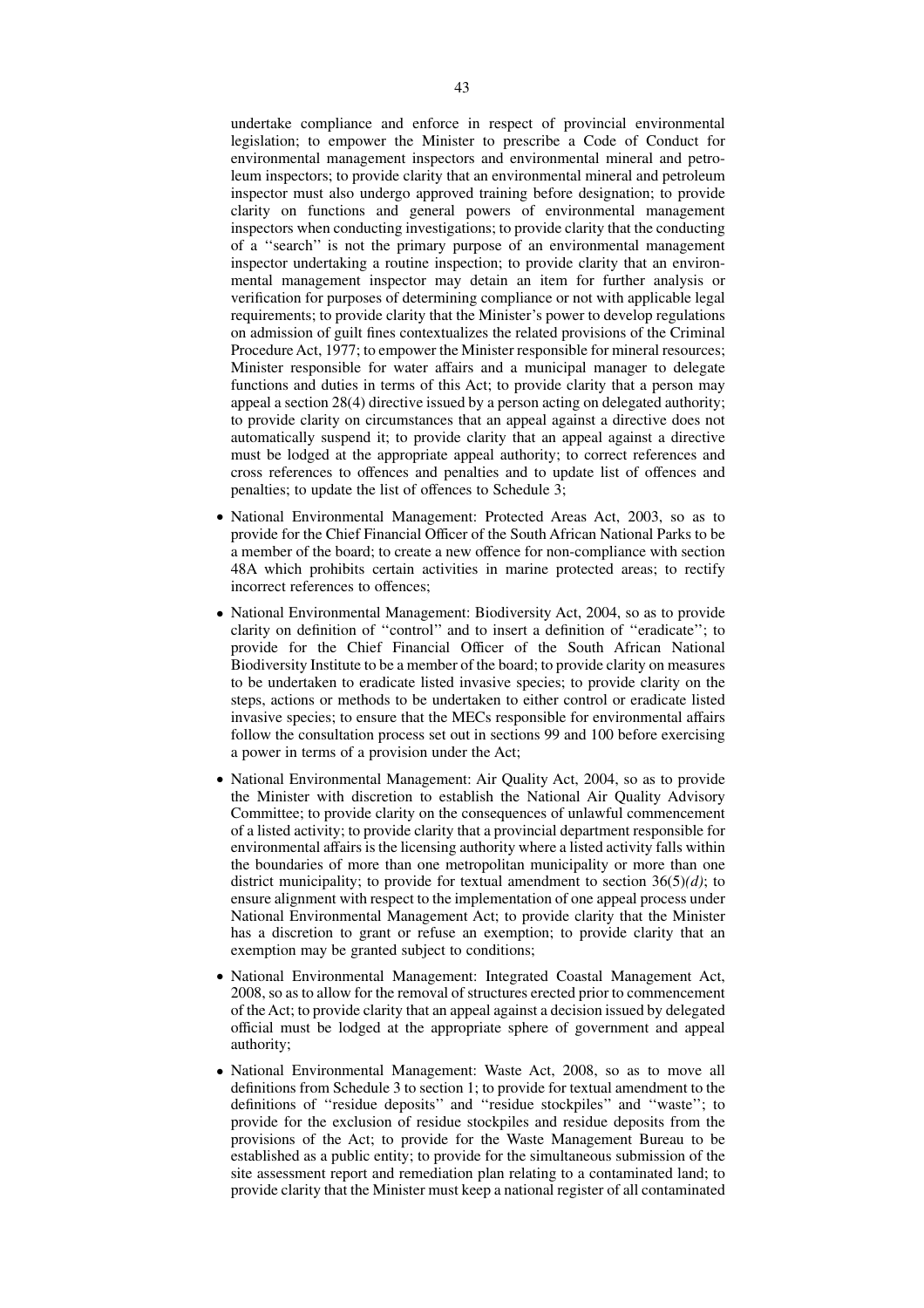land; to provide clarity that the Minister responsible for mineral resources is responsible for implementation of the waste management system in so far as it relates to a waste management activity that is directly related to prospecting, exploration, primary processing of a mineral or petroleum resource; to empower the Minister to take a decision in the place of the provincial licensing authority under certain circumstances; to provide for the payment of processing fee for the variation of a waste management licence; to increase the fines that could be imposed in terms of regulations made under the Act; to provide clarity that there will be no exemptions provided from obtaining a waste management licence; to substitute Schedule 3 with a new Schedule;

- National Environmental Management Amendment Act, 2008, so as to clarify that an environmental management programme or plan approved in terms of the Mineral and Petroleum Resources Development Act on or before and after 8 December 2014 is valid under National Environmental Management Act; to provide clarity that an appeal against an environmental management programme or plan lodged in terms of the Mineral and Petroleum Resources Development Act must be finalised under that Act;
- To provide for the transitional provisions regarding environmental management programme or plan approved in terms of the Mineral and Petroleum Resources Development Act on or before and after 8 December 2014; to clarify that environmental regulations developed under the Mineral and Petroleum Resources Development Act continued until the development and publication of such regulations under the National Environmental Management Act and the National Environmental Management: Waste Act; to provide for transitional provisions regarding residue stockpiles and residue deposits approved in terms of the National Environmental Management: Waste Act, 2008; to provide for transitional provisions regarding the continuation of the Waste Management Bureau and to provide for matters connected therewith.

## **3. LEGISLATIVE ANALYSIS**

## **3.1. National Environmental Management Act, 1998**

#### **3.1.1 Clause 1**

Clause 1 of the Bill seeks to amend the definitions of the ''Constitution'' to correct the citation of the Act and ''environmental mineral resource inspector'' to include ''petroleum'' in the designation. The clause also amends the definition of ''financial provision'' in section 1 of the NEMA to clarify that the definition applies to an applicant for environmental authorisation, a holder of an environmental authorisation or a holder of a right or permit granted in terms of the Mineral and Petroleum Resources Development Act.

#### **3.1.2 Clause 2**

This clause provides an additional NEMA principle, namely that the environment sector must advance and promote the full participation of black professionals.

## **3.1.3 Clause 3**

This clause seeks to amend section  $24(2)(c)$  of the NEMA to facilitate more flexibility in the use of spatial tools or environmental management instruments and how they cater for the impact management.

Section 24(2A)*(b)*(i) has been amended to align the subparagraph with the rest of the section as it has to apply to both prohibitions and restrictions.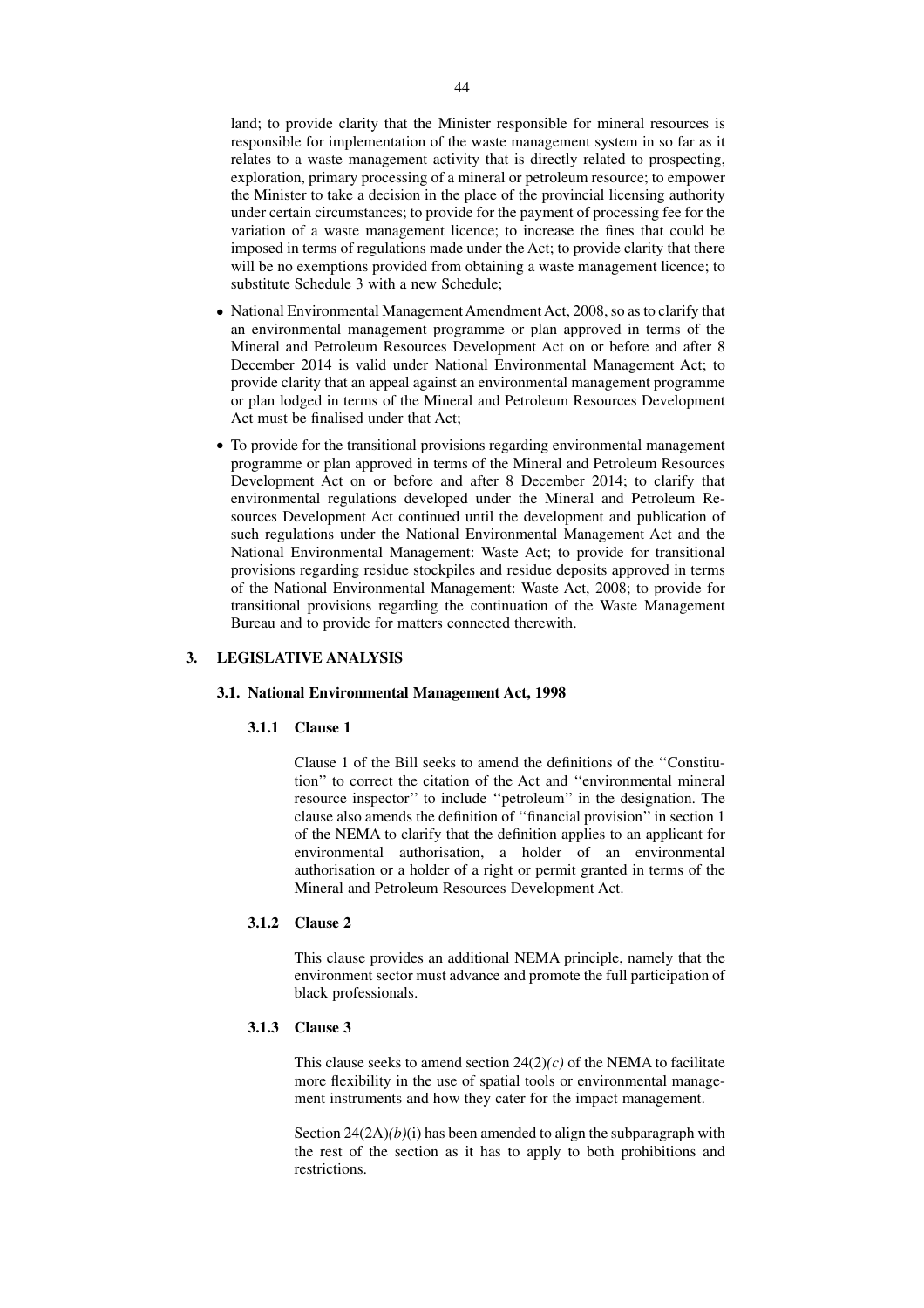The clause amends section 24(5)(*b*A*)*, *(b*B*)* and inserts a new subsection (5A) in NEMA to provide clarity that the Minister responsible for environmental affairs or an MEC may develop regulations setting out the procedure to be followed for the preparation, evaluation, adoption and review of prescribed environmental management instruments, including any minimum requirements for information and any conditions set in such instrument. The clause also requires the Minister responsible for environmental affairs to keep a national register of all environmental management instruments adopted in terms of the NEMA.

## **3.1.4 Clause 4**

This clause provides clarity that the Minister responsible for mineral resources is the competent authority for listed or specified activities that are directly related to prospecting or exploration of a mineral or petroleum resource or primary processing of a mineral or petroleum resource.

The clause also inserts new subsections to provide for the simultaneous submission of environmental authorisation application and any other related licence or permit required under any of the specific environmental management Act. Where the competent authority or licensing authority is the same authority for the NEMA and specific environmental management Act (SEMA) applications, an integrated decision must be issued. This can still take the form of multiple decisions, but it will force the process of reaching that decision to be consolidated and used to its full extent, namely using one process for information gathering to inform all decisions related to that proposed development.

## **3.1.5 Clause 5**

Section 24G of the NEMA provides for consequences of unlawful commencement of listed or specified activities. However, there is currently no provision to enable a person who has taken ownership or control of property on which an unlawful structure or development has been built to have such structure or development legalised and also for a person who has commenced, undertaken or conducted a waste management activity without a waste management licence. This clause amends section 24G of the NEMA to allow a successor in title or person in control of the land to lodge a section 24G application for such structure or development. The clause further provides for textual amendment.

## **3.1.6 Clause 6**

Section 24N(2) of the NEMA lists the information that must be contained in the environmental management programme. This clause amends section 24N(2) to provide clarity that such information must be prescribed through regulations.

## **3.1.7 Clause 7**

Section 24O(2) of the NEMA requires the Minister responsible for environmental affairs, Minister responsible for mineral resources or an MEC to consult every State department that administers a law relating to a matter affecting the environment when processing an application for an environmental authorisation. This clause seeks to amend section 24O(2) to also require an environmental assessment practitioner to consult such State department.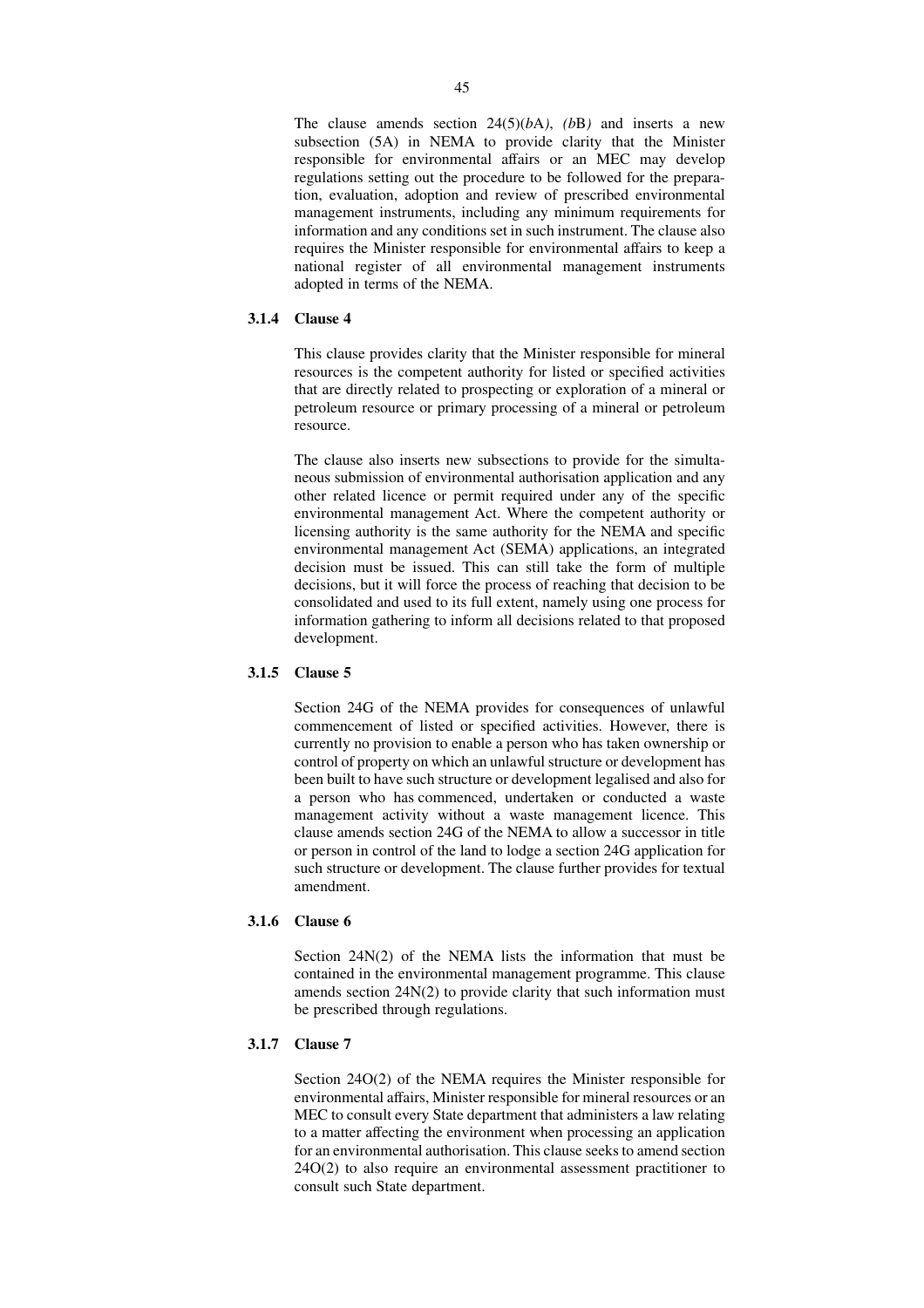#### **3.1.8 Clause 8**

Clause 8 seeks to amend section 24P to clarify that an applicant and a holder of an environmental authorisation relating to mining activities must set aside financial provision for progressive rehabilitation, mitigation, remediation, mine closure and the management of post closure environmental impacts. The section has been amended to clarify that the provision also applies to a holder of a right issued or a permit granted in terms of the Mineral and Petroleum Resources Act, 2002. Section 24P(3) has been amended to clarify that the environmental liability must be assessed annually, but that the audit report only needs to be submitted to the Minister responsible for environmental affairs every three years. Section 24P(5) has been amended to stipulate that the requirement to maintain and retain the financial provision remains in force until a closure certificate is issued and that the portion of financial provision as may be required to rehabilitate residual or any other environmental impacts of the closed mine must be ceded to the Minister responsible for mineral resources and that the Minister responsible for mineral resources must retain such portion in perpetuity . This amendment will also require an amendment to the current section 37A of the Income Tax Act and had been discussed with National Treasury and the Mineral and Petroleum Resources Amendment Bill, which is currently in Parliament, if that Bill is signed into law. These provisions will not be brought into effect, until such time that the other Acts have been amended.

#### **3.1.9 Clause 9**

Section 24R(2) of the NEMA allows the Minister responsible for mineral resources to retain such portion of the funds set aside for any residual environmental impact that may become known in the future. A similar provision is also contained in section 24P(5) of the NEMA. This clause repeals section 24R(2).

## **3.1.10 Clause 10**

Clause 10 of the Bill repeals section 24S of the NEMA which provides that residue stockpiles and residue deposits must be managed in terms of the provisions of the NEMA.

## **3.1.11 Clause 11**

Clause 6 of the Bill amends section 28 of the NEMA.

The scope of person on whom a section 28(4) of the NEMA directive can be issued currently does not include those persons listed in section 28(2) (''an owner of land or premises, a person in control of land or premises or a person who has a right to use the land or premises on which or in which any activity or process is or was performed or undertaken; or any other situation exists, which causes, has caused or is likely to cause significant pollution or degradation of the environment"). These persons however, are required to comply with the duty of care. There may be circumstances where the environmental authority may have to issue a section 28(4) directive on these categories of persons. This clause ensures that those persons are included in the categories of persons that a section 28(4) directive may be issued by the environmental authorities.

The clause also amends section 28 to empower a municipal manager of a municipality to also issue a section 28(4) directive. The clause further inserts a new subsection (4A) to ensure that the person to be issued with a section 28(4) directive is consulted and provided with an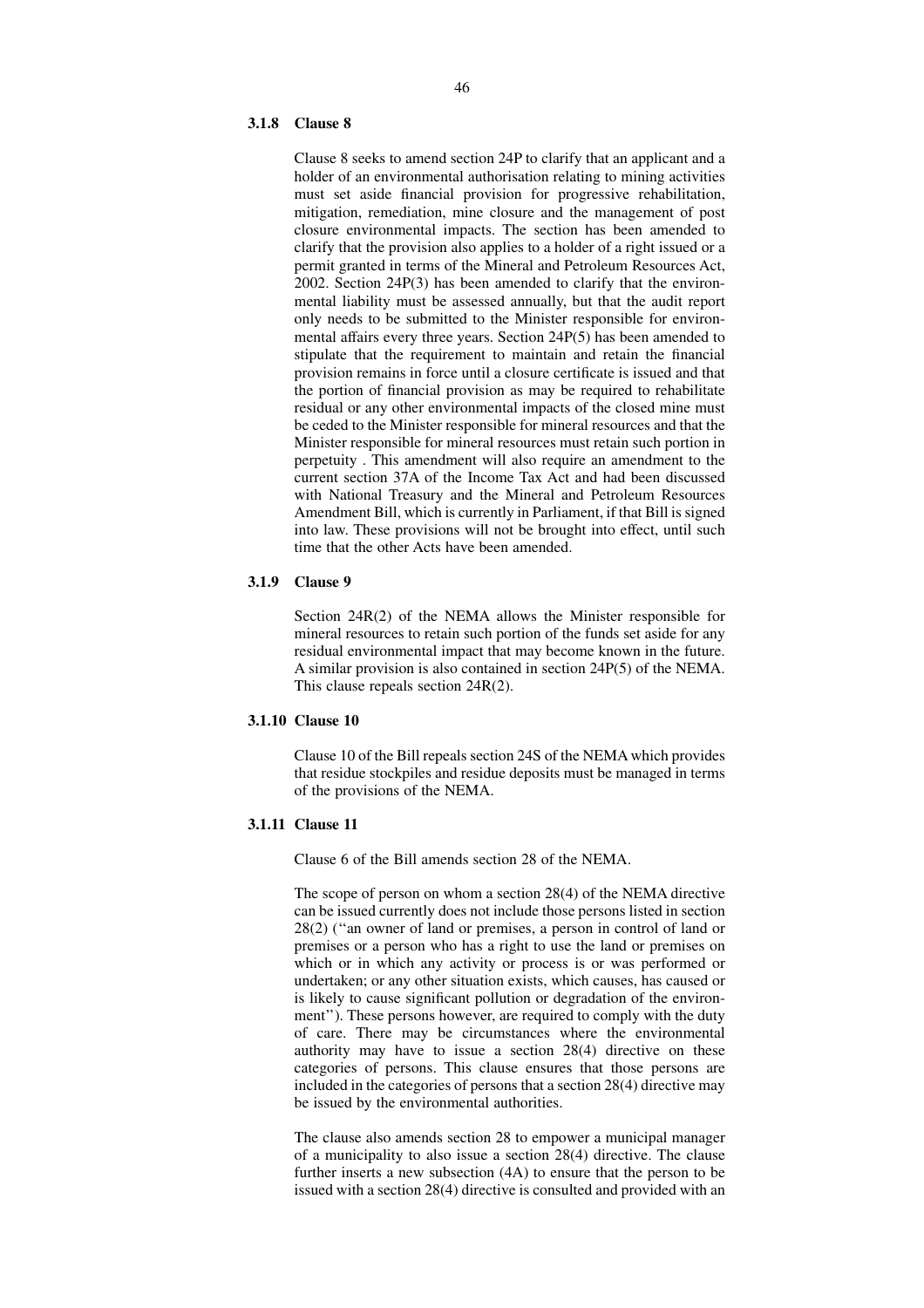opportunity to make any representation before a final section 28(4) directive is issued.

In addition, section 28 places a duty of care on a wide range of responsible persons, including every person who causes, has caused or may cause significant pollution or degradation; and an owner of land or premises, a person in control of land or premises or a person who has a right to use the land or premises. It further empowers the Director-General, the Director-General of the department responsible for mineral resources, provincial head of department or municipal manager of a municipality to issue a directive on each category of responsible persons, thus making them independently liable for the undertaking of reasonable measures. However, section 28(11) currently limits the powers of environmental authorities to recover the costs for remedial measures undertaken or to be undertaken by the State proportionally according to the degree to which each was responsible for the harm. Firstly, this is not in line with the duty of care provisions that place an independent and autonomous duty of each and every responsible person. In addition, it may be impossible to determine exactly the degree to which each was responsible for the harm; thereby impeding effective cost recovery by the State. Finally, it is not in line with the liability regime provided for in other pieces of legislation, such as section 19(5) of the National Water Act, 1998.

# **3.1.12 Clause 12**

Section 31BB of the NEMA only empowers the Minister responsible for mineral resources to designate as an environmental mineral resources inspector, any staff member of the Department of Mineral Resources. This clause amends section 31BB to further empower the Minister responsible for mineral resources to designate as an environmental mineral resources inspector any staff member of the Department of Mineral Resources or any organ of state, subject to the conclusion of an agreement between the Minister and the relevant organ of state.

## **3.1.13 Clause 13**

Section 31D of the NEMA requires environmental management inspectors as well as environmental mineral resource inspectors to perform their powers within their respective mandates. This clause amends section 31D to empower environmental management inspectors to monitor compliance and enforce any provincial environmental management legislation. The clause also inserts a new subsection (3A) to provide clarity that environmental management inspectors and environmental mineral resource inspectors must exercise their respective powers in accordance with any applicable duty.

## **3.1.14 Clause 14**

Clause 14 amends section 31E of the NEMA, which sets out the regulatory power of the Minister to approve training for environmental management inspectors before designation. The current provisions do not cater for same with respect to environmental mineral resources inspectors. This clause amends section 31E to ensure that the environmental mineral resources inspectors will receive the same standard of approved training as is received by the environmental management inspectors before designation. The clause also adds subsection (3) to empower the Minister responsible for environmental affairs to prescribe through regulations the Code of Conduct applicable to environmental management inspectors and environmental mineral resources inspectors.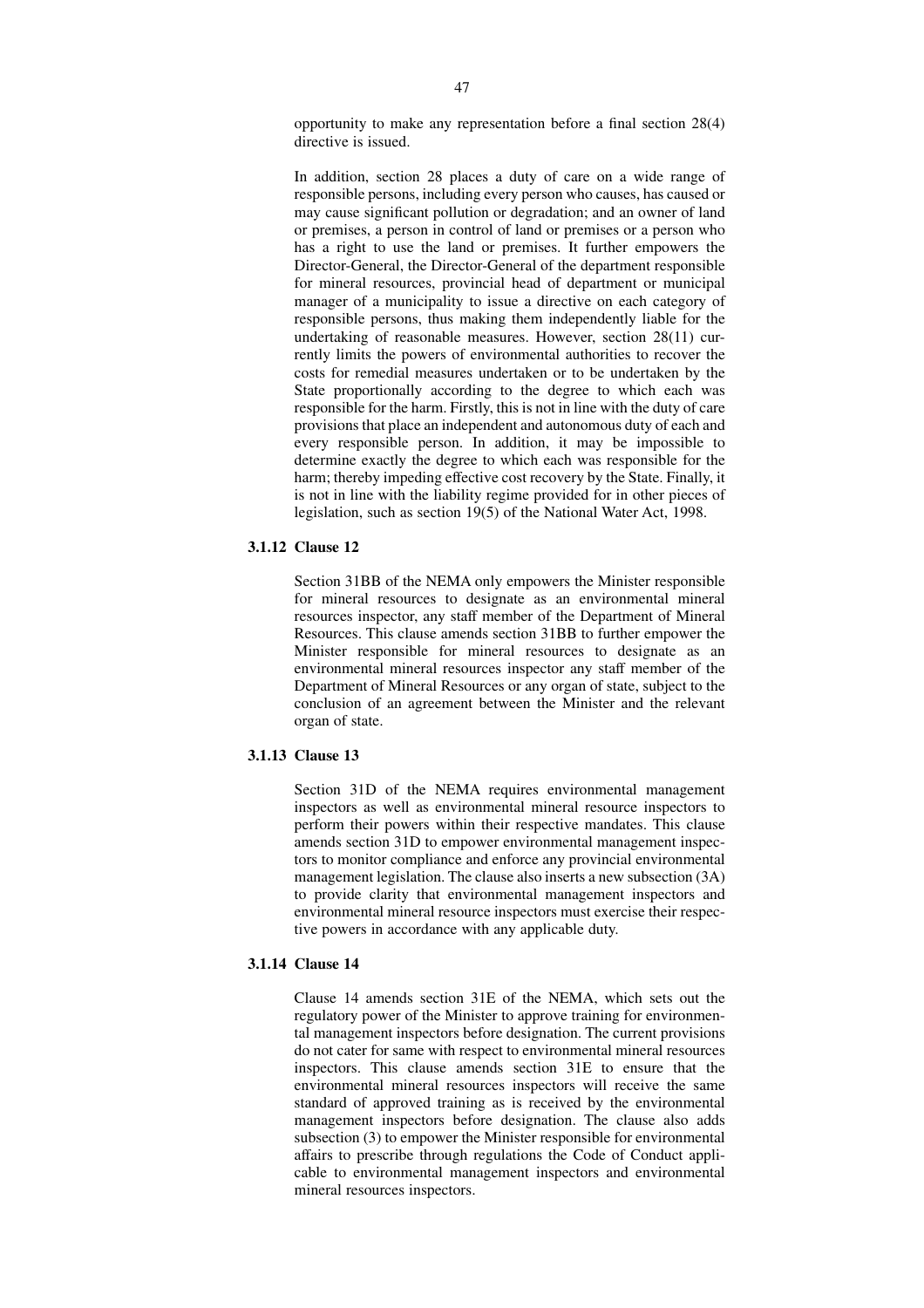## **3.1.15 Clause 15**

Clause 15 clarifies that environmental management inspectors who exercise powers and perform duties in terms of the NEMA are issued, and on request produce, identity cards as proof of their designation. The amendment seeks to include environmental mineral resources inspectors as well as provincial legislation in the exercise of powers and performance of duties.

## **3.1.16 Clause 16**

Section  $31G(1)/a$  of the NEMA deals with the functions of the environmental management inspectors. The section currently allows the environmental management inspectors to initiate an investigation only if there is a reasonable suspicion of an offence. The practical challenge is that environmental management inspectors who receive a complaint alleging non-compliance are often required to gather further information that will turn a mere suspicion into a reasonable suspicion. The amendment to section 31G(1)*(a)* allows them to do so.

## **3.1.17 Clause 17**

Section 31H of the NEMA deals with the general powers of the environmental management inspectors. This clause amends section  $31H(1)/a$  to allow the environmental management inspectors to question persons without the requirement of a reasonable suspicion. This is required in order to allow the inspectors to gather information of an alleged non-compliance through the asking of relevant questions prior to a reasonable suspicion being formed. The clause also amends section  $31H(1)/c$ *(ii)* to ensure that environmental management inspectors are also empowered to monitor compliance and enforce not only national pieces of environmental legislation, but also any provincial environmental management legislation. The clause further amends section 31H to empower environmental management inspectors to issue lawful instructions.

## **3.1.18 Clause 18**

Section 31I of the NEMA deals with seizure of items.

Clause 18 is a consequential amendment to ensure that environmental management inspectors allow them to issue lawful instructions, rather than mere requests, in accordance with the provisions of the NEMA.

## **3.1.19 Clause 19**

Section 31J of the NEMA deals with environmental management inspectors powers to stop, enter and search vehicles, vessels and aircraft.

Clause 19 is a consequential amendment to ensure that environmental management inspectors are also empowered to monitor compliance and enforce any provincial environmental management legislation.

## **3.1.20 Clause 20**

Clause 20 amends section 31K of the NEMA, which provides for routine inspections, without a warrant, by environmental management inspectors, and certain powers that may be executed during routine inspections. The clause amends section 31K to provide clarity that the conducting of a ''search'' is not the primary purpose of undertaking a routine inspection, but rather the entry onto certain premises for the purposes of ascertaining compliance.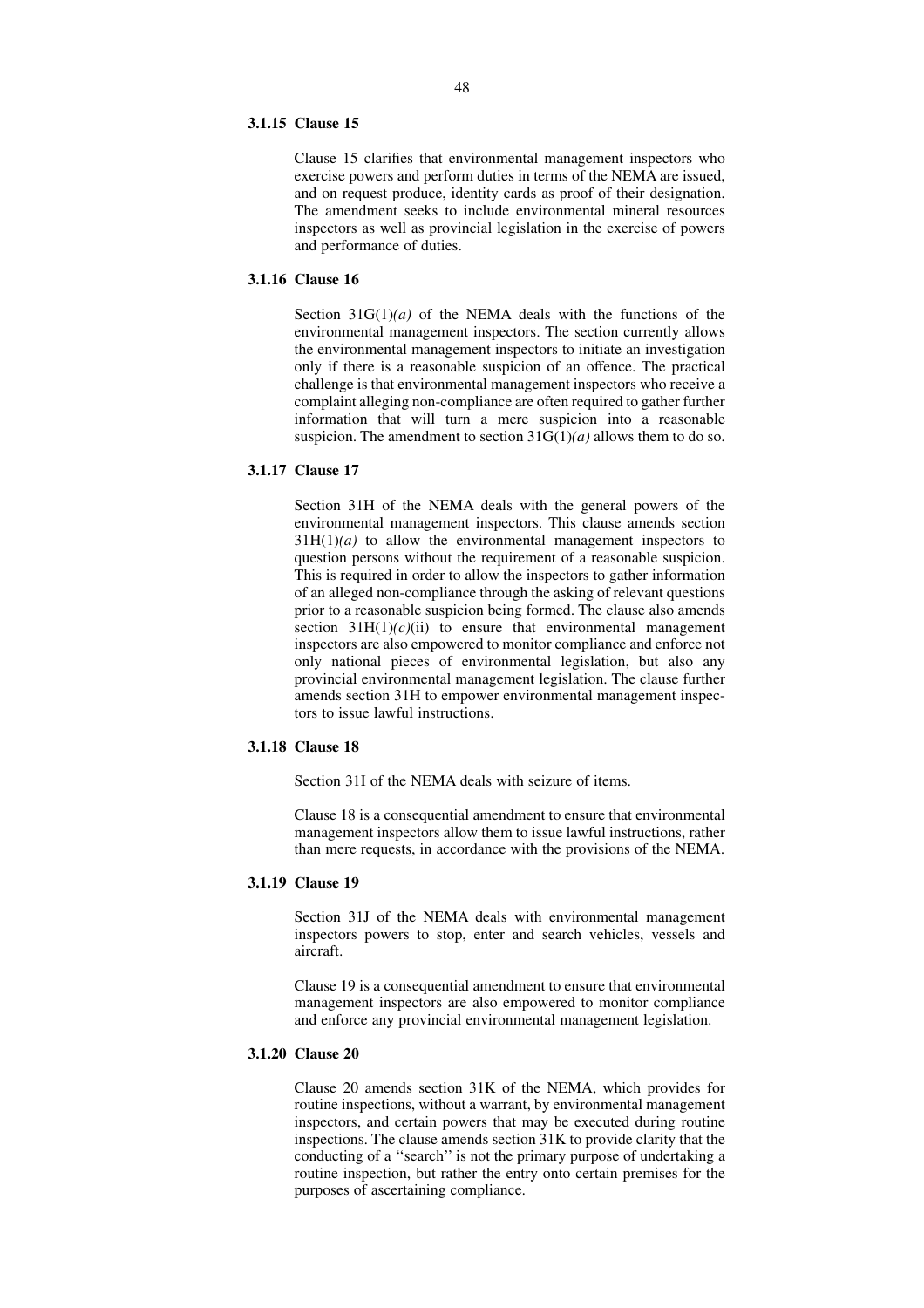In addition, the amendment extends the power to environmental mineral resources inspectors to apply for a warrant to enter residential premises for the purposes of conducting an inspection.

In addition, an environmental management inspector is often required to detain an item for a temporary period of time in order to conduct further analysis or verification as to whether or not such item complies with the relevant legal requirements. For example, a consignment of plant or animal specimens or any derivatives thereof being shipped in a container through a national port of entry or exit. An environmental management inspector may be required to detain the container in order to verify the exact nature and scope of the consignment.

## **3.1.21 Clause 21**

Section 31L of the NEMA deals with the environmental management inspector's power to issue compliance notices.

This clause amends section  $31L(1)$  to clarify that an environmental management inspector as well as an environmental mineral resources inspector must issue a compliance notice which substantially comply with the prescribed form.

## **3.1.22 Clause 22**

Section 31M of the NEMA deals with objections to compliance notice.

Clause 22 is a consequential amendment to clarify that a person who wants to object to a compliance notice may do so, by making representations, to the relevant appeal authority, namely the Minister responsible for environmental affairs, the Minister responsible for mineral resources, the Minister responsible for water affairs or a municipal council.

## **3.1.23 Clause 23**

Section 31O of the NEMA provides the members of the South African Police Service's routine inspection powers in terms of section 31K of the NEMA.

Clause 23 is a consequential amendment to ensure that the members of the South African Police Service are also empowered to monitor compliance and enforce any provincial environmental management legislation.

## **3.1.24 Clause 24**

Section 31P of the NEMA imposes a duty on a holder of a permit, licence, permission, certificate, authorisation or any other document to produce such documents as and when requested by the environmental management inspector. Clause 24 amends section 31P to clarify that such a person must produce such documents on the lawful instruction by the environmental management inspector and an environmental mineral resources inspector. The documentations include those issued in terms of provincial environmental management legislation.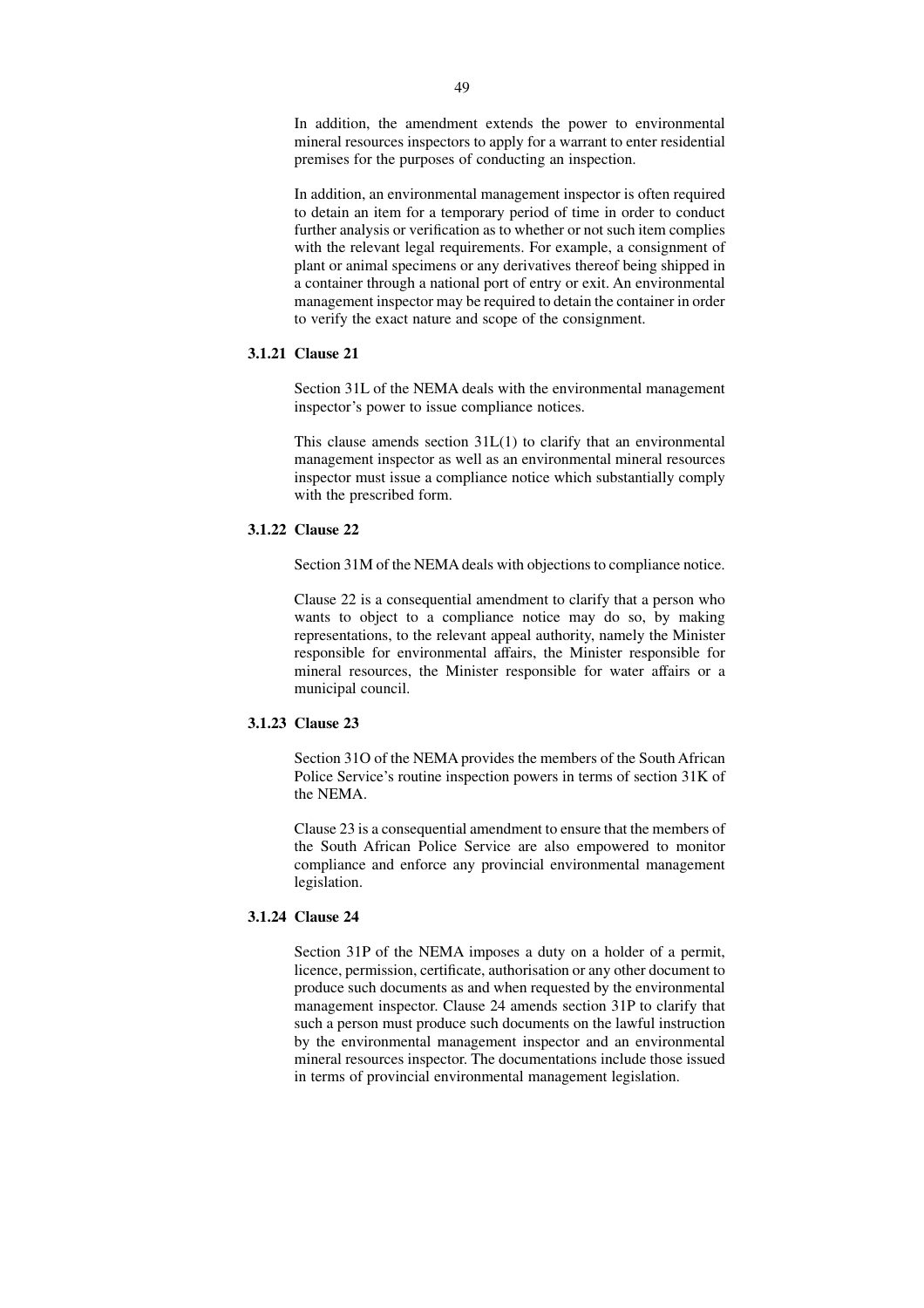#### **3.1.25 Clause 25**

Section 31Q of the NEMA deals with confidentiality of information. Clause 25 is a consequential amendment to clarify that the confidentiality is also applicable to provincial environmental management legislation.

## **3.1.26 Clause 26**

Section 34E of the NEMA deals with the treatment of seized live specimens. Clause 26 amends section 34E to provide that live specimens ''may'', instead of ''must'', be deposited with a suitable institution, rescue centre or facility, as the circumstances require. It further provides clarity that seized live specimens may be disposed of in terms of section 30*(a)* of the Criminal Procedure Act, 1977. The latter section of the Criminal Procedure Act provides legal mechanisms on how to dispose of a seized perishable item.

## **3.1.27 Clause 27**

Clause 27 of the Bill amends section 34G of the NEMA, which sets out regulatory power of the Minister responsible for environmental affairs to specify offences and prescribe the amount for purposes of admission of guilt fines. The clause amends section 34G to ensure that Minister's regulatory power contextualises section 57(5) of the Criminal Procedure Act, 1977 (Act No. 51 of 1977).

## **3.1.28 Clause 28**

Section 42B of the NEMA deals with the delegation by Minister of mineral resources.

Clause 28 amends section 42B to provide clarity that the Minister of mineral resources may also delegate his or her powers under NEMA to an organ of state subject to an agreement between the Minister responsible for environmental affairs and the organ of state. The clause further provides clarity that the delegation may be subdelegated and also withdrawn.

## **3.1.29 Clause 29**

Clause 29 of the Bill inserts new sections 42C and 42D to the NEMA. These new sections empower the Minister responsible for water affairs and municipal manager of a municipality to delegate his or her powers under the NEMA to an official in the Department responsible for water affairs or municipality, respectively.

## **3.1.30 Clause 30**

Clause 30 of the Bill amends section 43 of the NEMA, which allows any person to appeal against an environmental decision issued by national or provincial departments responsible for environmental affairs. Section 43 does not appear to allow for a person to lodge an appeal in a situation where the power to issue a section 28(4) directive was delegated by the Director-General or head of department to an official within their respective departments. This clause amends section 43 to ensure that a person may also appeal a section 28(4) directive issued by a delegated official. The amendment further clarifies that the submission of an appeal will not automatically suspend a section 28(4) directive, unless there is good cause shown to the satisfaction of the Minister.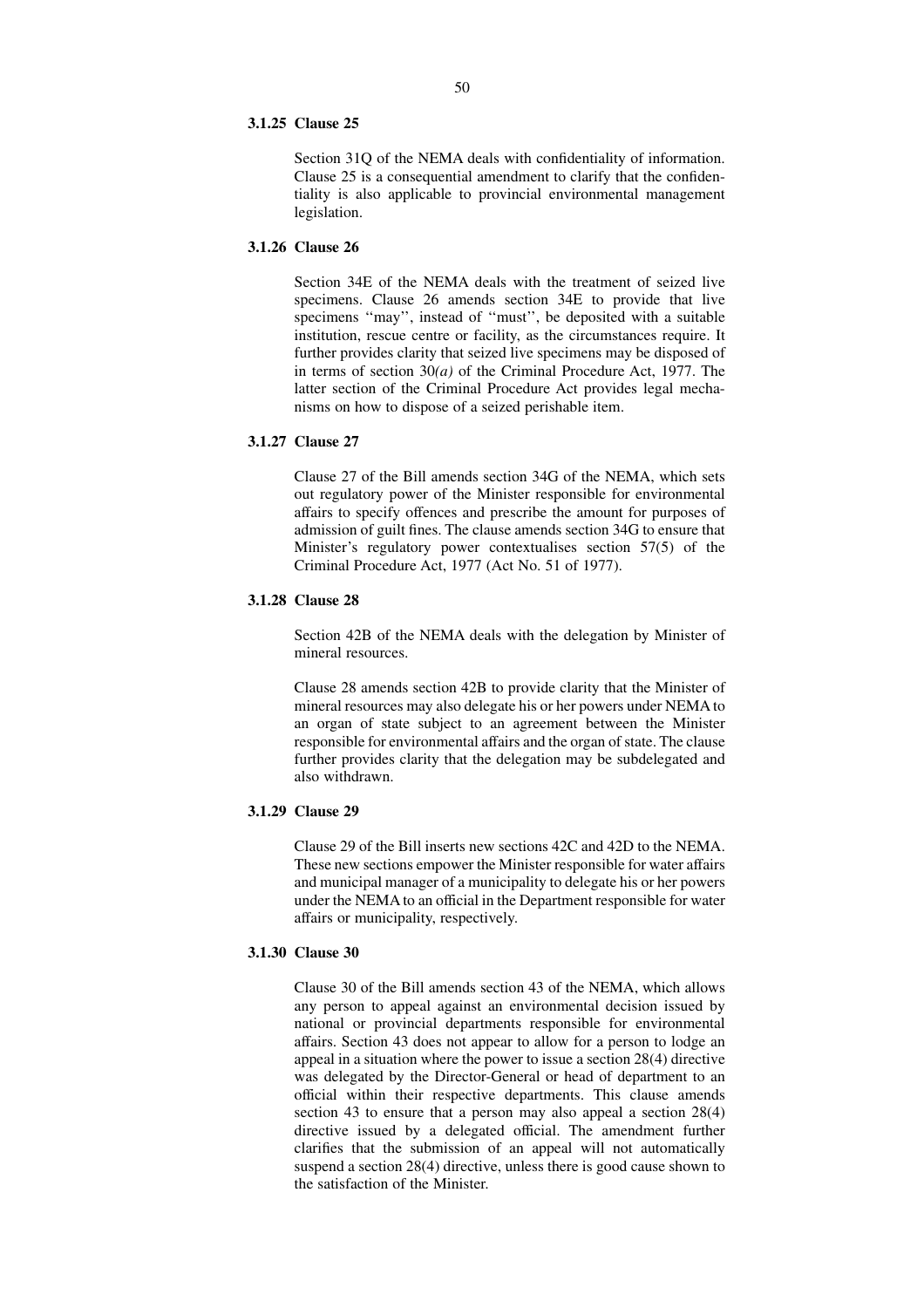#### **3.1.31 Clause 31**

Section 47(2) and (2A) of the NEMA require the Minister responsible for environmental affairs or MEC to table all regulations developed in terms of the Act in Parliament or relevant provincial legislature. However, section 17 of the Interpretation Act, 1957, also requires the Minister to table all subordinate legislation to Parliament. Clause 31 repeals section 47(2) and (2A) of the NEMA to avoid duplication of legal requirements.

## **3.1.32 Clause 32**

This clause provides that where a norm and standard specifically provides for a provision to be an offence, then those specific provisions will be considered to be offences, rather than the generic clause currently provided in section 49A(1)*(b)*. In terms of section  $49A(1)(p)$  of NEMA, it is a criminal offence not to comply with a request of an environmental management inspector. However, the dictionary meaning of a request is ''*an instance of asking for something, especially in a polite or formal manner*''—this implies that being requested has a discretion whether or not to meet the request. The dictionary definition of ''instruction'' on the other hand means ''*A making known to a person what he is required to do; a direction, an order, a mandate*''. In the context of Chapter 7 of NEMA and the powers of environmental management inspectors, section 49A(1)*(o)* and *(p)* meant to refer to instruction rather than a request.

## **3.1.33 Clause 33**

Section 49B(3) of NEMA provides that a person convicted of an offence in terms of section  $49A(1)(h)$ ,  $(l)$ ,  $(m)$ ,  $(n)$ ,  $(o)$  or  $(p)$  is liable to a fine or to imprisonment for a period not exceeding one year, or to both a fine and such imprisonment. The fact that the monetary penalty is not specified makes the provision subject to the Adjustment of Fines Act, which in effect provides for a ratio of 1 year of imprisonment to R20 000. Some of the offences could be serious, for example, failing to comply with a condition of an exemption, hindering or interfering with an EMI in the execution of their duties etc. It is therefore proposed that the maximum monetary penalty for these offences be specified as R1 million, as is the standard ratio in NEMA and SEMAs.

# **3.1.34 Clause 34**

Section 34 read with Schedule 3 provides a legal framework for the State to request a court of law to enquire and assess the monetary value of any loss or damage caused to the environment as a consequence of the offence committed. The assessment may result in a court order either awarding damages or compensation or a fine equal to the amount so assessed, or remedial measures to be undertaken by a convicted person. This clause amends Schedule 3 to provide for textual amendments to ensure the citation of appropriate offences listed in certain national and provincial legislation.

## **3.2 National Environmental Management: Protected Areas Act, 2003**

#### **3.2.1 Clause 35**

Currently, section 57 of the NEMPAA only allows for the Chief Executive Officer of the South African National Parks to be on its Board. However, in line with the recommendations of the third Report on Governance in South Africa, 2009 (King III), the Chief Financial Officer should also be on the Board. The amendment to section 57 is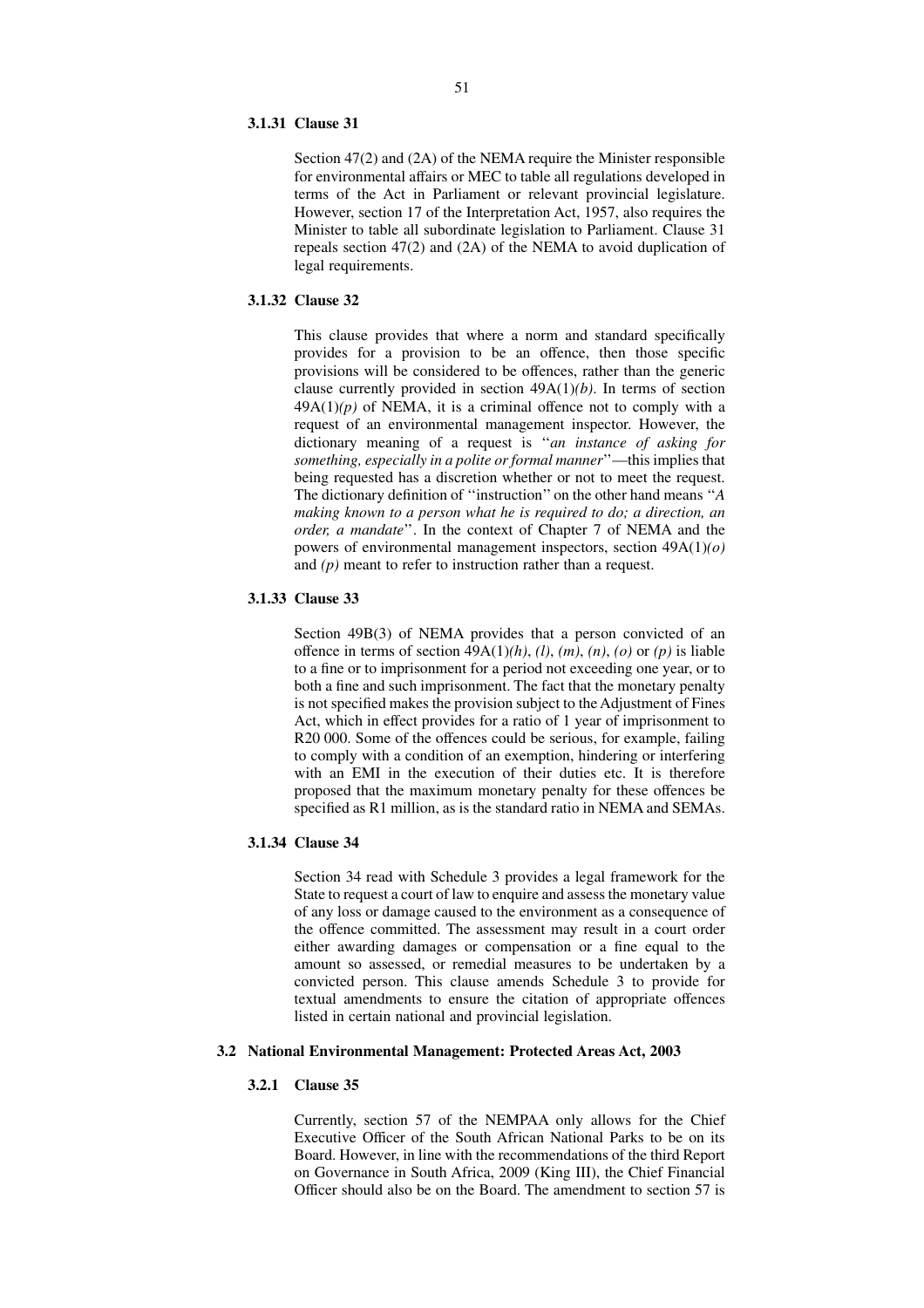intended to provide clarity that the Chief Financial Officer must be a member of the Board.

## **3.2.2 Clause 36**

Section 48A of the NEMPAA restricts certain activities in a marine protected area. However, section 89 of the NEMPAA, which provides for offences and penalties, does not make it an offence where a person undertakes a restricted activity in contravention of NEMPAA. The clause amends section 89 to insert section 89(1)*(e)* and (2A), and thus creating an offence for any person to undertake a restricted activity in contravention of NEMPAA. The clause also rectifies incorrect references to offences within NEMPAA.

#### **3.3. National Environmental Management: Biodiversity Act, 2004**

## **3.3.1 Clause 37**

This clause amends the definition of ''control'', and inserts a new definition of ''eradicate'' in order to provide clarity on the actions, measures or methods to be undertaken when dealing with listed invasive species.

## **3.3.2 Clause 38**

The clause amends section 2 which provides for the objects of the Act. The clause seeks to amend section  $2(a)(ii)$  to extend the scope of the objects of the Act to clarify that the object of the Act is to provide that the use of indigenous biological resources in a manner that is ecologically sustainable, including taking into account the well-being of any faunal biological resource.

#### **3.3.3 Clause 39**

Clause 39 amends section 3 which provides for the State's trusteeship of biological diversity. In terms of common law, all wild animals are regarded as *res nullius*, meaning it belongs to everybody but belongs to nobody in particular. The implication of this common law principle is that, once a wild animal escapes from the land on which it was kept, the owner of such land loses ownership of the wild animal that has escaped. The Game Theft Act, 1991 (Act No. 105 of 1991), changed the common law status of wild animals, in that it makes provision for a person to retain ownership of a wild animal that escapes from land that is adequately fenced, and in respect of which a certificate of adequate enclosure has been issued by the Premier of the province in which the land is situated. However, the provisions of the Game Theft Act only apply to land where game is kept for hunting or commercial purposes—it does not apply to land where wild animals are kept for conservation purposes. The implication is that where wild animals escape from state-owned land, the State is no longer the custodian of those animals.

The proposed amendment to section 3 seeks to address this anomaly and clarify that in order for the State to give full effect to section 24 of the Constitution of the Republic of South Africa, the State must be in a position to remain the custodian of wild animals that escape from land under its control. The proposed amendment also gives effect to the judgement in *Eastern Cape and Tourism Agency v Medbury (Pty) t/a Crown River Safari and Another (1466/2012) [2016] ZAECGHC* 26, in which the High Court held that this issue must be legislated and not be relied on by developing the common law by way of jurisprudence.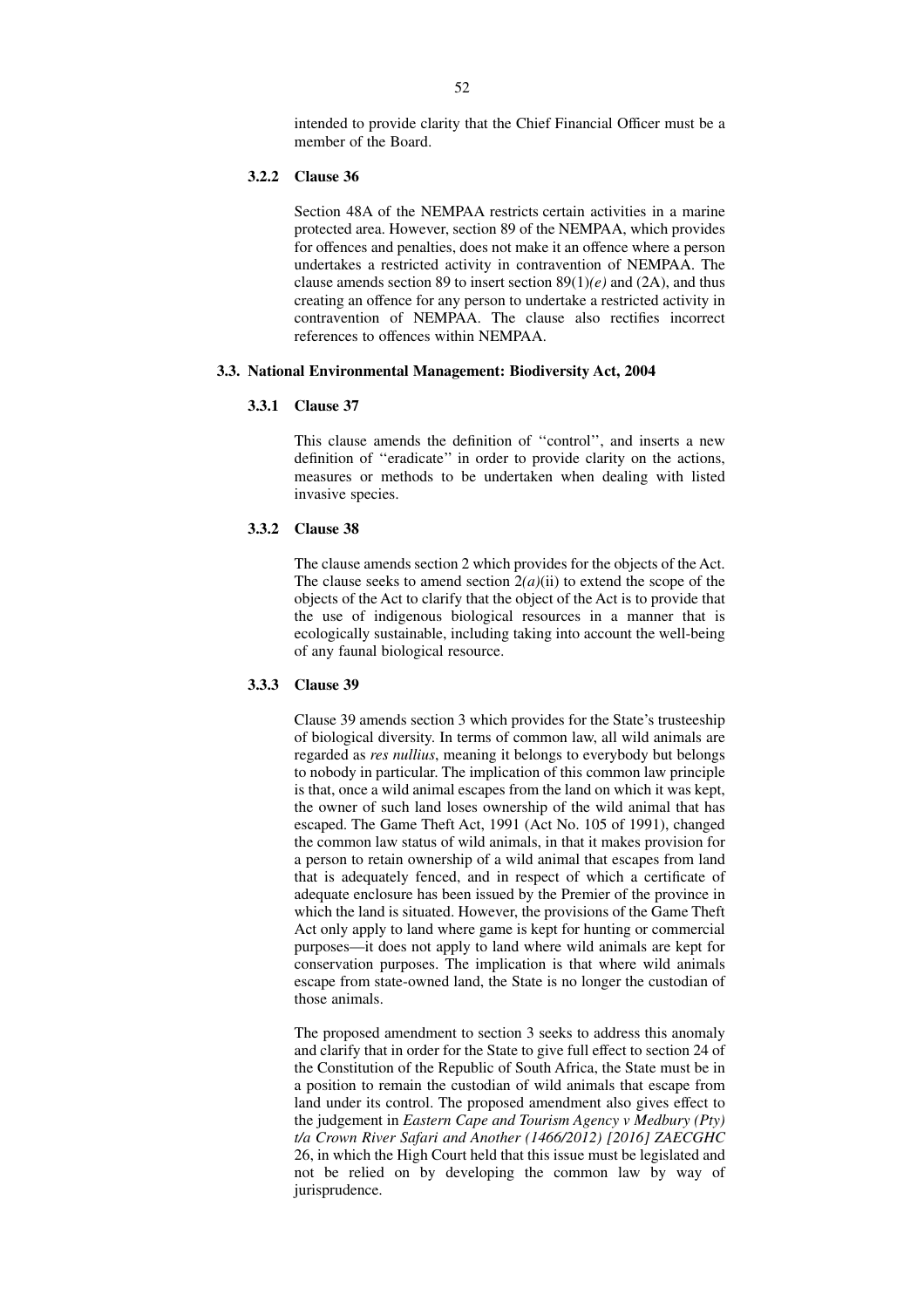#### **3.3.4 Clause 40**

Currently, section 13 of the NEMBA only allows for the Chief Executive Officer of the South African National Biodiversity Institute to be on its Board. However, in line with the recommendations of King III, the Chief Financial Officer should also be on the Board. The amendment to section 13 is intended to provide clarity that the Chief Financial Officer must be a member of the Board.

## **3.3.5 Clauses 41 and 42**

Clauses 41 and 42 of the Bill amend sections 73 and 75 of the NEMBA, respectively. Read together, the clauses empower the Minister to develop regulations on the steps to be undertaken to control or eradicate listed invasive species.

## **3.3.6 Clauses 43**

Clause 43 amends section 97 which provides for the power of the Minister for Environmental Affairs to make regulations. The proposed amendment extends the power of the Minister to provide that the Minister may make regulations in relation to the protection of the well-being of a faunal biological resource during the carrying out a restricted activity involving faunal biological resource.

#### **3.3.7 Clauses 44 and 45**

Clauses 44 and 45 of the Bill amend sections 99 and 100 of the NEMBA, respectively. These clauses provide clarity that the MEC for environmental affairs in each province must also follow the consultative process set out in sections 99 and 100 of the NEMBA when exercising a power under the Act.

#### **3.4 National Environmental Management: Air Quality Act, 2004**

## **3.4.1 Clause 46**

Section 13 of the NEMAQA deals with the establishment of the National Air Quality Advisory Committee. This clause amends section 13 of the NEMAQA to provide the Minister with a discretion to establish a National Air Quality Advisory Committee.

## **3.4.2 Clause 47**

Clause 47 of the Bill amends section 22A of the NEMAQA. This clause substitute section 22A to provide for the consequences of unlawful conducting of listed activities. The clause will address two scenarios, namely to provide for those activities that were operated without the registration certificate under the Atmospheric Pollution Prevention Act, 1965 (Act No. 45 of 1965), and those activities that have an environmental authorisation under the Environmental Impact Assessment Regulations, but no atmospheric emission licence under NEMAQA. This clause provides for the process and procedures to be followed in addressing the non-compliance with the law.

## **3.4.3 Clause 48**

The clause amends section 36 to provide clarity that a province must be regarded as a licensing authority where a listed activity falls within the boundaries of more than one metropolitan municipality or more than one district municipality. Section  $36(5)$  identifies the Minister as the licensing authority, in five instances, to issue atmospheric emission licences for air quality activities. Section 36(5)*(d)* is intended to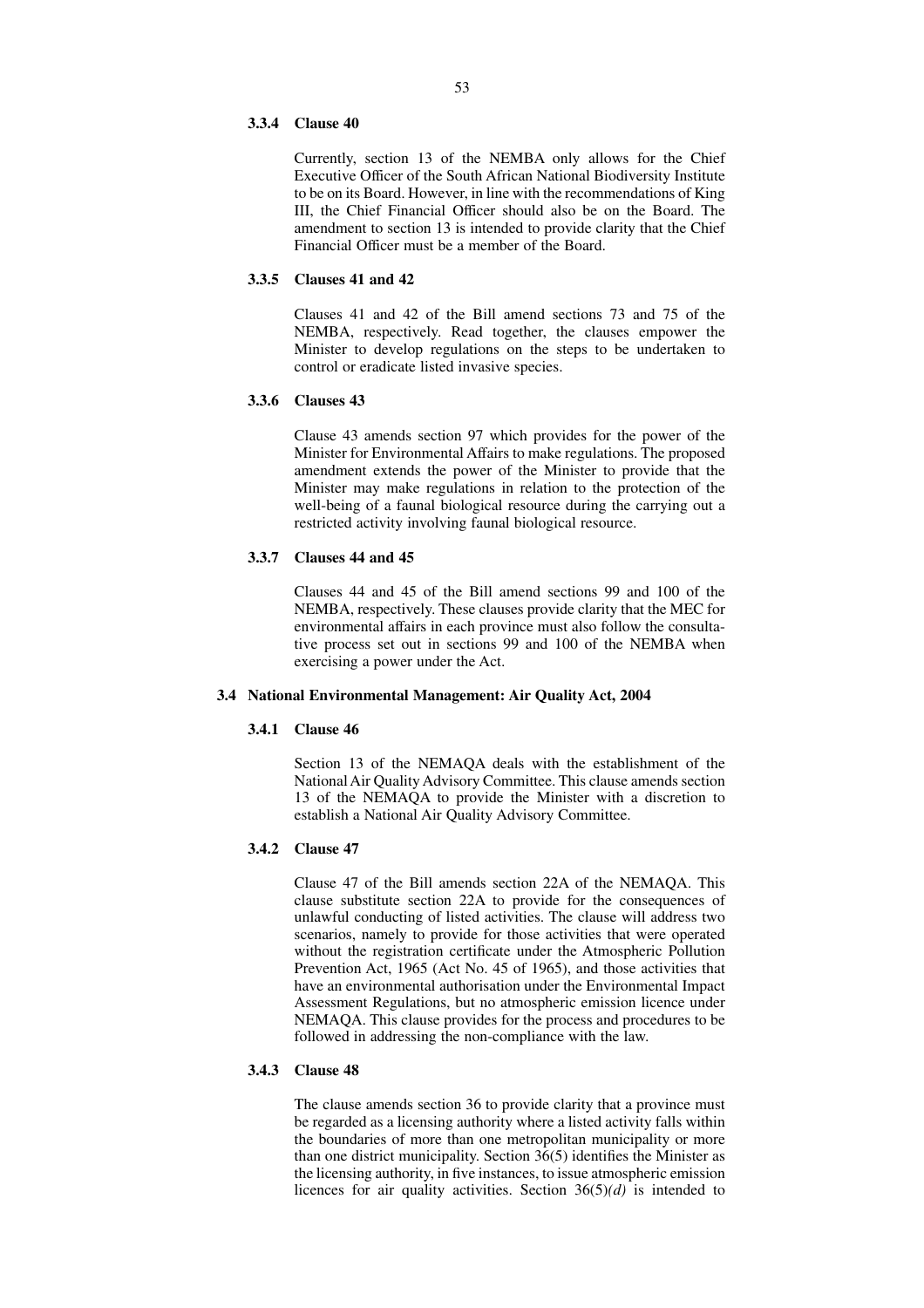facilitate the issuing of an integrated environmental authorisation where the Minister is also a competent authority for the environmental impact assessment activities, and licensing authority for the waste management activities. The current provision appears to suggest that the Minister will always be the licensing authority, whereas the intention is to provide that the Minister is only the licensing authority if the Minister is also identified as such in terms of NEMA and NEMWA. The clause amends section 36(5)*(d)* to provide for textual amendments to clarify that the Minister is only the licensing authority if the Minister is identified as such in terms of NEMA, NEMWA and NEMAQA. Section 36(8) has been amended to extend the scope to also allow for co-operative agreement to be reached between the Municipality, MEC and the Minister on who the licencing authority will be on any application.

## **3.4.4 Clause 49**

Section 53*(k)* of the NEMAQA appears to limit Minister's scope to the development of appeal regulations to process appeals against decisions of officials in the performance of their functions in terms of regulations. Most of the decisions are taken in terms of the Act itself or in terms of subordinate legislation other than regulations. Whereas the empowering provision for the development of appeal regulations under section 43 of the NEMA appears to be wider (appeals against a decision taken by any person acting under a power delegated by the Minister or MEC under NEMA or a SEMA). This clause deletes paragraph *(k)* in section 53 to ensure that appeal regulations developed under section 43 of NEMA are also applicable to appeals against air quality decisions.

#### **3.5 National Environmental Management: Integrated Coastal Management Act, 2008**

#### **3.5.1 Clause 50**

Section 60 of the NEMICMA has been amended to allow for the issuing of notices for the removal of structures that were erected prior to the commencement of the Act. This amendment clarifies the retrospective effect of section 60. Currently retrospectively is implied, and its application may leave some doubt. This is also in line with section 59 of the Act and section 28 of NEMA, which expressly enables retrospective application.

## **3.5.2 Clause 51**

Section 74(1) makes provision for an appeal to the Minister if the decision is taken by an MEC and to the MEC if the decision is taken by a municipality. This approach creates legal challenge for one sphere of government to reconsider the decision taken by another sphere of government. The clause amends section 74 to provide legal clarity that an appeal against a decision issued by delegated officials must be lodged at the appropriate sphere of government and appeal authority.

#### **3.6 National Environmental Management: Waste Act, 2008**

#### **3.6.1 Clause 52**

The clause inserts the definitions of ''building and demolition waste'', ''business waste'', ''domestic waste'', ''general waste'', ''hazardous waste'', ''inert waste'' that were contained in Schedule 3 to the Act. These definitions are removed from Schedule 3 and inserted in section 1 of the Act. This clause also inserts new definitions of ''residue deposit'' and ''residue stockpile'' in alignment with NEMA and the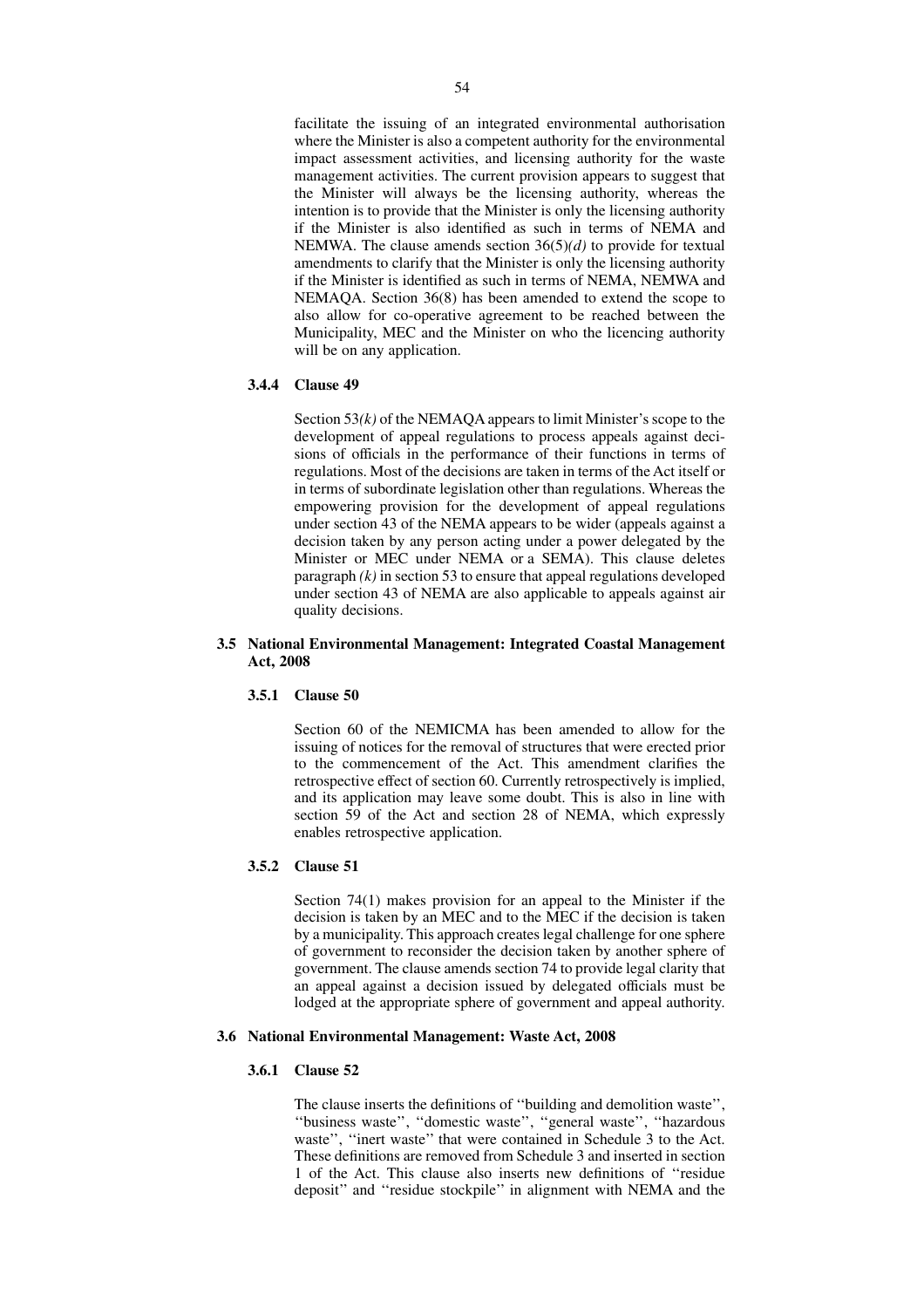Mineral and Petroleum Resources Development Act, 2002. The clause provides for textual amendments to the definition of ''waste'' so as to provide legal clarity on the interpretations and to prevent unintended consequences.

#### **3.6.2 Clauses 53**

This clause provides clarity that residue stockpiles and residue deposits are no longer regulated under NEMWA, but under NEMA.

## **3.6.3 Clause 54**

This clause provides clarity that the Waste Management Bureau is established as a juristic person with a Board, and that in absence of a functional board, the powers and duties of the Board revert to the Minister responsible for environmental affairs.

## **3.6.4 Clause 55**

Clause 53 substitutes section 34C of the NEMWA and sets out the Minister's supervisory powers.

## **3.6.5 Clause 56**

This clause amends sections 34F, 34G, 34H, 34I, 34J, 34K and 34L of the NEMWA. The clause sets out the general powers of the Waste Management Bureau, governing Board of the Waste Management Bureau, composition and membership, qualifications for members of the governing Board, appointment procedure for members of the governing Board, term of office of members of the Board and conditions of appointment of members of the governing Board.

## **3.6.6 Clause 57**

This clause inserts new sections 34M-34Z. These sections set out the governance matters of the Board.

## **3.6.7 Clauses 58 and 59**

These clauses amend sections 37 and 39 of the NEMWA to provide clarity that a site assessment report must be submitted together with a remediation plan.

#### **3.6.8 Clauses 60**

This clause amends section 41 of the NEMWA. This clause provides clarity that the Minister must only keep a national register of all contaminated land.

## **3.6.9 Clause 61**

Section 43 of the NEMWA identifies the licensing authorities for different waste management licences. The Minister responsible for mineral resources is identified as one of the licensing authorities to issue waste management licences in so far as the waste management activities are directly related to prospecting or exploration of a mineral or petroleum resource and primary processing of a mineral or petroleum resource. This clause amends subsection (1B) to ensure that the Minister, responsible for mineral resources as the identified licensing authority, is responsible for the implementation of the waste management licensing system in so far as the waste management activities are directly related to prospecting or exploration of a mineral or petroleum resource and primary processing of a mineral or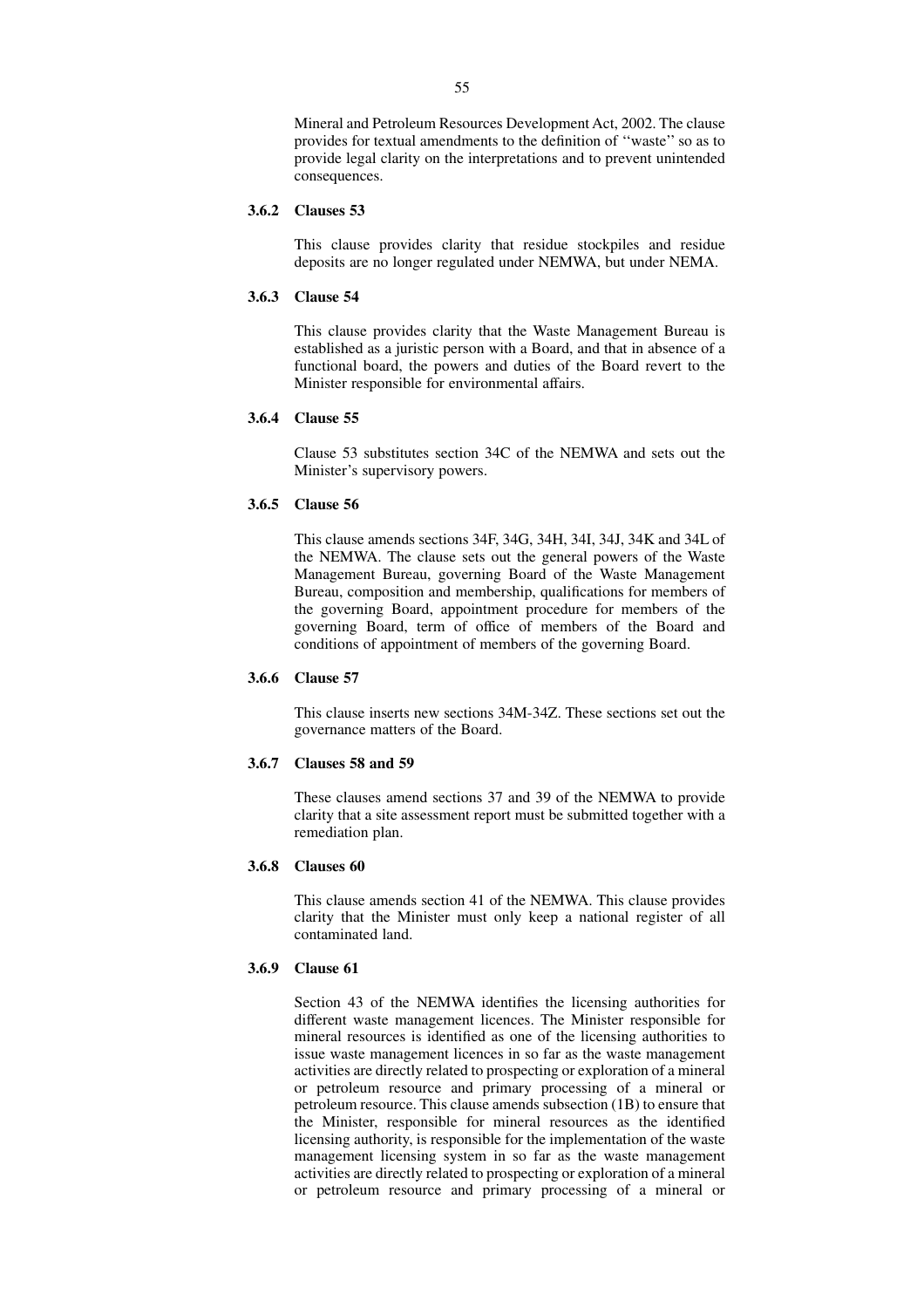petroleum resource. The clause also amends subsection (3) to facilitate an agreement between the licensing authorities on the implementation of the licensing system. The amendment also seeks to add new subsection (4) to section 43. The addition propose that in instances where the MEC responsible for environmental affairs fails to take a decision to issue a waste management licence within prescribed timeframes, an applicant may request the Minister to take the decision. The intention of this amendment is therefore to make provision for exceptional circumstance in instances where the MEC unreasonably fails to take a decision within the prescribed timeframes. When considering this amendment, the Department was mindful of section  $125(2)(b)$  of the Constitution of the Republic of South Africa, 1996, which provides that the Premier, together with other members of the Executive Council has the power to implement all national legislation within the functional areas listed in Schedule 4 or 5 of the Constitution, except where the Constitution or an Act of Parliament provides otherwise.

## **3.6.10 Clause 62**

This is a consequential amendment. This clause repeals section 43A of the NEMWA to provide clarity that residue stockpiles and residue deposits are no longer regulated under NEMWA, but under NEMA.

## **3.6.11 Clause 63**

The NEMWA was amended to include the Minister responsible for mineral resources as one of the licensing authorities. The term licensing authority, collectively, include the Minister, Minister responsible for mineral resources and MECs. This clause provides for the consequential textual amendment in section 52(5).

## **3.6.12 Clause 64**

Currently, the variation of a waste management licence is not subject to the payment of a prescribed processing fee. Practically, it has been established that the variation of a waste management licence involves a lot of work. This clause provides for the payment of a processing fee for the variation of a waste management licence.

## **3.6.13 Clause 65**

This clause is a consequential amendment deleting the offence regarding residue stockpiles and residue deposits. These stockpiles and deposits are no longer regulated under NEMWA, but under NEMA. The clause also creates an offence if a person contravenes a provision of a norm or standard.

## **3.6.14 Clause 66**

This clause is also a consequential amendment deleting the Minister's power to develop regulations. Residue stockpiles and residue deposits are no longer regulated under NEMWA, but under NEMA.

# **3.6.15 Clause 67**

Section 69A has been repealed as it is no longer necessary for the Minister to make regulations pertaining to the Waste Management Bureau as it will now be a fully-fledged public entity.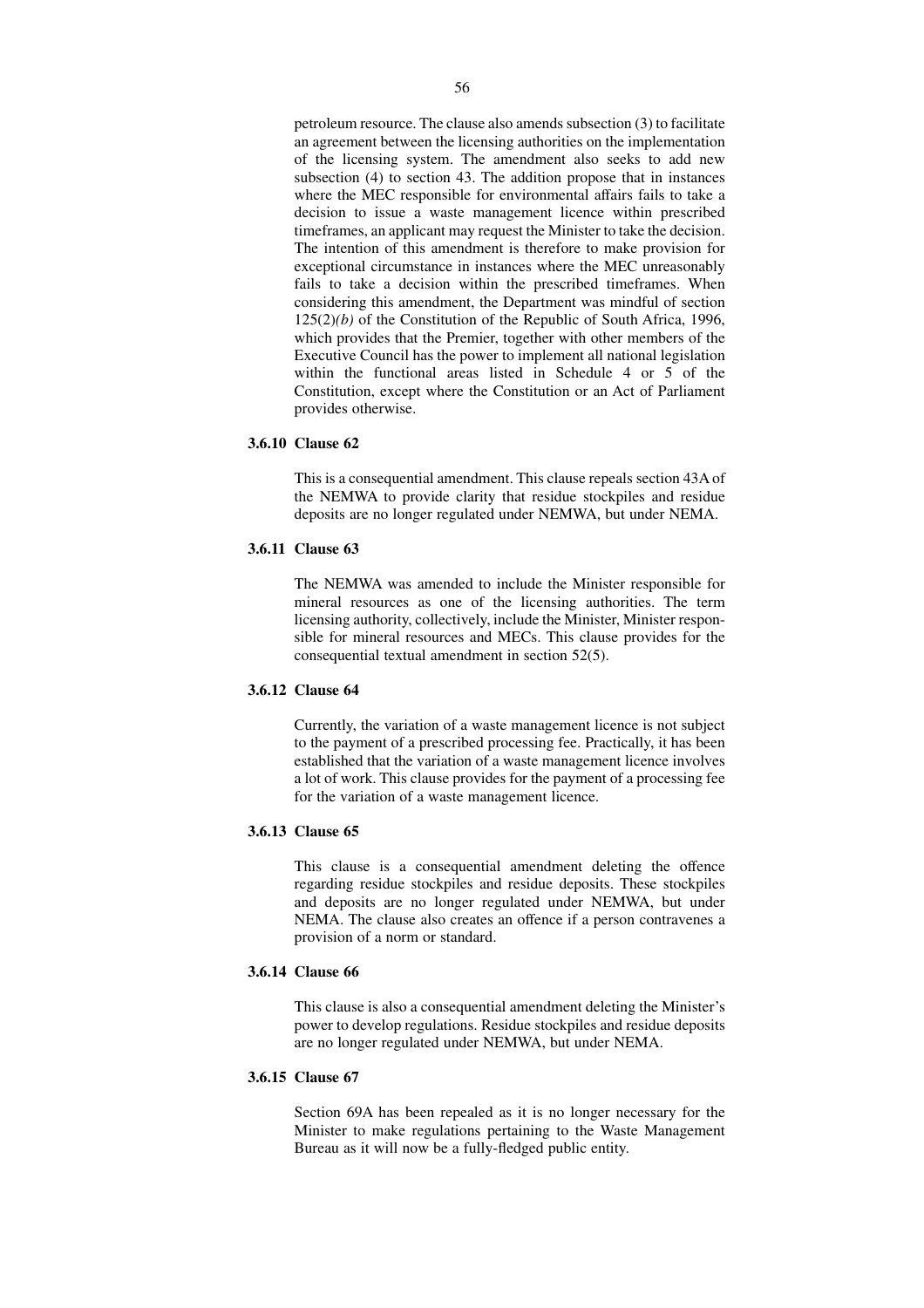#### **3.6.16 Clause 68**

The fines that can be imposed in terms of regulations under this Act have been amended to be in line with fines that can be imposed in terms of the National Environmental Management Act, 1998 and the other specific environmental management Acts.

#### **3.6.17 Clauses 69, 70, 71 and 72**

The provisions of section 74 do not provide the Minister responsible for mineral resources with legal power to issue exemptions in so far as such exemptions relate to provisions administered by the Minister responsible for mineral resources. The scope for exemption applications also appears to be wide.

Clauses 69, 70, 71 and 72 amend sections 74, 75, 76 and 77 to provide for the consequential textual amendment empowering the Minister responsible for mineral resources to issue an exemption in so far as such an exemption relates to a provision administered by the Minister responsible for mineral resources. The clauses also provide clarity that there will be no exemptions provided from obtaining a waste management licence.

#### **3.6.18 Clause 73**

The clause replaces the expression of the ''Minister of Water Affairs and Forestry'' with the Minister responsible for water affairs.

#### **3.6.19 Clause 74**

This clause replaces Schedule 3 with a new Schedule on sources of waste. This Schedule is read with the definition of ''waste'' contained in section 1 of the Act.

## **3.7 National Environmental Management Amendment Act, 2008**

#### **Clause 75**

It appears that there is legal uncertainty whether an environmental management plan or environmental management programme approved and issued in terms of the Mineral and Petroleum Resources Development Act, prior to the implementation of the One Environmental System on 8 December 2014 is deemed an environmental authorisation under the National Environmental Management Act, 1998. The clause amends section 12 to provide legal clarity that an environmental management plan or programme applied for and approved in terms of the Mineral and Petroleum Resources Development Act, 2002, on or before 8 December 2014, is deemed to have been approved and issued in terms of National Environmental Management Act, 1998. The clause also provides clarity that environmental management plan or programme approved under the Mineral and Petroleum Resources Development Act, 2002, after 8 December 2014, if the application for the exploration, prospecting, or mining right, permits or licence was received before that date, is deemed to have been approved and an environmental authorisation issued under the National Environmental Management Act, 1998. This clause further provides clarity that an environmental appeal lodged in terms of a decision made under the Mineral and Petroleum Resources Development Act, must be finalised in terms of the Mineral and Petroleum Resources Development Act, regardless whether the decision was made before or after 8 December 2014.

## **3.8 Clause 76**

3.8.1 Clause 76 provides for transitional provisions for mining applications approved on or before and pending after 8 December 2014. In terms of the One Environmental System the Minister responsible for mineral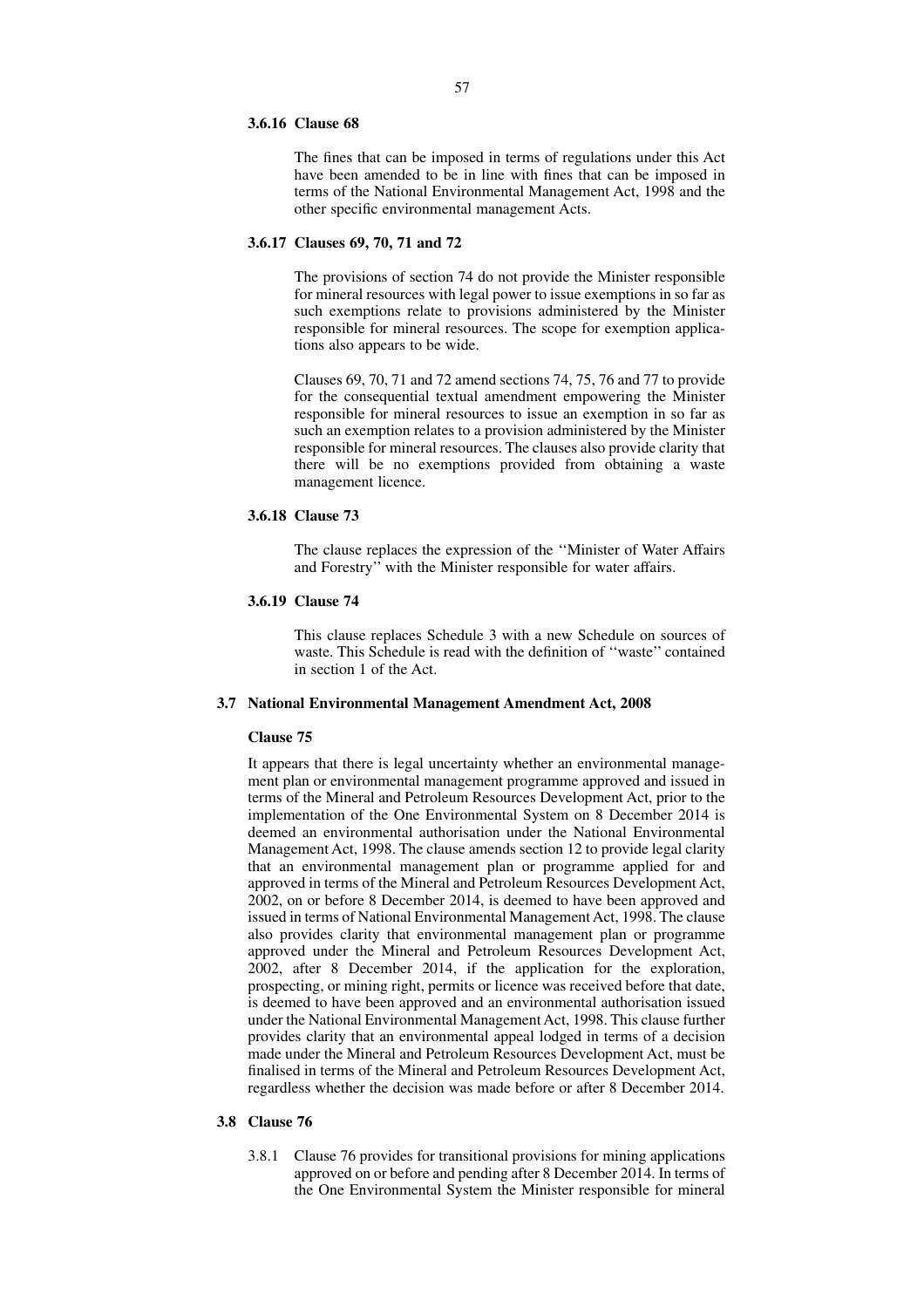resources is the licensing authority for environmental authorisations in so far as the listed activities are directly related to prospecting or exploration of a mineral or petroleum resource and primary processing of a mineral or petroleum resource.

- 3.8.2 This clause inserts a new section to provide clarity that an environmental management plan or programme issued and approved in terms of the Mineral and Petroleum Resources Development Act, before or after 8 December 2014, is deemed to have been approved and an environmental authorisation issued in terms of NEMA, excluding ancillary activities not authorised in terms of the NEMA or NEMWA.
- 3.8.3 The clause empowers the Minister responsible for mineral resources to instruct a holder of a right or permit to take action to upgrade any deficiencies in the environmental management plan or programme.
- 3.8.4 The clause also provides clarity that all pending applications and appeals lodged in terms of the Mineral and Petroleum Resources Development Act, before 8 December 2014 must be processed in terms of the relevant provisions of the Mineral and Petroleum Resources Development Act, and any ancillary activities must be processed in terms of NEMA or NEMWA.
- 3.8.5 The clause further provides for the continuation of the environmental regulations (regulations pertaining to the financial provision for the rehabilitation, closure and post closure of prospecting, mining or production operations and regulations pertaining to the management and control of residue stockpiles and residue deposits from a prospecting, mining, exploration or production operation) developed under the Mineral and Petroleum Resources Development Act, until such time that similar regulations are developed under NEMA or NEMWA.

#### **3.10 Clause 77**

- 3.10.1 Clause 77 provides for transitional provisions regarding residue stockpiles and residue deposits approvals issued in terms of the National Environmental Management: Waste Act, 2008. The clause provides for clarity that the residue stockpiles and residue deposits approvals or waste management licences issued in terms of the National Environmental Management: Waste Act, 2008, remain valid until they lapse or are replaced under National Environmental Management Act, 1998.
- 3.10.2 The clause further provide clarity that the regulations pertaining to the management and control of residue stockpiles and residue deposits from a prospecting, mining, exploration or production operation developed under the National Environmental Management: Waste Act, 2008, remain valid and regarded as being developed under NEMA.

## **3.11 Clause 78**

Clause 78 provides for transitional provisions for the Waste Management Bureau. The clause provides clarity that anything done by the Waste Management Bureau under the repealed Part 7A of the National Environmental Management: Waste Act, 2008, remains valid until any subsequent new provisions override it.

## **4. DEPARTMENTS CONSULTED**

The following national and provincial Departments were consulted:

• Mineral Resources;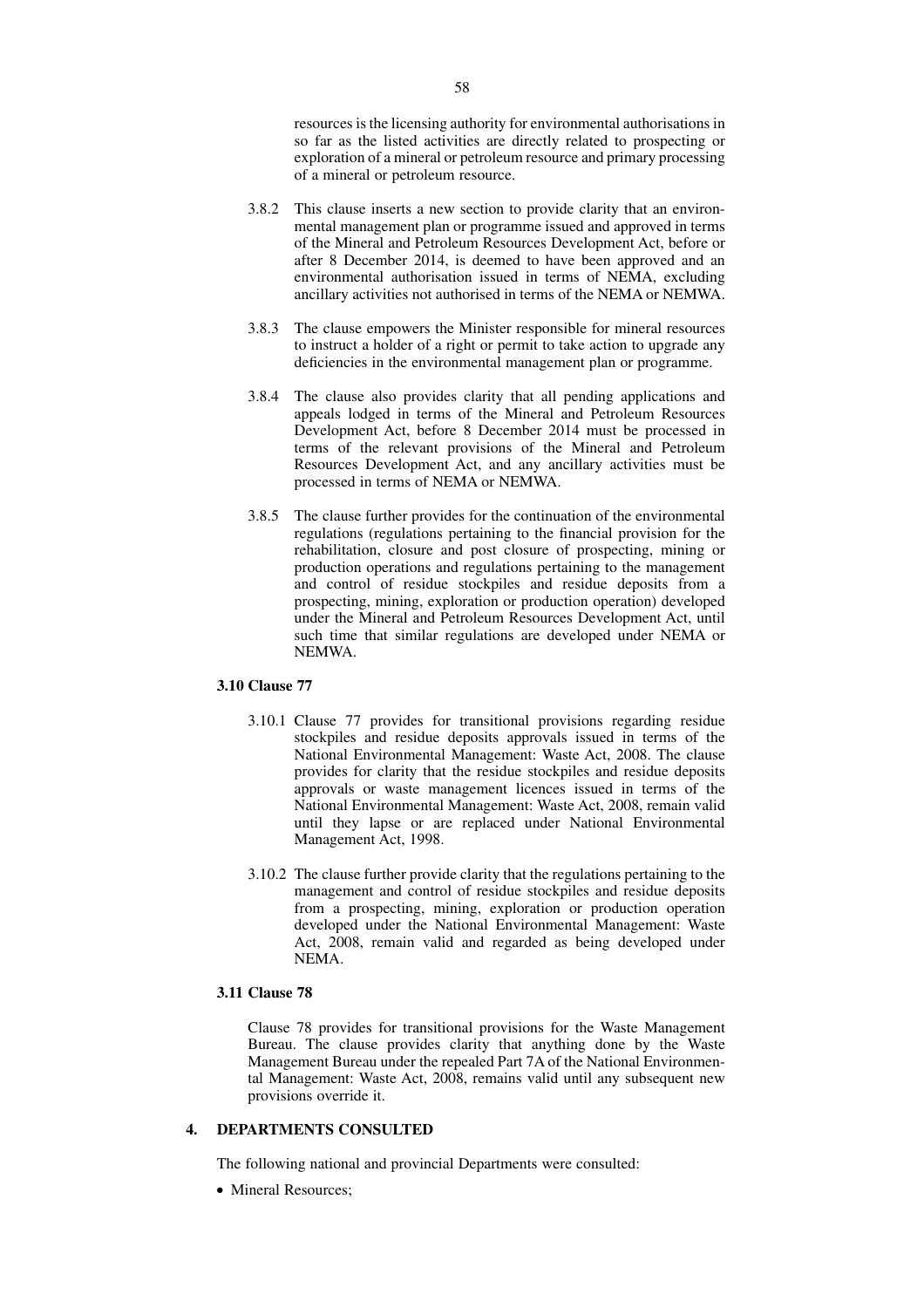- National Treasury; and
- all provincial departments responsible for environmental affairs through Environment MINMEC.

## **5. FINANCIAL IMPLICATIONS FOR STATE**

The Bill will create financial liability for the State, but will be funded through the levies on waste streams collected by SARS.

## **6. PARLIAMENTARY PROCEDURE**

- 6.1 The Constitution prescribes the procedure for the classification of Bills. Therefore a Bill must be correctly classified otherwise it will be constitutionally out of order.
- 6.2 The State Law Advisers have considered the Bill against the provisions of the Constitution relating to the tagging of Bills and against the functional areas listed in Schedule 4 (functional areas of concurrent national and provincial legislative competence) and Schedule 5 (functional areas of exclusive provincial legislative competence) to the Constitution.
- 6.3 The established test for the classification of a Bill is that any Bill whose provisions in substantial measure fall within a functional area listed in Schedule 4 to the Constitution must be classified in terms of that Schedule. The process is concerned with the question of how the Bill should be considered by the provinces and in the National Council of Provinces, and how a Bill must be considered by the provincial legislatures depends on whether it affects the provinces. The more it affects the interests, concerns and capacities of the provinces, the more say the provinces should have on its content.
- 6.4 Therefore the issue to be determined is whether the proposed amendments of the various Acts of Parliament, contained in the Bill, in substantial measure, fall within a functional area listed in schedule 4 to the Constitution.
- 6.5 The stated general purpose of the Bill is to address practical challenges which have been identified in the application of the various Acts that are sought to be amended. In this respect the Bill seeks to amend the following Acts of Parliament—
	- National Environmental Management Act, 1998, so as to correct the citation to the definition of ''Constitution''; to correct the definition of ''environmental mineral resources inspector''; to provide clarity to the definition of ''financial provision''; to add a new environmental management principle promoting diversity in sector; to provide clarity pertaining to the regulations that can be made for the procedure for the preparation, evaluation and adoption of environmental management instruments; to provide for a register of all environmental management instruments adopted in terms of the Act; to provide clarity that the Minister responsible for mineral resources is responsible for activities that are directly related to prospecting, exploration and primary processing of a mineral or petroleum resource; to provide for simultaneous submission of the National Environmental Management Act and the specific Environment Management Act applications for purposes of one environmental system; to provide for simultaneous submission of National Environmental Management Act and specific environmental management Act applications in order to enable integrated environmental authorisation; to provide for a trigger for the simultaneous submission of a National Environmental Management Act or specific environmental management Act applications after acceptance of mining right; to provide clarity that a successor in title or person who controls the land may also lodge a section 24G application relating to an environmental authorisation or a waste management licence; to empower the Minister to prescribe the information that must be contained in environmental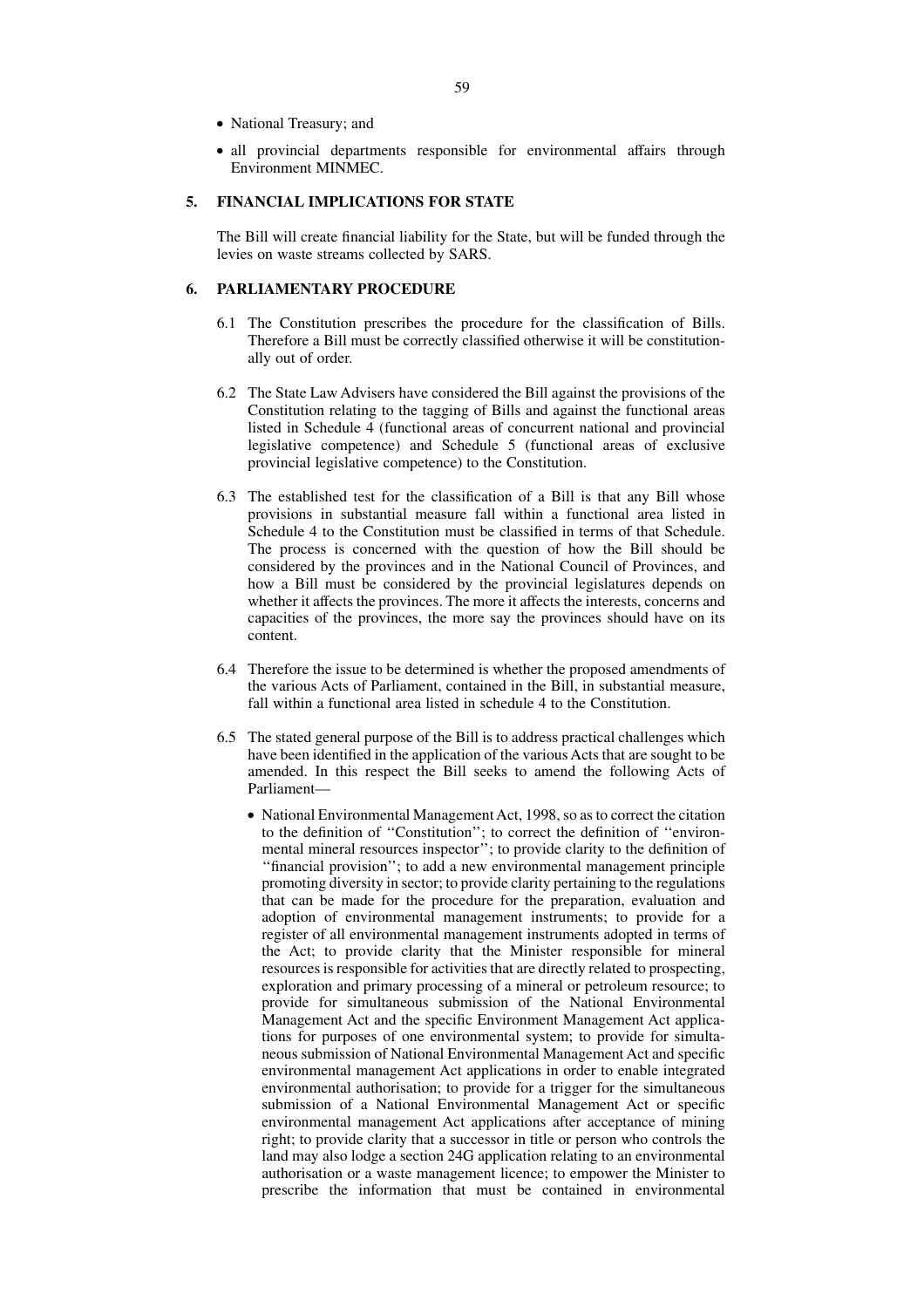management programme; to provide clarity on consultation to be undertaken by an environmental assessment practitioner on application for environmental authorisation; to provide clarity that an applicant or holder of an environmental authorisation relating to mining activities must set aside financial provision for progressive rehabilitation, mitigation, mine closure and the management of post closure environmental impacts; to provide clarity that residue stockpiles and residue deposits must be managed in terms of this Act; to provide clarity that a section 28(4) directive may also be issued to an owner of the land, a person in control of the land or a person that has a right to use the land in question; to empower Director-General of the department responsible for mineral resources and the municipal manager of a municipality to issue section 28(4) directives; to provide clarity that section 28 is applicable to anticipatory costs as well as remedial measures; to provide for joint and several liability in respect of the responsible persons listed under section 28(8); to empower the Minister responsible for mineral resources to designate environmental mineral and petroleum inspectors from staff within the Department responsible for mineral resources or an organ of state, by agreement; to empower the Member of Executive Council to designate environmental management inspectors to undertake compliance and enforce provincial environmental legislation; to empower the Minister to prescribe a Code of Conduct for environmental management inspectors and environmental mineral and petroleum inspectors; to provide clarity that an environmental mineral and petroleum inspector must also undergo approved training before designation; to provide clarity on functions and general powers of environmental management inspectors when conducting investigations; to provide clarity that the conducting of a ''search'' is not the primary purpose of an environmental management inspector undertaking a routine inspection; to provide clarity that an environmental management inspector may detain an item for further analysis or verification for purposes of determining compliance or not with applicable legal requirements; to provide clarity that the Minister's power to develop regulations on admission of guilt fines contextualises the related provisions of the Criminal Procedure Act, 1977; to empower the Minister responsible for mineral resources; Minister responsible for water affairs and a municipal manager to delegate functions and duties in terms of this Act; to provide clarity that a person may appeal a section 28(4) directive issued by a person acting on delegated authority; to provide clarity that an appeal against a directive does not automatically suspend it; to provide clarity that an appeal against a directive must be lodged at the appropriate appeal authority; to correct references and cross references to offences and penalties and to update list of offences and penalties;

- National Environmental Management: Protected Areas Act, 2003, so as to provide for the Chief Financial Officer of the South African National Parks to be a member of the Board; to create a new offence for non-compliance with section 48A which prohibits certain activities in marine protected areas; to rectify incorrect references to offences;
- National Environmental Management: Biodiversity Act, 2004, so as to provide clarity on definition of ''control'' and to insert a definition of ''eradicate''; to provide for the Chief Financial Officer of the South African National Biodiversity Institute to be a member of the Board; to provide clarity on measures to be undertaken to eradicate listed invasive species; to provide clarity on the steps, actions or methods to be undertaken to either control or eradicate listed invasive species; to ensure that the MECs responsible for environmental affairs follow the consultation process set out in sections 99 and 100 before exercising a power in terms of a provision under the Act;
- National Environmental Management: Air Quality Act, 2004, so as to provide the Minister with discretion to establish the National Air Quality Advisory Committee; to provide clarity on the consequences of unlawful commencement of a listed activity; to provide clarity that a provincial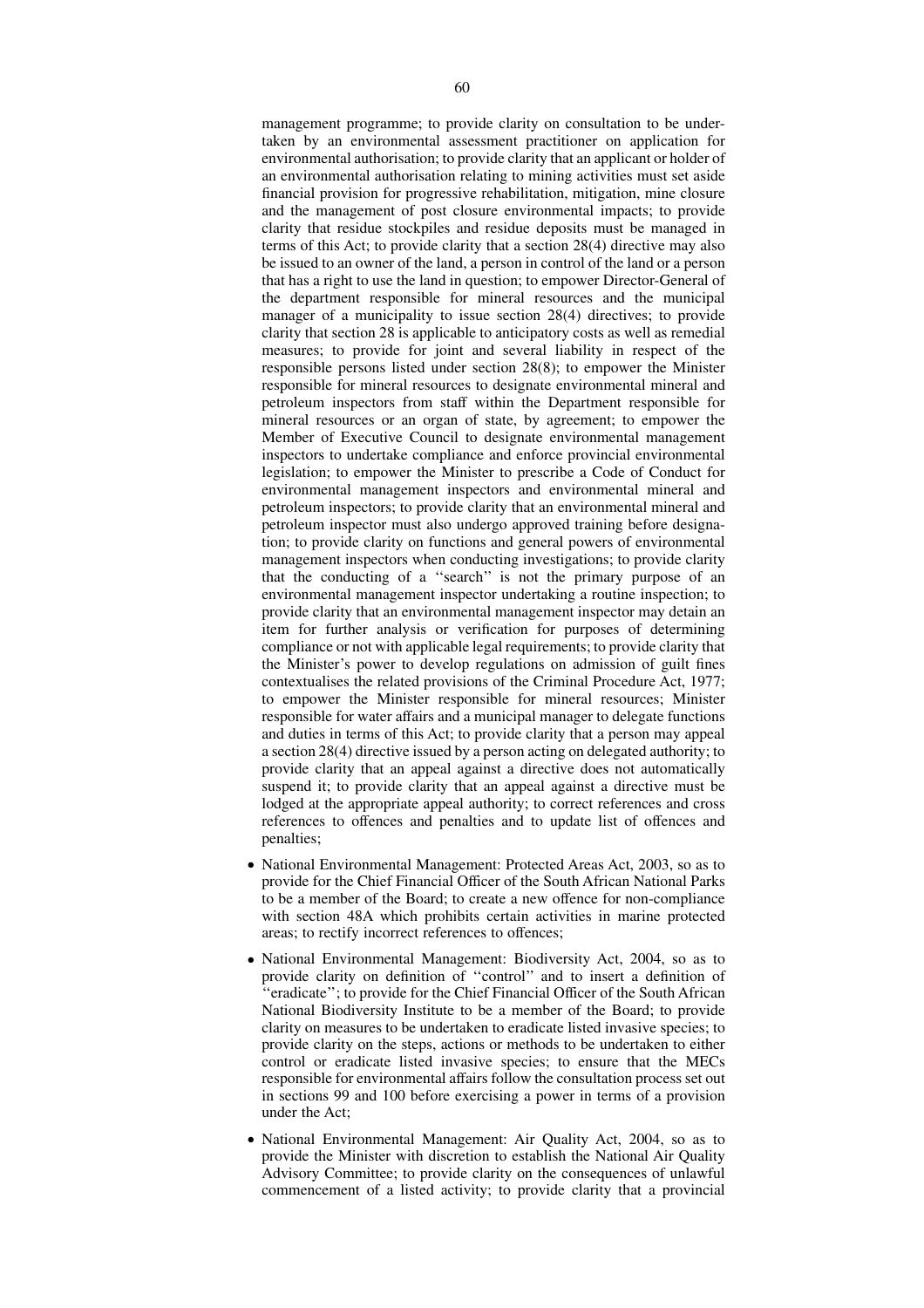department responsible for environmental affairs is the licensing authority where a listed activity falls within the boundaries of more than one metropolitan municipality or more than one district municipality; to provide for textual amendment to section 36(5)*(d)*; to ensure alignment with respect to the implementation of one appeal process under National Environmental Management Act; to provide clarity that the Minister has a discretion to grant or refuse an exemption; to provide clarity that an exemption may be granted subject to conditions;

- National Environmental Management: Integrated Coastal Management Act, 2008, so as to allow for the removal of structures erected prior to commencement of the Act; to provide clarity that an appeal against a decision issued by delegated official must be lodged at the appropriate sphere of government and appeal authority;
- National Environmental Management: Waste Act, 2008, so as to move all definitions from Schedule 3 to section 1; to provide for textual amendment to the definitions of ''residue deposits'' and ''residue stockpiles'' and ''waste''; to provide for the exclusion of residue stockpiles and residue deposits from the provisions of the Act; to provide for the Waste Management Bureau to be established as a public entity; to provide for the simultaneous submission of the site assessment report and remediation plan relating to a contaminated land; to provide clarity that the Minister must keep a national register of all contaminated land; to provide clarity that the Minister responsible for mineral resources is responsible for implementation of the waste management system in so far as it relates to a waste management activity that is directly related to prospecting, exploration, primary processing of a mineral or petroleum resource; to empower the Minister to take a decision in the place of the provincial licensing authority under certain circumstances; to provide for the payment of processing fee for the variation of a waste management licence; to increase the fines that could be imposed in terms of regulations made under the Act; to provide clarity that there will be no exemptions provided from obtaining a waste management licence; to substitute Schedule 3 with a new Schedule;
- National Environmental Management Amendment Act, 2008, so as to clarify that an environmental management programme or plan approved in terms of the Mineral and Petroleum Resources Development Act on or before and after 8 December 2014 is valid under National Environmental Management Act; to provide clarity that an appeal against an environmental management programme or plan lodged in terms of the Mineral and Petroleum Resources Development Act must be finalised under that Act;
- To provide for the transitional provisions regarding environmental management programme or plan approved in terms of the Mineral and Petroleum Resources Development Act on or before and after 8 December 2014; to clarify that environmental regulations developed under the Mineral and Petroleum Resources Development Act continued until the development and publication of such regulations under the National Environmental Management Act and the National Environmental Management: Waste Act; to provide for transitional provisions regarding residue stockpiles and residue deposits approved in terms of the National Environmental Management: Waste Act, 2008; to provide for transitional provisions regarding the continuation of the Waste Management Bureau and to provide for matters connected therewith.
- 6.6 Each of the proposed amendments that are contained in the various Acts have been carefully examined to establish whether, in substantial measure, they fall within any of the functional areas listed in Schedule 4 to the Constitution.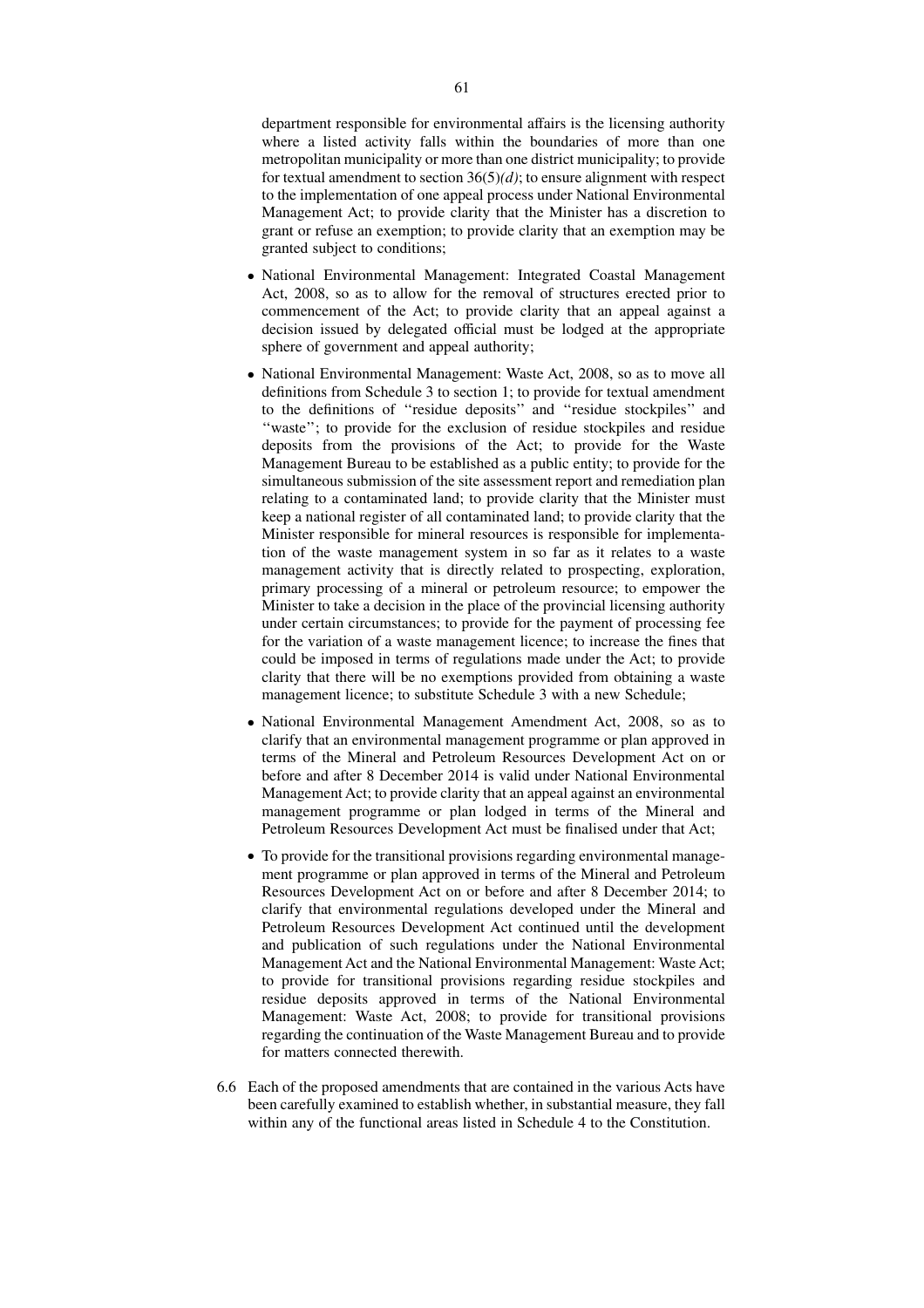- 6.7 In our view the subject matter of the Bill falls within the functional areas listed in Schedule 4, namely ''environment'', and it affects provinces. We are therefore of the opinion that this Bill must be dealt with in accordance with the procedure set out in section 76 of the Constitution.
- 6.8 The State Law Advisers are also of the opinion that it is not necessary to refer this Bill to the National House of Traditional Leaders in terms of section 18(1)*(a)* of the Traditional Leadership and Governance Framework Act, 2003 (Act No. 41 of 2003), since it does not contain provisions pertaining to customary law or customs of traditional communities.